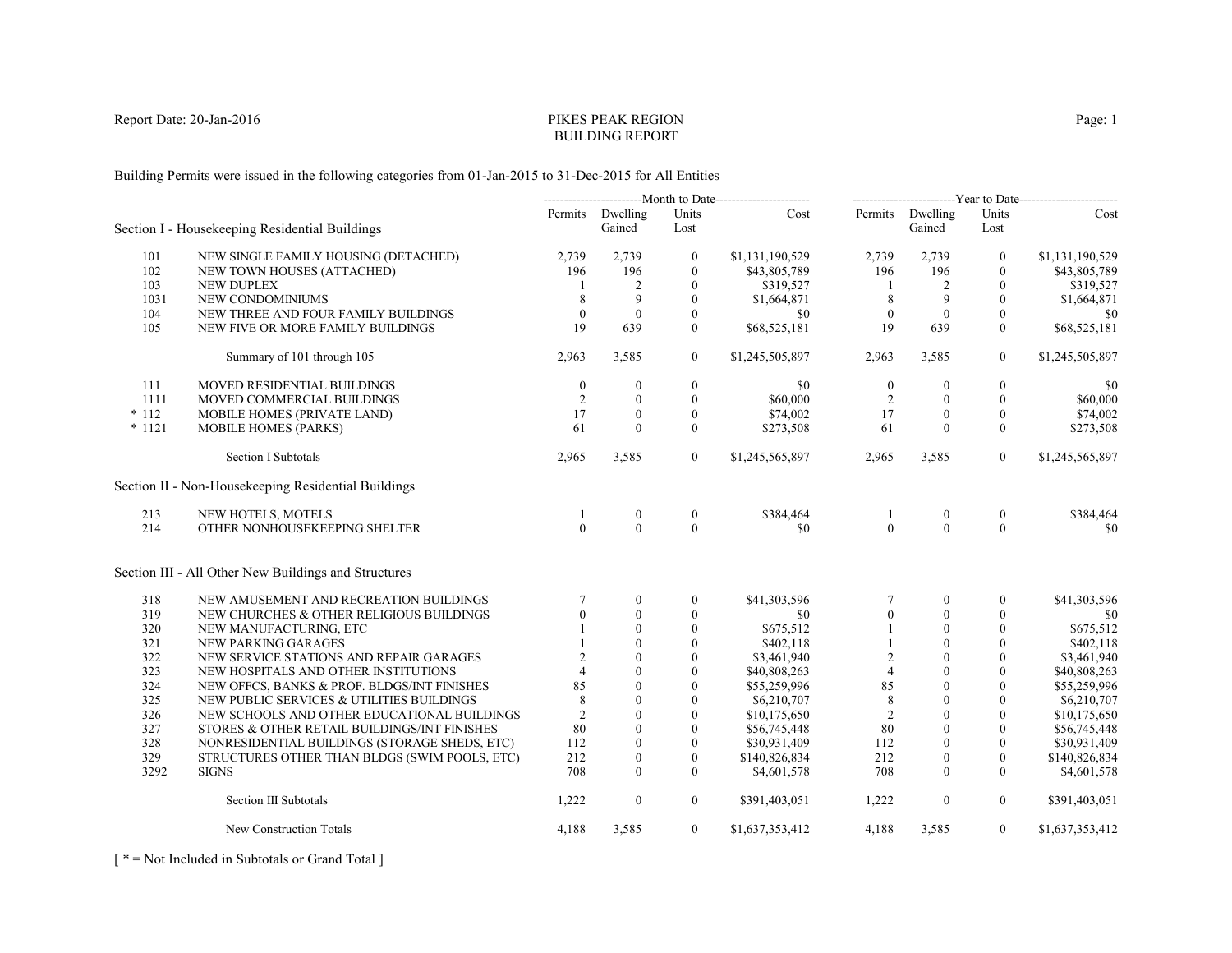# PIKES PEAK REGIONBUILDING REPORT

Building Permits were issued in the following categories from 01-Jan-2015 to 31-Dec-2015 for All Entities

|     |                                                 |                |                    |               | ----------------------Month to Date----------------------- |                 |                    |                  | -------------------------Year to Date------------------------ |
|-----|-------------------------------------------------|----------------|--------------------|---------------|------------------------------------------------------------|-----------------|--------------------|------------------|---------------------------------------------------------------|
|     | Section IV - Additions and Alterations          | Permits        | Dwelling<br>Gained | Units<br>Lost | Cost                                                       | Permits         | Dwelling<br>Gained | Units<br>Lost    | Cost                                                          |
| 433 | RESIDENTIAL BLDGS CONV TO INCREASE UNITS        | 2              |                    |               | \$200,041                                                  | 2               |                    | $\mathbf{0}$     | \$200,041                                                     |
| 434 | RESIDENTIAL ALTERATIONS (REMODEL, ADD, ETC)     | 15,431         | $\mathbf{0}$       | $\theta$      | \$155,902,526                                              | 15,431          | $\theta$           | $\mathbf{0}$     | \$155,902,526                                                 |
| 435 | RESIDENTIAL REMODEL THAT DECREASE UNITS         |                |                    |               | \$0                                                        |                 | $\Omega$           | $\mathbf{0}$     | -\$0                                                          |
| 436 | RESIDENTIAL GARAGES AND CARPORTS (ATT & DET)    | 239            | $\boldsymbol{0}$   | $\mathbf{0}$  | \$8,497,167                                                | 239             | $\boldsymbol{0}$   | $\boldsymbol{0}$ | \$8,497,167                                                   |
| 437 | COMMERCIAL ALTERATIONS (ADD, REMODEL, ETC)      | 1,942          | $\theta$           | $\Omega$      | \$224,079,829                                              | 1,942           | $\theta$           | $\theta$         | \$224,079,829                                                 |
|     | Section IV Subtotals                            | 17,614         | 2                  | $\mathbf{0}$  | \$388,679,563                                              | 17,614          | $\overline{2}$     | $\overline{0}$   | \$388,679,563                                                 |
|     | Section V - Conversions                         |                |                    |               |                                                            |                 |                    |                  |                                                               |
| 540 | REMODEL COMMERCIAL TO RESIDENTIAL               |                |                    | $\bf{0}$      | \$32,000                                                   |                 |                    | $\bf{0}$         | \$32,000                                                      |
| 541 | REMODEL RESIDENTIAL TO COMMERCIAL               | $\Omega$       | $\Omega$           | $\theta$      | \$0                                                        | $\mathbf{0}$    | $\theta$           | $\Omega$         | -\$0                                                          |
|     | Section V Subtotals                             |                |                    | $\mathbf{0}$  | \$32,000                                                   |                 |                    | $\overline{0}$   | \$32,000                                                      |
|     | Section VI - Demolitions and Razing of Building |                |                    |               |                                                            |                 |                    |                  |                                                               |
| 645 | DEMOLISH RESIDENTIAL BUILDINGS                  | 87             | $\mathbf{0}$       |               | \$549,500                                                  | 87              | $\bf{0}$           |                  | \$549,500                                                     |
| 649 | DEMOLISH COMMERCIAL BUILDINGS                   | $\overline{7}$ | $\theta$           | $\theta$      | \$243,000                                                  | $7\phantom{.0}$ | $\theta$           | $\theta$         | \$243,000                                                     |
|     | Section VI Subtotals                            | 94             | $\overline{0}$     |               | \$792,500                                                  | 94              | $\overline{0}$     |                  | \$792,500                                                     |
|     | Add, Alt and Conversion Totals                  | 17,709         | 3                  |               | \$389,504,063                                              | 17,709          | 3                  |                  | \$389,504,063                                                 |
|     |                                                 |                |                    |               |                                                            |                 |                    |                  |                                                               |
|     | ***** GRAND TOTAL                               | 21,897         | 3,588              |               | \$2,026,857,475                                            | 21,897          | 3,588              |                  | \$2,026,857,475                                               |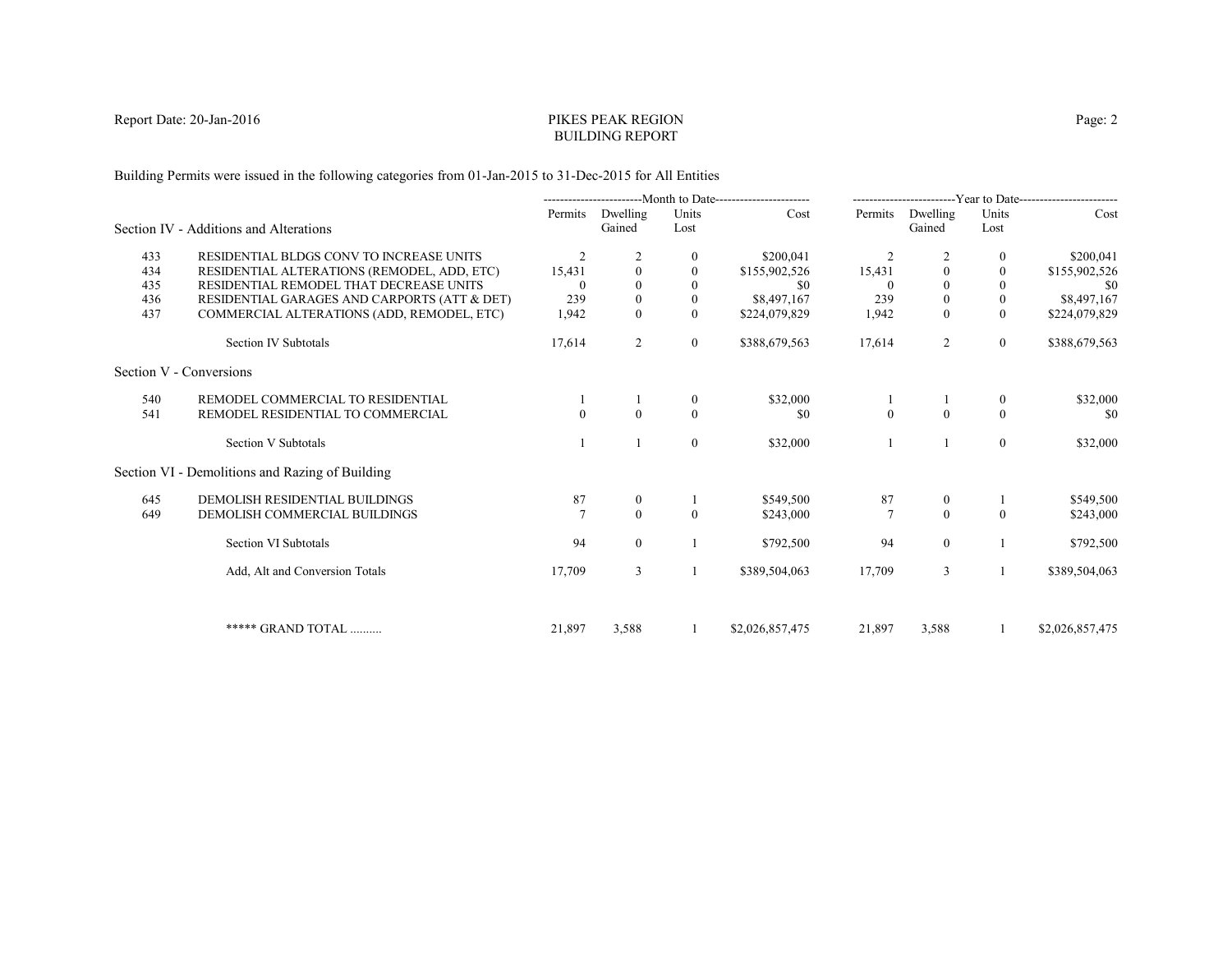# PIKES PEAK REGIONBUILDING REPORT

Building Permits were issued in the following categories from 01-Jan-2015 to 31-Dec-2015 for All Entities

| Classification<br>Permit                                                                                         | Contractor                        | Cost        |
|------------------------------------------------------------------------------------------------------------------|-----------------------------------|-------------|
| J11498<br>NEW SINGLE FAMILY HOUSING                                                                              | MONUMENTAL BUILDING SERVICES, LLC | \$1,019,616 |
| 17910 BAR X RD - RESIDENCE                                                                                       |                                   |             |
| J26999 NEW AMUSEMENT AND RECREATION BUILDINGS                                                                    | <b>BIG-D CORPORATION</b>          | \$630,896   |
| 4986 AMAROSA HTS - CLUBHOUSE                                                                                     |                                   |             |
| NEW FIVE OR MORE FAMILY BUILDINGS<br>J27000                                                                      | <b>BIG-D CORPORATION</b>          | \$4,633,117 |
| 4506 AMAROSA HTS - NEW APARTMENT BUILDING #4 (32 UNITS)                                                          |                                   |             |
| J27001 NEW FIVE OR MORE FAMILY BUILDINGS                                                                         | <b>BIG-D CORPORATION</b>          | \$4,633,117 |
| 4970 AMAROSA HTS - NEW APARTMENT BUILDING #4 (32 UNITS)                                                          |                                   |             |
| NEW FIVE OR MORE FAMILY BUILDINGS<br>J27004                                                                      | <b>BIG-D CORPORATION</b>          | \$1,237,453 |
| 4537 AMAROSA HTS - APT BUILDING # 2-2 /8 UNITS WITH ATTACHED GARAGES                                             |                                   |             |
| J27005 NEW FIVE OR MORE FAMILY BUILDINGS                                                                         | <b>BIG-D CORPORATION</b>          | \$1,237,453 |
| 4601 AMAROSA HTS - APT BUILDING # 2-2 /8 UNITS WITH ATTACHED GARAGES                                             |                                   |             |
| J27010 NEW FIVE OR MORE FAMILY BUILDINGS                                                                         | <b>BIG-D CORPORATION</b>          | \$2,386,558 |
| 4666 AMAROSA HTS - NEW APARTMENT BUILDING, 16 UNITS, TYPE 3                                                      |                                   |             |
| J27013 NEW FIVE OR MORE FAMILY BUILDINGS                                                                         | <b>BIG-D CORPORATION</b>          | \$2,386,558 |
| 4730 AMAROSA HTS - NEW APARTMENT BUILDING, 16 UNITS, TYPE 3                                                      |                                   |             |
| J27017 NEW FIVE OR MORE FAMILY BUILDINGS                                                                         | <b>BIG-D CORPORATION</b>          | \$1,790,352 |
| 4505 AMAROSA HTS - APT BUILDING # 2-3/ 12 UNITS WITH ATTACHED GARAGES                                            |                                   |             |
| J27018 NEW FIVE OR MORE FAMILY BUILDINGS                                                                         | <b>BIG-D CORPORATION</b>          | \$1,790,352 |
| 4953 AMAROSA HTS - APT BUILDING # 2-3/12 UNITS WITH ATTACHED GARAGES                                             | <b>BIG-D CORPORATION</b>          |             |
| J27019 NEW FIVE OR MORE FAMILY BUILDINGS<br>4889 AMAROSA HTS - APT BUILDING # 2-3/12 UNITS WITH ATTACHED GARAGES |                                   | \$1,790,352 |
| J27021 NEW FIVE OR MORE FAMILY BUILDINGS                                                                         | <b>BIG-D CORPORATION</b>          | \$1,790,352 |
| 4857 AMAROSA HTS - APT BUILDING # 2-3/12 UNITS WITH ATTACHED GARAGES                                             |                                   |             |
| J27023 NEW FIVE OR MORE FAMILY BUILDINGS                                                                         | <b>BIG-D CORPORATION</b>          | \$1,790,352 |
| 4791 AMAROSA HTS - APT BUILDING # 2-3/12 UNITS WITH ATTACHED GARAGES                                             |                                   |             |
| NEW FIVE OR MORE FAMILY BUILDINGS<br>J27026                                                                      | <b>BIG-D CORPORATION</b>          | \$1,790,352 |
| 4745 AMAROSA HTS - APT BUILDING # 2-3/12 UNITS WITH ATTACHED GARAGES                                             |                                   |             |
| J27028 NEW FIVE OR MORE FAMILY BUILDINGS                                                                         | <b>BIG-D CORPORATION</b>          | \$1,790,352 |
| 4826 AMAROSA HTS - APT BUILDING # 2-3/ 12 UNITS WITH ATTACHED GARAGES                                            |                                   |             |
| J27036 NEW FIVE OR MORE FAMILY BUILDINGS                                                                         | <b>BIG-D CORPORATION</b>          | \$1,790,352 |
| 4874 AMAROSA HTS - APT BUILDING # 2-3/ 12 UNITS WITH ATTACHED GARAGES                                            |                                   |             |
| NEW SINGLE FAMILY HOUSING<br>J40021                                                                              | <b>HOMEOWNER</b>                  | \$1,304,341 |
| 19720 GLEN SHADOWS DR - RESIDENCE                                                                                |                                   |             |
| NEW SINGLE FAMILY HOUSING<br>J43881                                                                              | <b>SHELLENBERGER HOMES</b>        | \$543,966   |
| 2575 TREVOR LN - RESIDENCE WALDO CANYON NEW DESIGN - ENG STAMPED                                                 |                                   |             |
| J50456 NEW SINGLE FAMILY HOUSING                                                                                 | ELITE PROP. OF AMERICA, INC.      | \$533,473   |
| <b>6050 TRADITIONS DR - RESIDENCE</b>                                                                            |                                   |             |
| J50515<br>NEW SINGLE FAMILY HOUSING                                                                              | VANTAGE HOMES CORPORATION         | \$557,780   |
| 8638 MOORLAND LN - RESIDENCE                                                                                     |                                   |             |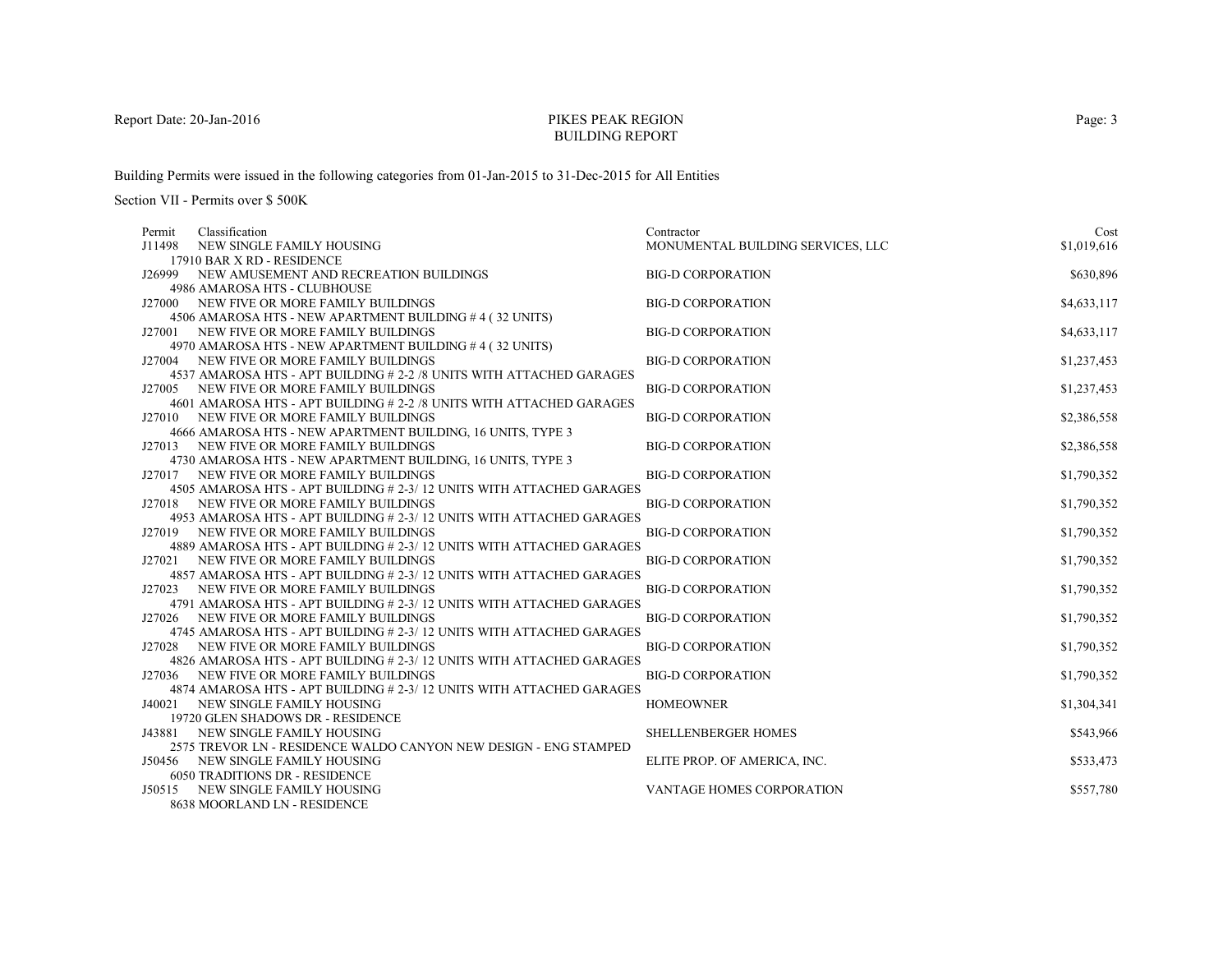# PIKES PEAK REGIONBUILDING REPORT

Building Permits were issued in the following categories from 01-Jan-2015 to 31-Dec-2015 for All Entities

| Classification<br>Permit                                                      | Contractor                      | Cost        |
|-------------------------------------------------------------------------------|---------------------------------|-------------|
| J50612<br>STORES AND OTHER RETAIL BUILDINGS/INT FINISHES                      | PEAK PROFESSIONAL CONTRS INC    | \$900,000   |
| 5198 N NEVADA AVE, 150 - INTERIOR FINISH                                      |                                 |             |
| J50737 COMMERCIAL ALTERATIONS (ADDITIONS, REMODELS, ETC)                      | <b>BECKRICH CONSTRUCTION</b>    | \$1,700,000 |
| 2850 S CHEYENNE CANYON RD - ADDITION AND REMODEL                              |                                 |             |
| J50738 COMMERCIAL ALTERATIONS (ADDITIONS, REMODELS, ETC)                      | ELDER CONSTRUCTION              | \$1,200,000 |
| 5905 CORPORATE DR - INTERIOR REMODEL/PATIO                                    |                                 |             |
| J50752 NEW SINGLE FAMILY HOUSING                                              | SADDLETREE INC.                 | \$603,610   |
| 4548 OUTLOOK RIDGE TRL - RESIDENCE - ENGINEER STAMPED                         |                                 |             |
| NEW SINGLE FAMILY HOUSING<br>J50951                                           | <b>REUNION HOMES</b>            | \$562,598   |
| 11567 DENALI TRL - RESIDENCE                                                  |                                 |             |
| J50966 COMMERCIAL ALTERATIONS (ADDITIONS, REMODELS, ETC)                      | WELLS & WEST GENERAL CONT. INC  | \$600,000   |
| 701 N CIRCLE DR - REMODEL AND HVAC UPGRADE                                    |                                 |             |
| J51042 NEW SINGLE FAMILY HOUSING                                              | <b>BUILTRITE BUILDERS</b>       | \$615,924   |
| 5421 ROUNDUP RIDGE RD - RESIDENCE ENGINEER STAMPED                            |                                 |             |
| J51368 NEW SINGLE FAMILY HOUSING                                              | <b>REUNION HOMES</b>            | \$562,598   |
| 7934 WAGONWOOD PL - RESIDENCE                                                 |                                 |             |
| J51386 NEW SINGLE FAMILY HOUSING                                              | <b>REUNION HOMES</b>            | \$562,598   |
| 8030 HARDWOOD CIR - RESIDENCE                                                 | <b>CAMPBELL HOMES LTD.</b>      |             |
| J51462 NEW SINGLE FAMILY HOUSING<br><b>4348 OUTLOOK RIDGE TRL - RESIDENCE</b> |                                 | \$508,844   |
| J51592 NEW SINGLE FAMILY HOUSING                                              |                                 |             |
| 5585 VESSEY RD - RESIDENCE                                                    | PEAK SIDE PROPERTIES, LLC       | \$652,438   |
| J51627 NONRESIDENTIAL BUILDINGS (STORAGE SHEDS, ETC)                          | ALEXANDHER BUILDING CO., INC.   | \$1,641,600 |
| 4985 N 30TH ST - NEW WAREHOUSE                                                |                                 |             |
| J51633 NEW SINGLE FAMILY HOUSING                                              | SOLID ROCK CONSTRUCTION, LLC    | \$608,107   |
| 3435 BLACK CANYON RD - RESIDENCE                                              |                                 |             |
| J51645 NEW SINGLE FAMILY HOUSING                                              | COMITO BUILDING AND DESIGN, LLC | \$753,736   |
| <b>10 W CHEYENNE MOUNTAIN BLVD - RESIDENCE</b>                                |                                 |             |
| J51652 NEW PUBLIC SERVICES & UTILITIES BUILDINGS                              | H W HOUSTON CONST CO            | \$1,019,332 |
| 222 SECURITY BLVD - NEW PUMP HOUSE                                            |                                 |             |
| J51948 NEW SINGLE FAMILY HOUSING                                              | <b>BUILTRITE BUILDERS</b>       | \$591,724   |
| 2361 RAINBOWS END PT - RESIDENCE                                              |                                 |             |
| NEW SINGLE FAMILY HOUSING<br>J51954                                           | CHALLENGER HOMES, INC.          | \$820,875   |
| 10674 DELANEY LN - RESIDENCE                                                  |                                 |             |
| J51977 NEW SINGLE FAMILY HOUSING                                              | PREMIER HOMES, INC.             | \$515,911   |
| 3894 SAGUARO CIR - RESIDENCE                                                  |                                 |             |
| J51985 NEW SINGLE FAMILY HOUSING                                              | RICHMOND AMERICAN HOMES         | \$560,135   |
| 7131 GOLDEN ACACIA LN - RESIDENCE                                             |                                 |             |
| J52111 COMMERCIAL ALTERATIONS (ADDITIONS, REMODELS, ETC)                      | G E JOHNSON CONSTR CO, INC      | \$550,000   |
| 2222 N NEVADA AVE, VASCULAR - INTERIOR REMODEL                                |                                 |             |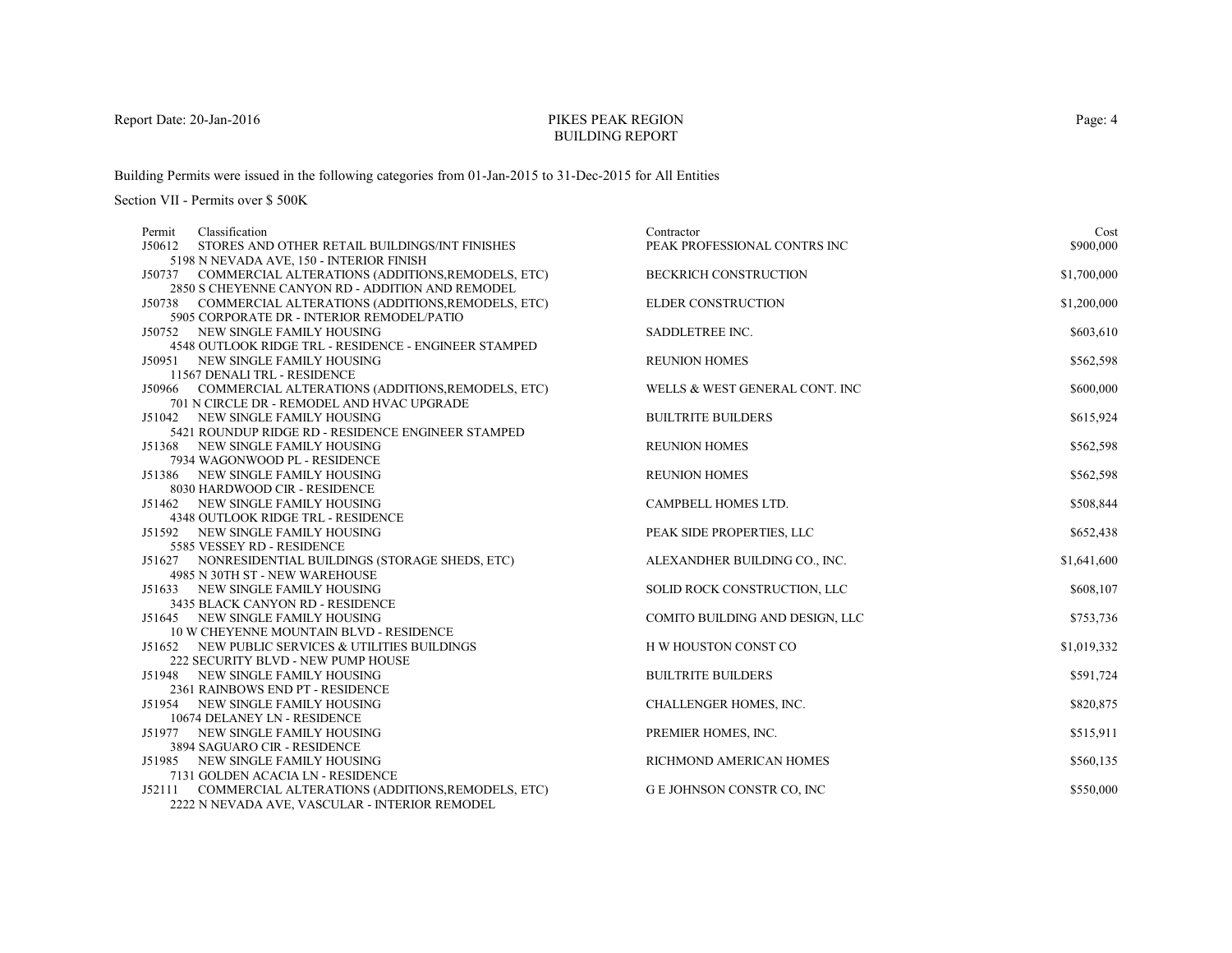# PIKES PEAK REGIONBUILDING REPORT

Building Permits were issued in the following categories from 01-Jan-2015 to 31-Dec-2015 for All Entities

Section VII - Permits over \$ 500K

| Permit | Classification                                                                            | Contractor                      | Cost         |
|--------|-------------------------------------------------------------------------------------------|---------------------------------|--------------|
| J52163 | NEW SINGLE FAMILY HOUSING                                                                 | <b>BUILTRITE BUILDERS</b>       | \$694,735    |
|        | 6145 COOL WELL DR - RESIDENCE - ENGINEER STAMPED -                                        |                                 |              |
| J52164 | NEW SINGLE FAMILY HOUSING                                                                 | <b>BUILTRITE BUILDERS</b>       | \$659,827    |
|        | 10904 S HOLMES RD - RESIDENCE                                                             |                                 |              |
|        | J52231 NEW SINGLE FAMILY HOUSING                                                          | ELITE PROP. OF AMERICA, INC.    | \$559,172    |
|        | 12630 CHIANTI CT - RESIDENCE                                                              |                                 |              |
|        | J52232 NEW SINGLE FAMILY HOUSING                                                          | ELITE PROP. OF AMERICA, INC.    | \$561,420    |
|        | 12606 CHIANTI CT - RESIDENCE                                                              |                                 |              |
|        | J52249 NEW SINGLE FAMILY HOUSING                                                          | RICHMOND AMERICAN HOMES         | \$574,377    |
|        | 5635 LEON YOUNG DR - RESIDENCE                                                            |                                 |              |
|        | J52304 COMMERCIAL ALTERATIONS (ADDITIONS, REMODELS, ETC)                                  | PIONEER GENERAL CONTRACTORS     | \$1,496,500  |
|        | 1750 W UINTAH ST - INTERIOR REMODEL                                                       |                                 |              |
|        | J52408 NEW OFFICES, BANKS, AND PROFESSIONAL BLDGS/INT FINISHES                            | BRYAN CONSTRUCTION, INC.        | \$4,440,797  |
|        | 1263 LAKE PLAZA DR - CORE AND SHELL                                                       |                                 |              |
|        | J52556 RESIDENTIAL ALTERATIONS (REMODEL, ADDITIONS, ETC)                                  | <b>TRI-LAKES ROOFING</b>        | \$2,000,000  |
|        | 3060 CEDAR HEIGHTS DR - REROOF                                                            |                                 |              |
|        | J52574 NEW HOSPITALS AND OTHER INSTITUTIONS                                               | MEYER NAJEM CONSTRUCTION,LLC    | \$17,568,885 |
|        | 2818 GRAND VISTA CIR - NEW ASSISTED LIVING FACILITY UPGRADE TO FINISH                     |                                 |              |
|        | J52730 NEW SINGLE FAMILY HOUSING                                                          | HUDNALL CUSTOM BUILDERS         | \$560,457    |
|        | 18240 STONE VIEW RD - RESIDENCE ENGINEER STAMPED                                          |                                 |              |
|        | J52760 NEW SINGLE FAMILY HOUSING                                                          | SADDLETREE INC.                 | \$571,700    |
|        | 10032 COYOTE SONG TER - RESIDENCE                                                         |                                 |              |
|        | J52818 NEW SINGLE FAMILY HOUSING<br>4428 OUTLOOK RIDGE TRL - RESIDENCE - ENGINEER STAMPED | VANTAGE HOMES CORPORATION       | \$567,096    |
|        | J52830 NEW SINGLE FAMILY HOUSING                                                          |                                 |              |
|        | 4659 REDSTONE RIDGE RD - RESIDENCE (ENGINEER STAMPED)                                     | HEREBIC HOMES, INC              | \$645,478    |
|        | J52945 NEW SINGLE FAMILY HOUSING                                                          | ELITE PROP. OF AMERICA, INC.    | \$559,172    |
|        | 5925 ROWDY DR - RESIDENCE                                                                 |                                 |              |
|        | J52946 NEW SINGLE FAMILY HOUSING                                                          | ELITE PROP. OF AMERICA, INC.    | \$557,458    |
|        | 5929 TRADITIONS DR - RESIDENCE                                                            |                                 |              |
|        | J53042 NEW SINGLE FAMILY HOUSING                                                          | CRAFTSMAN BASEMENT FINISH CO.   | \$1,042,745  |
|        | 10704 S HOLMES RD - RESIDENCE                                                             |                                 |              |
| J53124 | NEW SINGLE FAMILY HOUSING                                                                 | COMITO BUILDING AND DESIGN, LLC | \$563,883    |
|        | 898 MONT BLANC VW - RESIDENCE (ENGINEER STAMPED)                                          |                                 |              |
|        | J53126 NONRESIDENTIAL BUILDINGS (STORAGE SHEDS, ETC)                                      | NCB, LLC.                       | \$922,650    |
|        | 375 CHAPEL LN, C - STORAGE BUILDINGS                                                      |                                 |              |
|        | J53127 NONRESIDENTIAL BUILDINGS (STORAGE SHEDS, ETC)                                      | NCB, LLC.                       | \$1,018,050  |
|        | 375 CHAPEL LN, D - STORAGE BUILDINGS D                                                    |                                 |              |
|        | J53149 COMMERCIAL ALTERATIONS (ADDITIONS, REMODELS, ETC)                                  | SHARP GENERAL CONTRACTORS, INC  | \$750,000    |
|        | 1644 MEDICAL CENTER PT, 200 - INTERIOR REMODEL                                            |                                 |              |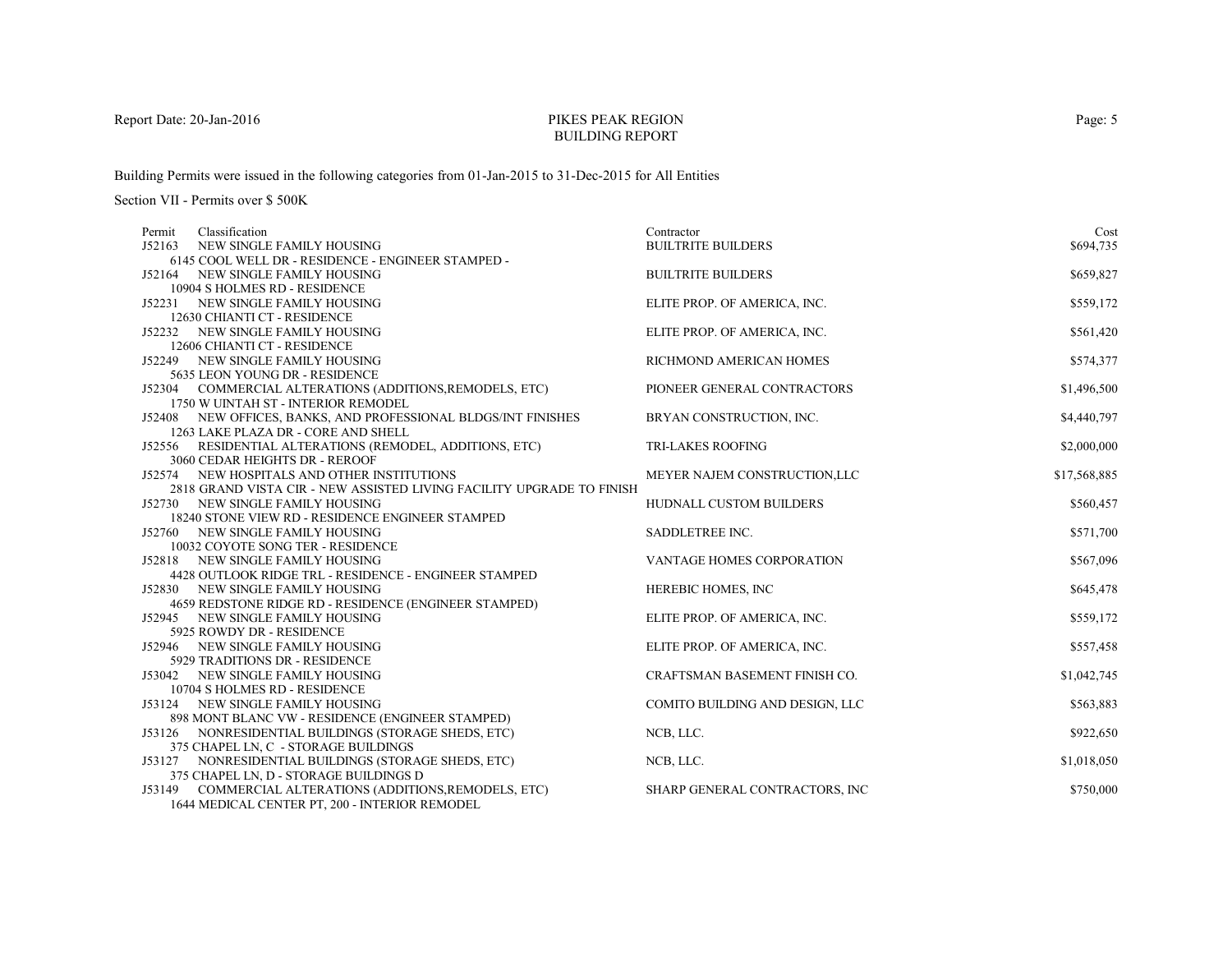# PIKES PEAK REGIONBUILDING REPORT

Building Permits were issued in the following categories from 01-Jan-2015 to 31-Dec-2015 for All Entities

| Classification<br>Permit                                                      | Contractor                       | Cost        |
|-------------------------------------------------------------------------------|----------------------------------|-------------|
| J53175<br>NEW SINGLE FAMILY HOUSING                                           | <b>VANTAGE HOMES CORPORATION</b> | \$591,938   |
| 5393 GEM LAKE CT - RESIDENCE                                                  |                                  |             |
| J53192 NEW SINGLE FAMILY HOUSING                                              | <b>CENTURY COMMUNITIES</b>       | \$537,649   |
| 5980 TRADITIONS DR - RESIDENCE                                                |                                  |             |
| J53424 NEW AMUSEMENT AND RECREATION BUILDINGS                                 | <b>DSP BUILDERS INC</b>          | \$1,680,149 |
| 13171 BASS PRO DR - NEW SWIMMING SCHOOL                                       |                                  |             |
| J53451 NEW SINGLE FAMILY HOUSING                                              | MAJESTIC CUSTOM HOMES, INC.      | \$683,170   |
| 11290 LOBO PEAK DR - RESIDENCE                                                |                                  |             |
| J53507 NEW SINGLE FAMILY HOUSING                                              | <b>HOMEOWNER</b>                 | \$662,611   |
| 13865 GYMKHANA RD - RESIDENCE                                                 |                                  |             |
| J53668 NEW SINGLE FAMILY HOUSING                                              | <b>BRIESE ENTERPRISES</b>        | \$625,668   |
| 16025 WINDING TRAIL RD - RESIDENCE                                            |                                  |             |
| J53812 NEW SINGLE FAMILY HOUSING                                              | PEAK SIDE PROPERTIES, LLC        | \$554,781   |
| 8055 WALKER RD - RESIDENCE                                                    |                                  |             |
| J54012 NEW SINGLE FAMILY HOUSING                                              | OPEN RANGE CONSTRUCTION CO.      | \$790,679   |
| 11315 S HOLMES RD - RESIDENCE (ENGINEER STAMPED)                              |                                  |             |
| J54168 NEW OFFICES, BANKS, AND PROFESSIONAL BLDGS/INT FINISHES                | HAMMERS CONSTRUCTION, INC        | \$575,000   |
| 8036 MERIDIAN PARK DR - NEW VET CLINIC                                        |                                  |             |
| J54339 NEW SINGLE FAMILY HOUSING                                              | SAINT AUBYN HOMES, LLC           | \$525,977   |
| 12735 MT OXFORD PL - RESIDENCE                                                |                                  |             |
| J54449 NEW SINGLE FAMILY HOUSING                                              | <b>HOMEOWNER</b>                 | \$542,253   |
| 4718 BELLA COLLINA CT - RESIDENCE                                             |                                  |             |
| J54504 COMMERCIAL ALTERATIONS (ADDITIONS, REMODELS, ETC)                      | G E JOHNSON CONSTR CO, INC       | \$1,000,000 |
| 3030 N CASCADE AVE, 1ST FLR - INTERIOR REMODEL                                |                                  |             |
| J54521 NEW SINGLE FAMILY HOUSING<br>10204 EVENING VISTA DR - RESIDENCE        | <b>REUNION HOMES</b>             | \$562,598   |
| J54618 NEW SINGLE FAMILY HOUSING                                              |                                  | \$512,271   |
| 16188 PENN CENTRAL WAY - RESIDENCE                                            | ELITE PROP. OF AMERICA, INC.     |             |
| J54620 NEW SINGLE FAMILY HOUSING                                              | ELITE PROP. OF AMERICA, INC.     | \$561,420   |
| 12629 CHIANTI CT - RESIDENCE                                                  |                                  |             |
| J54650 COMMERCIAL ALTERATIONS (ADDITIONS, REMODELS, ETC)                      | SCHEINER COMMERCIAL GROUP        | \$685,000   |
| 1545 BRIARGATE BLVD - INTERIOR REMODEL / ADDITION                             |                                  |             |
| J54779 NEW SINGLE FAMILY HOUSING                                              | CAMPBELL HOMES LTD.              | \$504,133   |
| 4475 NEW SANTA FE TRL - RESIDENCE                                             |                                  |             |
| J54958 NEW SINGLE FAMILY HOUSING                                              | GOETZMANN CUSTOM HOMES INC       | \$505,632   |
| 5997 ROWDY DR - RESIDENCE                                                     |                                  |             |
| J55008 NEW SINGLE FAMILY HOUSING                                              | SAINT AUBYN HOMES, LLC           | \$541,396   |
| 10277 PRAIRIE RIDGE CT - RESIDENCE                                            |                                  |             |
| J55136 COMMERCIAL ALTERATIONS (ADDITIONS, REMODELS, ETC)                      | <b>ELDER CONSTRUCTION</b>        | \$1,320,000 |
| 1450 ACADEMY PARK LOOP - INTERIOR REMODEL / PARTIAL CHANGE OF OCC. / ADDITION |                                  |             |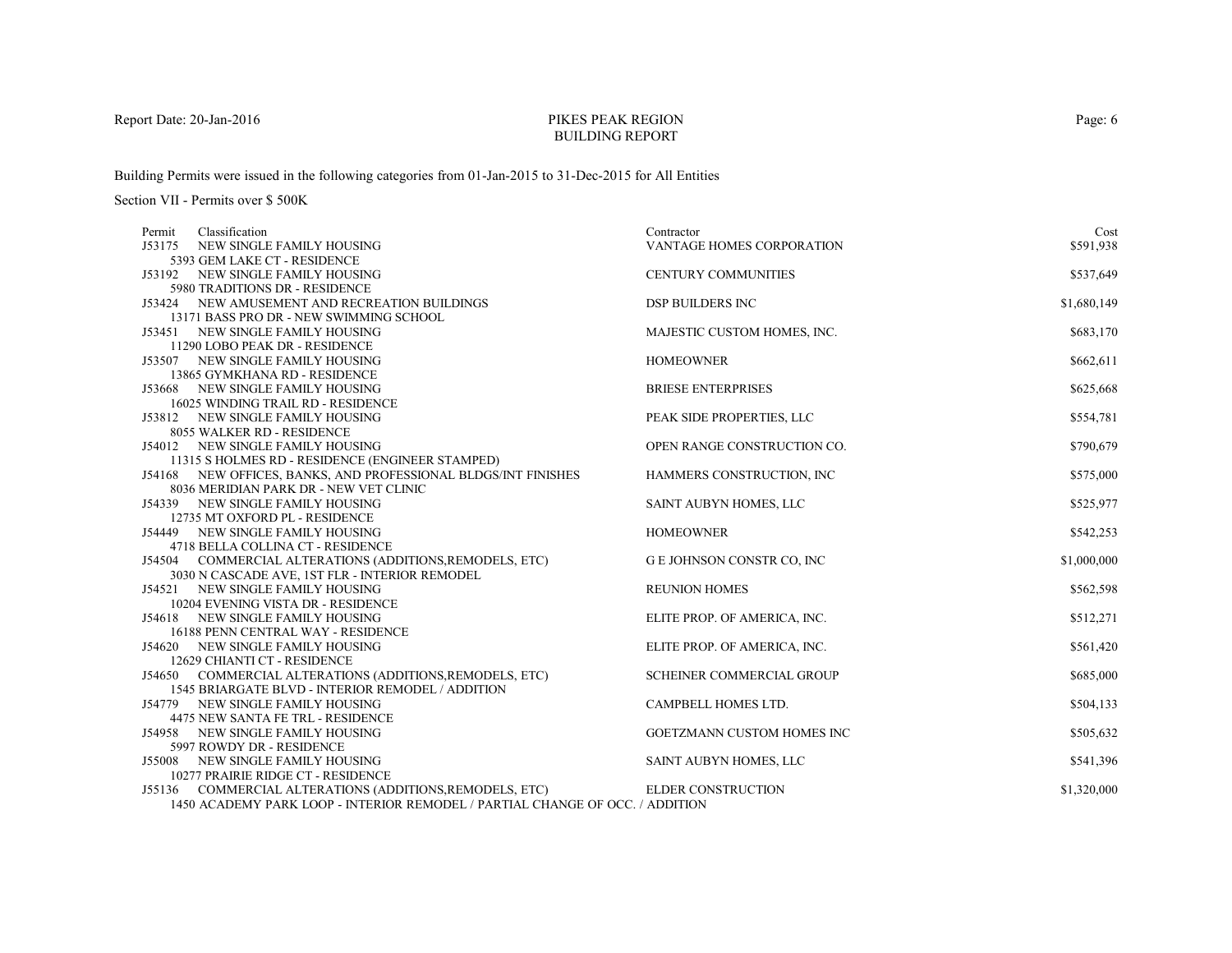# PIKES PEAK REGIONBUILDING REPORT

Building Permits were issued in the following categories from 01-Jan-2015 to 31-Dec-2015 for All Entities

| Classification<br>Permit                                                 | Contractor                        | Cost        |
|--------------------------------------------------------------------------|-----------------------------------|-------------|
| J55147<br>NEW SINGLE FAMILY HOUSING                                      | CHALLENGER HOMES, INC.            | \$557,030   |
| 6755 GOLD DROP DR - RESIDENCE                                            |                                   |             |
| J55315 NEW SINGLE FAMILY HOUSING                                         | ELITE PROP. OF AMERICA, INC.      | \$560,457   |
| 7135 HORIZON WOOD LN - RESIDENCE                                         |                                   |             |
| NEW SINGLE FAMILY HOUSING<br>J55317                                      | ELITE PROP. OF AMERICA, INC.      | \$559,172   |
| 5961 BRAVE EAGLE DR - RESIDENCE                                          |                                   |             |
| J55456 COMMERCIAL ALTERATIONS (ADDITIONS, REMODELS, ETC)                 | <b>G E JOHNSON CONSTR CO, INC</b> | \$650,000   |
| 3010 N CIRCLE DR, 100 - INTERIOR REMODEL                                 |                                   |             |
| J55484 NEW SINGLE FAMILY HOUSING                                         | <b>ASPEN VIEW HOMES</b>           | \$740,244   |
| 4810 SIERRA RIDGE TRL - RESIDENCE                                        |                                   |             |
| J55510 NEW SINGLE FAMILY HOUSING                                         | CAMPBELL HOMES LTD.               | \$506,060   |
| 11325 SAN LUIS PEAK WAY - RESIDENCE                                      |                                   |             |
| J55759 NEW SINGLE FAMILY HOUSING                                         | CHALLENGER HOMES, INC.            | \$820,875   |
| 19933 TALKING ROCK HTS - RESIDENCE                                       |                                   |             |
| J55827 COMMERCIAL ALTERATIONS (ADDITIONS, REMODELS, ETC)                 | NUNN CONSTRUCTION INC             | \$4,425,000 |
| 2502 E PIKES PEAK AVE, 100 & 400 - INTERIOR REMODEL/ CHANGE OF OCCUPANCY |                                   |             |
| J55891 NEW SINGLE FAMILY HOUSING                                         | <b>GALIANT HOMES, LLC.</b>        | \$820,982   |
| 5570 SAXTON HOLLOW RD - RESIDENCE - ENGINEER STAMPED                     |                                   |             |
| J55937 NEW SINGLE FAMILY HOUSING                                         | ELITE PROP. OF AMERICA, INC.      | \$561,420   |
| 1429 YELLOW TAIL DR - RESIDENCE                                          |                                   |             |
| J55939 NEW SINGLE FAMILY HOUSING                                         | ELITE PROP. OF AMERICA, INC.      | \$560,457   |
| 6754 INDIAN FEATHER DR - RESIDENCE                                       |                                   |             |
| J55982 NEW SINGLE FAMILY HOUSING                                         | <b>CENTURY COMMUNITIES</b>        | \$517,839   |
| <b>6385 FALL HAVEN CT - RESIDENCE</b>                                    |                                   |             |
| J55983 NEW SINGLE FAMILY HOUSING<br>6347 WINTER HAVEN DR - RESIDENCE     | <b>CENTURY COMMUNITIES</b>        | \$541,504   |
| J56085 NEW SINGLE FAMILY HOUSING                                         | ACORDIA HOMES, INC.               |             |
| 18612 CHERRY SPRINGS RANCH DR, CO - RESIDENCE                            |                                   | \$612,926   |
| J56135 STORES AND OTHER RETAIL BUILDINGS/INT FINISHES                    | MCPHERSON DEVELOPMENT CO. INC.    | \$1,500,000 |
| 1216 W BAPTIST RD - NEW RETAIL STORE                                     |                                   |             |
| J56236 NEW SINGLE FAMILY HOUSING                                         | KIRELLA HOMES, INC                | \$851,607   |
| 2331 FONTLEY CT - RESIDENCE (ENGINEER STAMPED)                           |                                   |             |
| NEW SINGLE FAMILY HOUSING<br>J56301                                      | VANTAGE HOMES CORPORATION         | \$503,811   |
| 5346 GEM LAKE CT - RESIDENCE                                             |                                   |             |
| J56411 NEW SINGLE FAMILY HOUSING                                         | SAINT AUBYN HOMES, LLC            | \$525,977   |
| 1947 REDBANK DR - RESIDENCE                                              |                                   |             |
| J56551 NEW SINGLE FAMILY HOUSING                                         | CHALLENGER HOMES, INC.            | \$578,767   |
| 10752 MCGAHAN DR - RESIDENCE                                             |                                   |             |
| COMMERCIAL ALTERATIONS (ADDITIONS, REMODELS, ETC)<br>J56613              | PEAK PROFESSIONAL CONTRS INC      | \$679,789   |
| <b>4 S CASCADE AVE - STUCCO</b>                                          |                                   |             |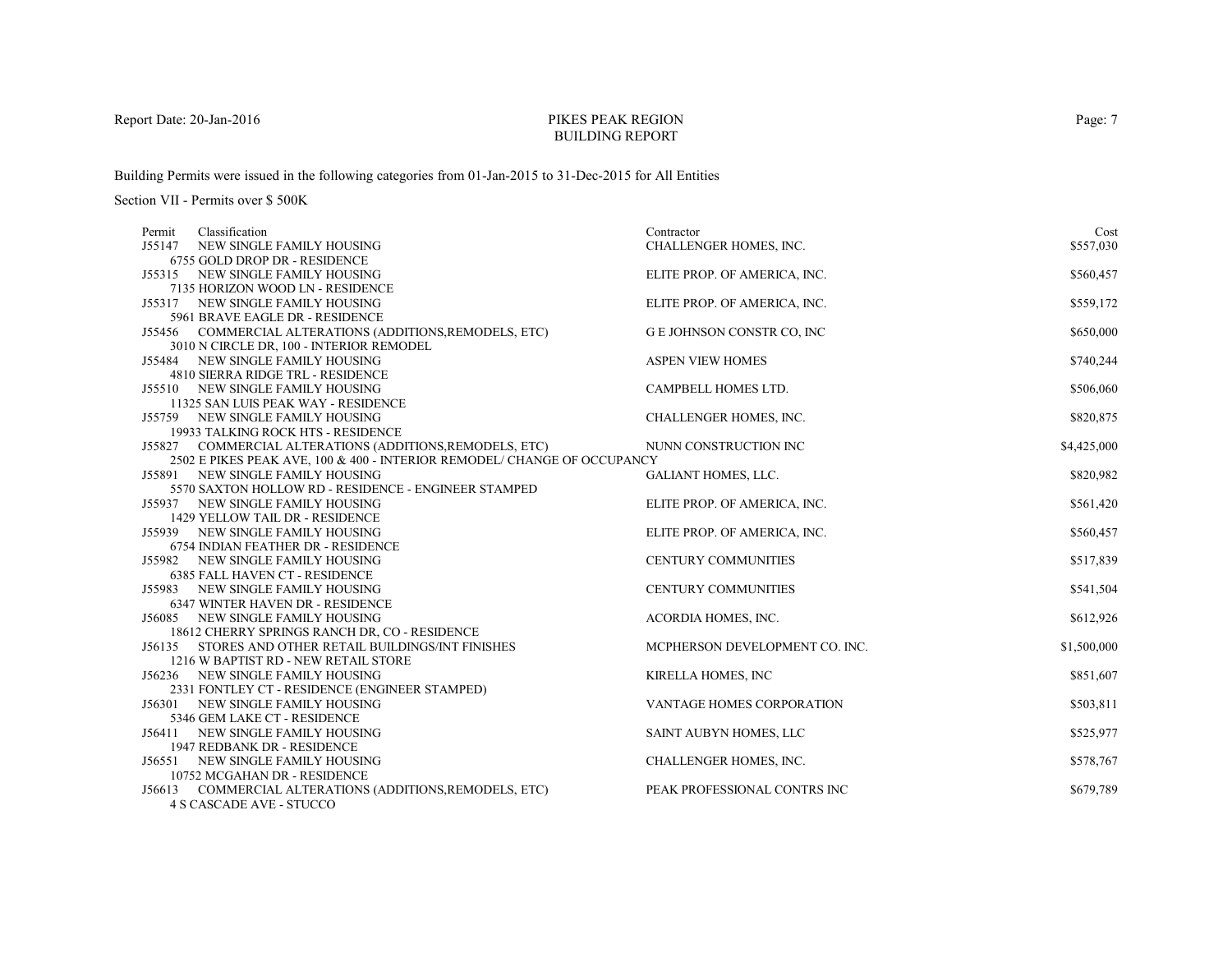# PIKES PEAK REGIONBUILDING REPORT

Building Permits were issued in the following categories from 01-Jan-2015 to 31-Dec-2015 for All Entities

| Classification<br>Permit                                                                                      | Contractor                           | Cost        |
|---------------------------------------------------------------------------------------------------------------|--------------------------------------|-------------|
| J56637<br>NEW SINGLE FAMILY HOUSING                                                                           | ELITE PROP. OF AMERICA, INC.         | \$560,457   |
| 7120 RENEGADE RIDGE DR - RESIDENCE                                                                            |                                      |             |
| J56659 NEW SINGLE FAMILY HOUSING                                                                              | JACKS OF ALL TRADES, INC.            | \$562,063   |
| 261 THUNDER RIDGE DR - RESIDENCE                                                                              |                                      |             |
| J56674 COMMERCIAL ALTERATIONS (ADDITIONS, REMODELS, ETC)                                                      | COLARELLI CONSTRUCTION, INC.         | \$700,000   |
| 530 COMMUNICATION CIR - INTERIOR REMODEL                                                                      |                                      |             |
| J56681 STORES AND OTHER RETAIL BUILDINGS/INT FINISHES                                                         | CHRISTOFFERSON COMM BLDRS INC        | \$1,900,000 |
| 950 W FILLMORE ST - NEW TIRE SERVICE CENTER                                                                   |                                      |             |
| J56800 NEW SINGLE FAMILY HOUSING                                                                              | <b>CORNERSTONE DEVELOPMENT</b>       | \$881,054   |
| 5535 MOLLY CT - RESIDENCE - ENGINEER STAMPED                                                                  |                                      |             |
| J56828 NEW SINGLE FAMILY HOUSING                                                                              | VANTAGE HOMES CORPORATION            | \$525,442   |
| 5265 GEM LAKE CT - RESIDENCE                                                                                  |                                      |             |
| J56925 NEW SINGLE FAMILY HOUSING                                                                              | SAINT AUBYN HOMES, LLC               | \$541,396   |
| 12739 MT OXFORD PL - RESIDENCE                                                                                |                                      |             |
| J57006 STORES AND OTHER RETAIL BUILDINGS/INT FINISHES                                                         | GOLDEN TRIANGLE CONSTRUCTION, INC.   | \$2,180,000 |
| 7990 FOUNTAIN MESA RD - NEW TIRE STORE                                                                        |                                      |             |
| J57120 NEW SINGLE FAMILY HOUSING                                                                              | <b>HOMEOWNER</b>                     | \$736,282   |
| 3690 OUTBACK VISTA PT - RESIDENCE                                                                             |                                      |             |
| J57164 NEW SINGLE FAMILY HOUSING                                                                              | <b>BUILTRITE BUILDERS</b>            | \$701,802   |
| 1980 SPRING VALLEY DR - RESIDENCE - ENGINEER STAMPED<br><b>J57188 NEW SERVICE STATIONS AND REPAIR GARAGES</b> |                                      |             |
| 4395 INTEGRITY CENTER PT - NEW TIRE CENTER                                                                    | CATAMOUNT CONSTRUCTORS, INC.         | \$2,541,940 |
| J57319 NEW SINGLE FAMILY HOUSING                                                                              | TIFFANY HOMES, LLC.                  | \$606,715   |
| 6330 SANDRAY CT - RESIDENCE - ENGINEER STAMPED                                                                |                                      |             |
| J57322 NEW SINGLE FAMILY HOUSING                                                                              | TIFFANY HOMES, LLC.                  | \$550,391   |
| 14860 ROLLER COASTER RD - RESIDENCE (ENGINEER STAMPED)                                                        |                                      |             |
| J57436 STORES AND OTHER RETAIL BUILDINGS/INT FINISHES                                                         | <b>EXECUTIVE CUSTOM CONSTRUCTION</b> | \$750,000   |
| 13141 BASS PRO DR - NEW RESTAURANT                                                                            |                                      |             |
| J57509 NEW SINGLE FAMILY HOUSING                                                                              | <b>ASPEN VIEW HOMES</b>              | \$520,516   |
| 8222 HARDWOOD CIR - RESIDENCE                                                                                 |                                      |             |
| J57516 NEW SINGLE FAMILY HOUSING                                                                              | SADDLETREE INC.                      | \$531,652   |
| 13210 DOMINUS WAY - RESIDENCE / ENGINEERED STAMPED                                                            |                                      |             |
| J57520 STORES AND OTHER RETAIL BUILDINGS/INT FINISHES                                                         | COLORADO STRUCTURES INC              | \$893,775   |
| 5470 RIO VISTA DR - NEW AUTO PARTS STORE                                                                      |                                      |             |
| J57594 NEW SINGLE FAMILY HOUSING                                                                              | PONDEROSA CONSTRUCTORS, LLC          | \$635,734   |
| 9742 PINEDALE DR - RESIDENCE - ENGINEER STAMPED                                                               |                                      |             |
| J57618 NEW SINGLE FAMILY HOUSING                                                                              | <b>CAMPBELL HOMES LTD.</b>           | \$555,959   |
| 7425 ANTELOPE MEADOWS CIR - RESIDENCE                                                                         |                                      |             |
| J57654 NEW SINGLE FAMILY HOUSING                                                                              | RICHMOND AMERICAN HOMES              | \$559,172   |
| 16657 CURLED OAK DR - RESIDENCE                                                                               |                                      |             |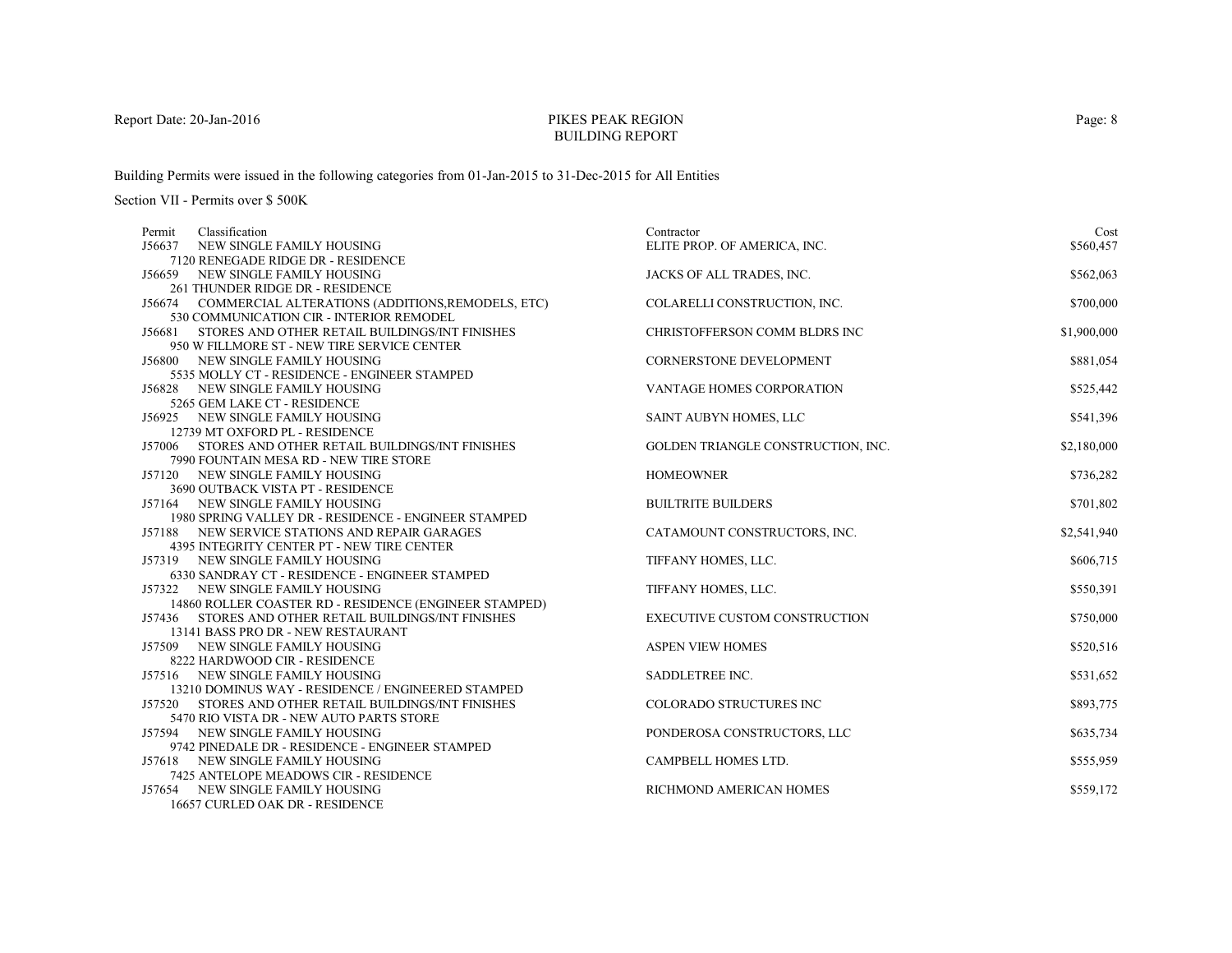# PIKES PEAK REGIONBUILDING REPORT

Building Permits were issued in the following categories from 01-Jan-2015 to 31-Dec-2015 for All Entities

Section VII - Permits over \$ 500K

| Classification<br>Permit                                                                         | Contractor                       | Cost         |
|--------------------------------------------------------------------------------------------------|----------------------------------|--------------|
| J57656<br>NEW SINGLE FAMILY HOUSING                                                              | <b>BUILTRITE BUILDERS</b>        | \$675,032    |
| 18005 OUARTERHORSE LN - RESIDENCE ENGINEER STAMPED                                               |                                  |              |
| J57688 NEW SINGLE FAMILY HOUSING                                                                 | VANTAGE HOMES CORPORATION        | \$567,952    |
| 16064 DENVER PACIFIC DR - RESIDENCE                                                              |                                  |              |
| J57702 STORES AND OTHER RETAIL BUILDINGS/INT FINISHES                                            | <b>SCHEINER COMMERCIAL GROUP</b> | \$1,439,932  |
| 1785 BRIARGATE PKWY - RETAIL BUILDING - CORE AND SHELL                                           |                                  |              |
| J57754 COMMERCIAL ALTERATIONS (ADDITIONS, REMODELS, ETC)                                         | <b>SWINERTON BUILDERS</b>        | \$10,145,000 |
| 1900 W GARDEN OF THE GODS RD, BLDG C - INTERIOR REMODEL                                          |                                  |              |
| J57859 NEW SINGLE FAMILY HOUSING                                                                 | CAMPBELL HOMES LTD.              | \$508,844    |
| 11441 PALMERS GREEN DR - RESIDENCE                                                               |                                  |              |
| J57863 NEW SINGLE FAMILY HOUSING                                                                 | <b>KELLER HOMES INC</b>          | \$500,706    |
| 10007 EDGEMONT RANCH LN - RESIDENCE                                                              |                                  |              |
| J57866 NEW SINGLE FAMILY HOUSING                                                                 | SAINT AUBYN HOMES, LLC           | \$639,375    |
| 13814 WINDRUSH DR - RESIDENCE                                                                    |                                  |              |
| J57961 NEW SINGLE FAMILY HOUSING                                                                 | HOMES BY MICHAEL HALL            | \$690,773    |
| 10025 KIT CARSON LN - RESIDENCE                                                                  |                                  |              |
| J57984 STORES AND OTHER RETAIL BUILDINGS/INT FINISHES                                            | C & S DEVELOPMENT SERVICES, LLC. | \$800,000    |
| 7970 N ACADEMY BLVD - NEW RESTAURANT<br>J57993 COMMERCIAL ALTERATIONS (ADDITIONS, REMODELS, ETC) | RLI CONSTRUCTION - NEVADA        | \$800,000    |
| 3985 E BIJOU ST, C - INTERIOR REMODEL                                                            |                                  |              |
| J58025 NEW SINGLE FAMILY HOUSING                                                                 | MAJESTIC CUSTOM HOMES, INC.      | \$641,516    |
| 17229 OLD CHEROKEE TRL - RESIDENCE                                                               |                                  |              |
| J58050 NEW HOSPITALS AND OTHER INSTITUTIONS                                                      | <b>GE JOHNSON CONSTR CO, INC</b> | \$1,100,000  |
| 555 GOLD PASS HTS - INTERIOR FINISH-WESTSIDE OF 2ND FLOOR                                        |                                  |              |
| J58132 NEW SINGLE FAMILY HOUSING                                                                 | NEMMERS CONSTRUCTION LLC         | \$542,467    |
| 2345 CENTENNIAL WAY - RESIDENCE                                                                  |                                  |              |
| J58175 NEW SINGLE FAMILY HOUSING                                                                 | KIRELLA HOMES, INC               | \$553,497    |
| 19230 STARWOOD DR - RESIDENCE (ENGINEER STAMPED)                                                 |                                  |              |
| J58176 NEW SINGLE FAMILY HOUSING                                                                 | <b>RICE'S REMODELING</b>         | \$577,911    |
| 1380 MASTHEAD WAY - RESIDENCE                                                                    |                                  |              |
| J58275 NEW SINGLE FAMILY HOUSING                                                                 | ELITE PROP. OF AMERICA, INC.     | \$560,457    |
| 8778 MOSSY BANK LN - RESIDENCE                                                                   |                                  |              |
| J58279<br>NEW SINGLE FAMILY HOUSING                                                              | ELITE PROP. OF AMERICA, INC.     | \$746,026    |
| 2071 RIPPLE RIDGE RD - RESIDENCE / ENGINEERED STAMPED                                            |                                  |              |
| J58280 NEW SINGLE FAMILY HOUSING                                                                 | ELITE PROP. OF AMERICA, INC.     | \$512,271    |
| 15962 MIDLAND VALLEY WAY - RESIDENCE                                                             |                                  |              |
| J58374 NEW SINGLE FAMILY HOUSING                                                                 | <b>REUNION HOMES</b>             | \$562,598    |
| 7582 N SIOUX CIR - RESIDENCE                                                                     |                                  |              |
| J58375 NEW SINGLE FAMILY HOUSING                                                                 | <b>REUNION HOMES</b>             | \$562,598    |
| 7521 N SIOUX CIR - RESIDENCE                                                                     |                                  |              |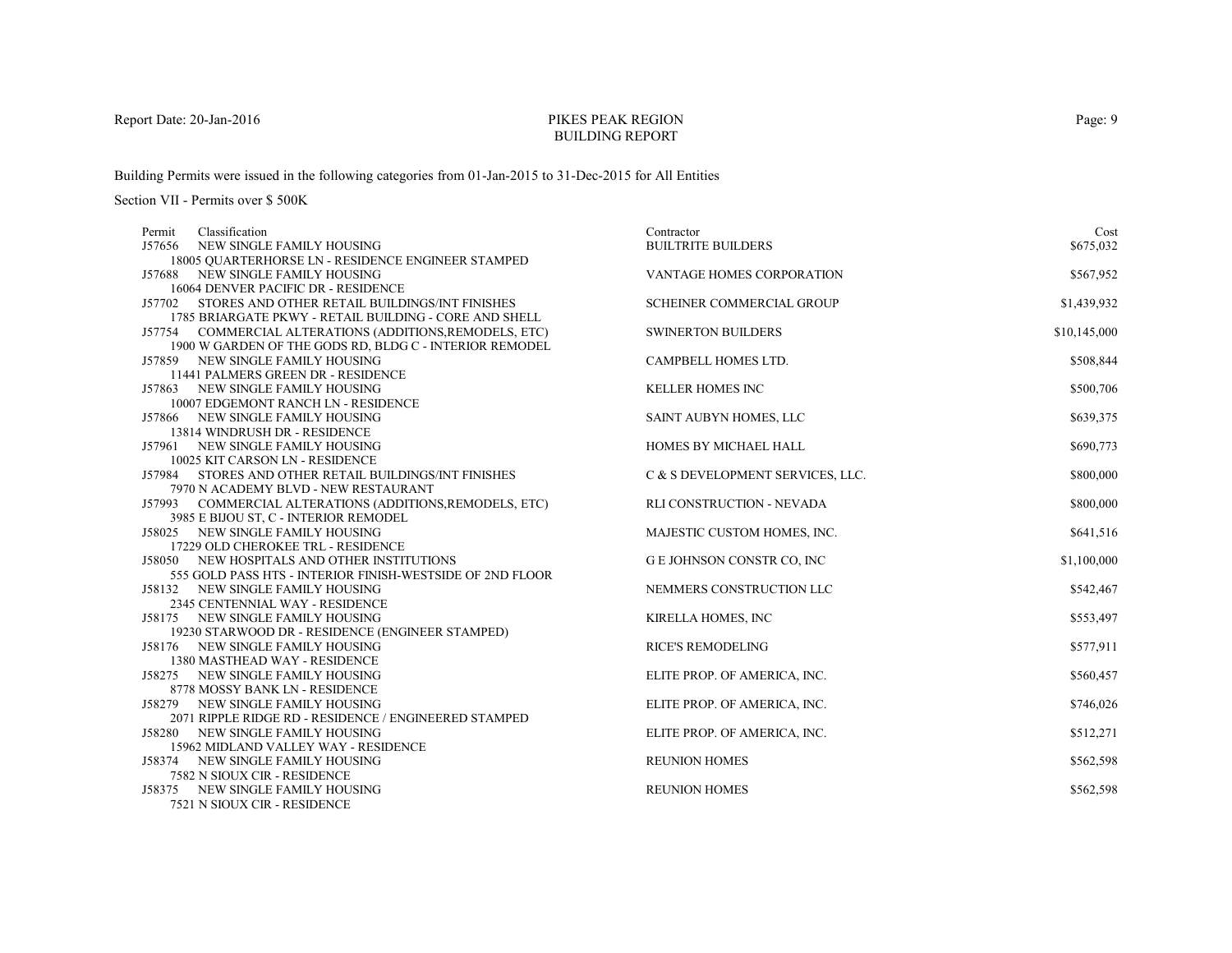# PIKES PEAK REGIONBUILDING REPORT

Building Permits were issued in the following categories from 01-Jan-2015 to 31-Dec-2015 for All Entities

Section VII - Permits over \$ 500K

| Classification<br>Permit                                                              | Contractor                     | Cost         |
|---------------------------------------------------------------------------------------|--------------------------------|--------------|
| J58388<br>NEW SINGLE FAMILY HOUSING                                                   | WALTHER HOMES, INC.            | \$601,254    |
| 7047 SUNGOLD DR - RESIDENCE                                                           |                                |              |
| J58486 NEW SINGLE FAMILY HOUSING                                                      | <b>REUNION HOMES</b>           | \$562,598    |
| 1809 BULRUSH WAY - RESIDENCE                                                          |                                |              |
| J58487 NEW SINGLE FAMILY HOUSING                                                      | <b>REUNION HOMES</b>           | \$562,598    |
| 2595 REED GRASS WAY - RESIDENCE                                                       |                                |              |
| J58538 NEW SINGLE FAMILY HOUSING                                                      | VANTAGE HOMES CORPORATION      | \$607,786    |
| 1959 RIPPLE RIDGE RD - RESIDENCE                                                      |                                |              |
| J58602 NEW HOSPITALS AND OTHER INSTITUTIONS                                           | G E JOHNSON CONSTR CO, INC     | \$16,639,378 |
| 5623 PULPIT PEAK VW - NEW HOSPITAL-UPGRADE TO FINISH                                  |                                |              |
| J58667 STORES AND OTHER RETAIL BUILDINGS/INT FINISHES                                 | KELLEY CONSTRUCTION, INC.      | \$1,083,000  |
| 5807 CONSTITUTION AVE - NEW RESTAURANT                                                |                                |              |
| J58757 NEW SINGLE FAMILY HOUSING                                                      | <b>HOMEOWNER</b>               | \$735,104    |
| 10925 HUNTSMAN RD - RESIDENCE                                                         |                                |              |
| J59013 NEW SINGLE FAMILY HOUSING                                                      | <b>CENTURY COMMUNITIES</b>     | \$584,764    |
| 17592 LEISURE LAKE DR - RESIDENCE                                                     |                                |              |
| J59015 NEW SINGLE FAMILY HOUSING                                                      | <b>CENTURY COMMUNITIES</b>     | \$513,234    |
| 17578 LEISURE LAKE DR - RESIDENCE                                                     |                                |              |
| J59086 NEW SINGLE FAMILY HOUSING                                                      | <b>ASPEN VIEW HOMES</b>        | \$520,516    |
| 7407 DUTCH LOOP - RESIDENCE                                                           |                                |              |
| J59104 NEW SINGLE FAMILY HOUSING<br>16044 POLE PINE PT - RESIDENCE - ENGINEER STAMPED | DME HOMES DBA GJ GARDNER HOMES | \$519,766    |
| J59181 NEW SINGLE FAMILY HOUSING                                                      | ELITE PROP. OF AMERICA, INC.   | \$559,172    |
| <b>6884 ISSAQUAH DR - RESIDENCE</b>                                                   |                                |              |
| J59183 NEW SINGLE FAMILY HOUSING                                                      | ELITE PROP. OF AMERICA, INC.   | \$560,457    |
| 12757 MT HARVARD DR - RESIDENCE                                                       |                                |              |
| J59185 NEW SINGLE FAMILY HOUSING                                                      | ELITE PROP. OF AMERICA, INC.   | \$593,973    |
| 15863 KANSAS PACIFIC CT - RESIDENCE                                                   |                                |              |
| J59195 NEW SINGLE FAMILY HOUSING                                                      | <b>HAMMER HOMES</b>            | \$515,376    |
| 79 COYOTE WILLOW DR - RESIDENCE - ENGINEER STAMPED                                    |                                |              |
| J59242 NEW SINGLE FAMILY HOUSING                                                      | C. R. SHEA HOMES, INC.         | \$809,311    |
| 3665 HILL CIR - RESIDENCE - ENGINEER STAMPED                                          |                                |              |
| J59366 NEW SINGLE FAMILY HOUSING                                                      | CAMPBELL HOMES LTD.            | \$556,709    |
| 11477 PALMERS GREEN DR - RESIDENCE                                                    |                                |              |
| J59402 NEW SINGLE FAMILY HOUSING                                                      | <b>CENTURY COMMUNITIES</b>     | \$509,058    |
| <b>6365 FALL HAVEN CT - RESIDENCE</b>                                                 |                                |              |
| J59406 NEW SINGLE FAMILY HOUSING                                                      | <b>CENTURY COMMUNITIES</b>     | \$508,737    |
| <b>6363 WINTER HAVEN DR - RESIDENCE</b>                                               |                                |              |
| NEW SINGLE FAMILY HOUSING<br>J59408                                                   | <b>CENTURY COMMUNITIES</b>     | \$568,059    |
| 6375 FALL HAVEN CT - RESIDENCE                                                        |                                |              |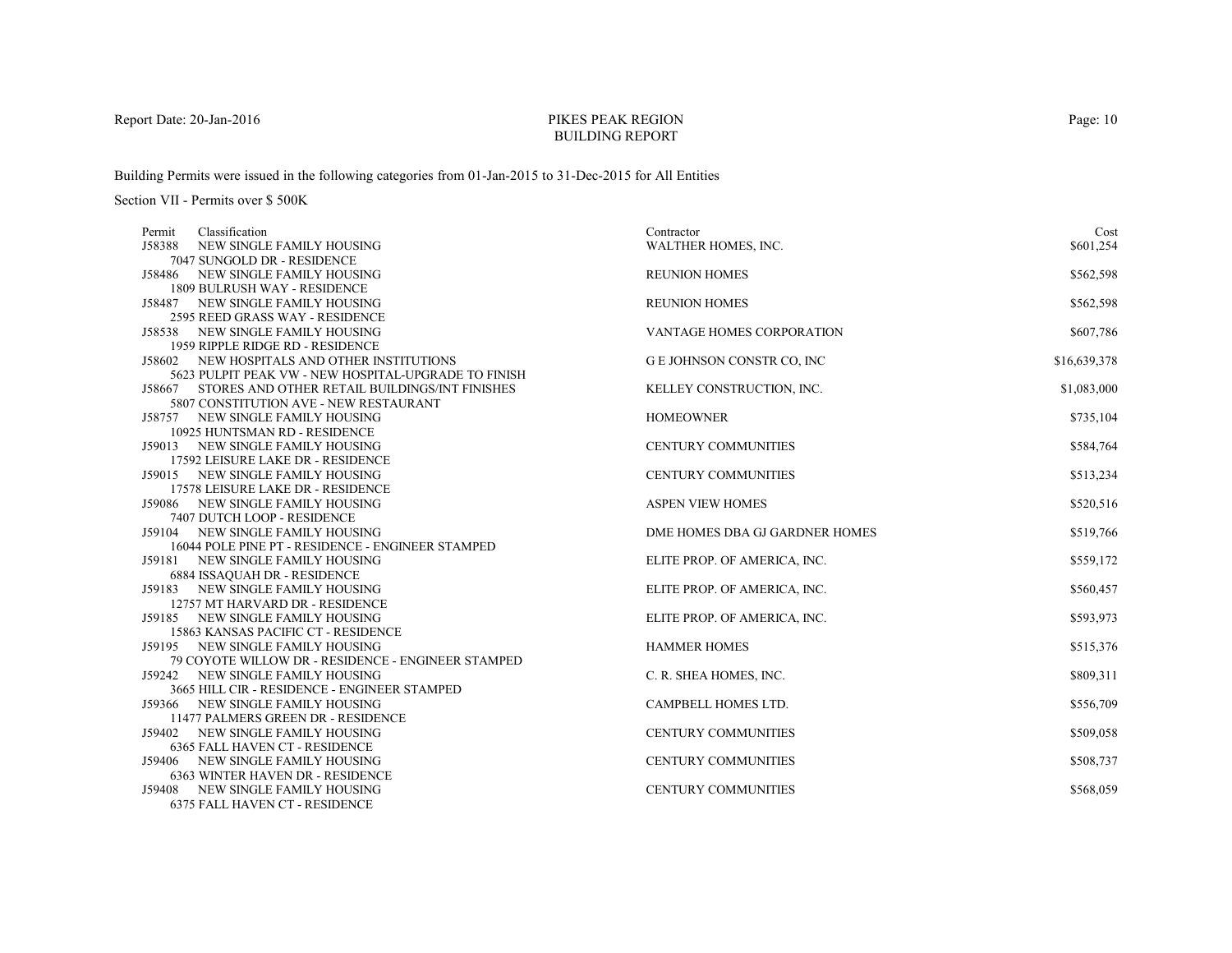# PIKES PEAK REGIONBUILDING REPORT

Building Permits were issued in the following categories from 01-Jan-2015 to 31-Dec-2015 for All Entities

| Permit | Classification                                                                       | Contractor                        | Cost        |
|--------|--------------------------------------------------------------------------------------|-----------------------------------|-------------|
| J59410 | NEW SINGLE FAMILY HOUSING                                                            | <b>CENTURY COMMUNITIES</b>        | \$523,086   |
|        | <b>6355 FALL HAVEN CT - RESIDENCE</b>                                                |                                   |             |
| J59429 | NEW SINGLE FAMILY HOUSING                                                            | VANTAGE HOMES CORPORATION         | \$521,908   |
|        | 15 GULF LINE CT - RESIDENCE                                                          |                                   |             |
|        | J59453 NEW OFFICES, BANKS, AND PROFESSIONAL BLDGS/INT FINISHES                       | <b>BOB MCGRATH CONSTRUCTION</b>   | \$550,000   |
|        | 5099 CHEYENNE MOUNTAIN HWY - NEW MEETING BUILDING                                    |                                   |             |
|        | J59497 NEW SINGLE FAMILY HOUSING<br>2192 RED EDGE HTS - RESIDENCE                    | <b>BELLA VITA CUSTOM HOMES</b>    | \$710,369   |
|        | J59585 COMMERCIAL ALTERATIONS (ADDITIONS, REMODELS, ETC)                             | HAMMERS CONSTRUCTION, INC         | \$962,867   |
|        | 7149 N ACADEMY BLVD - ADDITION (NEW TENANT)                                          |                                   |             |
|        | J59591 NEW SINGLE FAMILY HOUSING                                                     | SADDLETREE INC.                   | \$531,652   |
|        | 2560 TALLESON CT - RESIDENCE                                                         |                                   |             |
|        | J59599 COMMERCIAL ALTERATIONS (ADDITIONS, REMODELS, ETC)                             | ART C KLEIN CONSTRUCTION, INC.    | \$4,598,364 |
|        | 10301 ANGELES RD - ADDITION WITH POOL                                                |                                   |             |
|        | J59772 NEW SINGLE FAMILY HOUSING                                                     | <b>CENTURY COMMUNITIES</b>        | \$525,656   |
|        | 6395 WINTER HAVEN DR - RESIDENCE                                                     |                                   |             |
|        | J59825 NEW SINGLE FAMILY HOUSING                                                     | MAJESTIC CUSTOM HOMES, INC.       | \$641,516   |
|        | 15545 POLE PINE PT - RESIDENCE                                                       |                                   |             |
|        | J59889 STORES AND OTHER RETAIL BUILDINGS/INT FINISHES                                | SHARP GENERAL CONTRACTORS, INC    | \$1,297,158 |
|        | 5915 DUBLIN BLVD - RETAIL BUILDING - CORE AND SHELL                                  |                                   |             |
|        | J59972 STRUCTURES OTHER THAN BUILDINGS (SWIMMING POOLS, ETC)                         | KONISTO COMPANIES, LLC            | \$6,000,000 |
|        | 4471 CLEAR VIEW DR - SOLAR ARRAY                                                     |                                   |             |
|        | J59975 STRUCTURES OTHER THAN BUILDINGS (SWIMMING POOLS, ETC)                         | KONISTO COMPANIES, LLC            | \$6,000,000 |
|        | 4469 CLEAR VIEW DR - SOLAR ARRAY                                                     |                                   |             |
|        | J60128 NEW SINGLE FAMILY HOUSING<br>5930 GLADSTONE ST - RESIDENCE - ENGINEER STAMPED | ALL ABOUT HOME DESIGN, LLC        | \$507,559   |
|        | J60138 COMMERCIAL ALTERATIONS (ADDITIONS, REMODELS, ETC)                             | <b>G E JOHNSON CONSTR CO, INC</b> | \$985,000   |
|        | 20 N CASCADE AVE - INTERIOR REMODEL + SCREEN WALL                                    |                                   |             |
|        | J60140 COMMERCIAL ALTERATIONS (ADDITIONS, REMODELS, ETC)                             | G E JOHNSON CONSTR CO, INC        | \$1,200,000 |
|        | 5550 N UNION BLVD - INT REMODEL/CHANGE OF OCC + VESTIBULE ADDITION                   |                                   |             |
|        | J60310 NEW SINGLE FAMILY HOUSING                                                     | MURPHY'S CUSTOM HOMES             | \$636,269   |
|        | 4357 SETTLERS RANCH RD - RESIDENCE                                                   |                                   |             |
|        | <b>J60350 NEW SINGLE FAMILY HOUSING</b>                                              | <b>VANTAGE HOMES CORPORATION</b>  | \$512,164   |
|        | 10061 COYOTE SONG TER - RESIDENCE                                                    |                                   |             |
|        | <b>J60457 NEW SINGLE FAMILY HOUSING</b>                                              | CAMPBELL HOMES LTD.               | \$502,634   |
|        | 11442 PALMERS GREEN DR - RESIDENCE                                                   |                                   |             |
|        | J60513 NEW SINGLE FAMILY HOUSING                                                     | <b>TARA CUSTOM HOMES</b>          | \$765,836   |
|        | 9763 PINEDALE DR - RESIDENCE                                                         |                                   |             |
|        | <b>J60536 NEW SINGLE FAMILY HOUSING</b>                                              | RICHMOND AMERICAN HOMES           | \$559,172   |
|        | 738 SALLY HILL CT - RESIDENCE                                                        |                                   |             |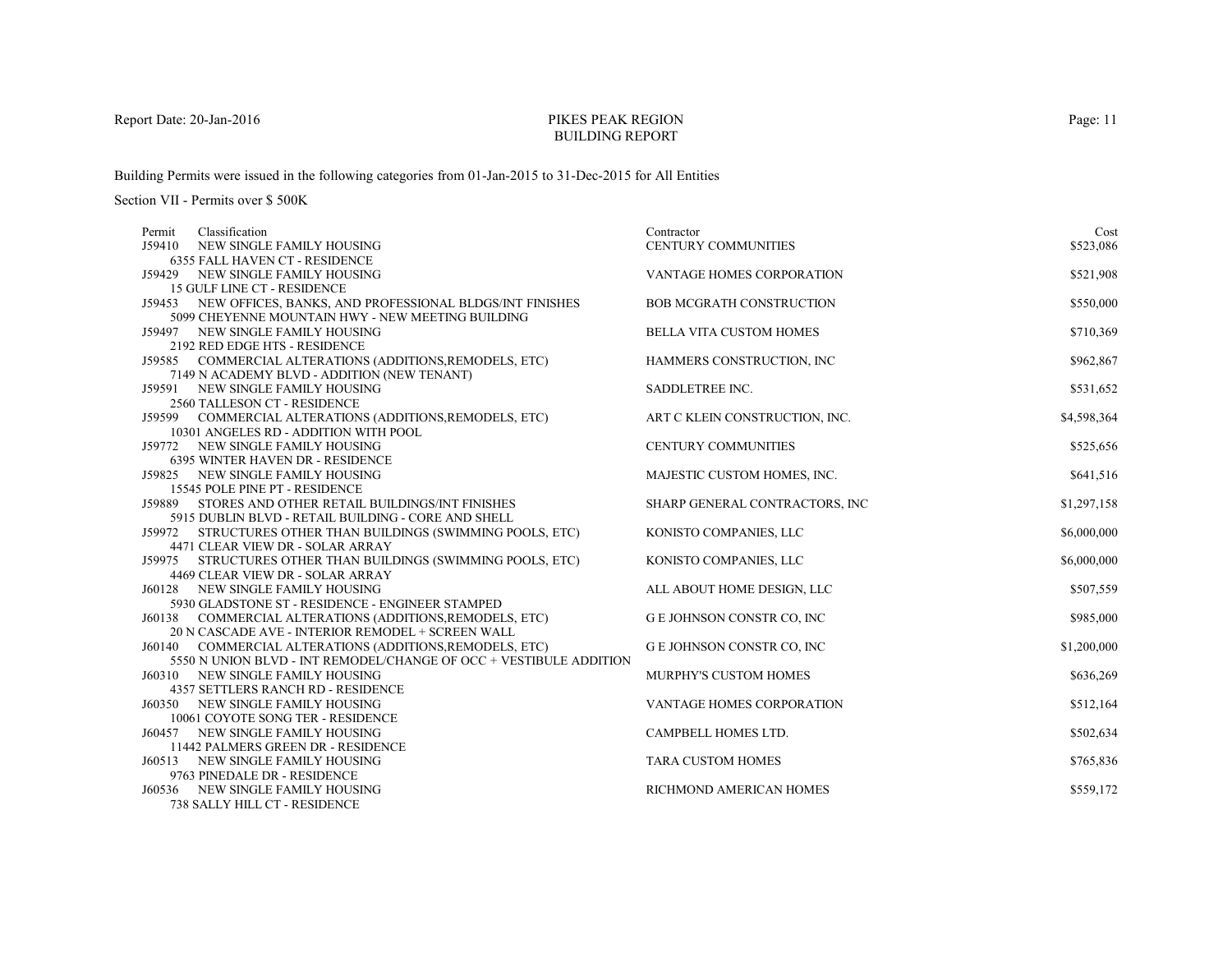# PIKES PEAK REGIONBUILDING REPORT

Building Permits were issued in the following categories from 01-Jan-2015 to 31-Dec-2015 for All Entities

Section VII - Permits over \$ 500K

| Classification<br>Permit                                                                  | Contractor                        | Cost         |
|-------------------------------------------------------------------------------------------|-----------------------------------|--------------|
| J60638<br>COMMERCIAL ALTERATIONS (ADDITIONS, REMODELS, ETC)                               | DANIEL-BARRY CONSTRUCTION INC     | \$3,000,000  |
| 2180 EXECUTIVE CIR - INTERIOR REMODEL                                                     |                                   |              |
| J60663 NEW SINGLE FAMILY HOUSING                                                          | SOLOMON'S CONSTRUCTION, LLC       | \$501,563    |
| 18605 ARROWWOOD DR - RESIDENCE                                                            |                                   |              |
| J60670 NEW OFFICES, BANKS, AND PROFESSIONAL BLDGS/INT FINISHES                            | <b>BRINKMANN CONSTRUCTORS</b>     | \$18,484,252 |
| 125 TROY HILL RD - NEW FED EX BUILDING THRU FINISH<br>J60770<br>NEW SINGLE FAMILY HOUSING | SADDLETREE INC.                   | \$632,629    |
| 4577 OUTLOOK RIDGE TRL - RESIDENCE                                                        |                                   |              |
| <b>J60823 NEW SINGLE FAMILY HOUSING</b>                                                   | MAJESTIC CUSTOM HOMES, INC.       | \$572,878    |
| 1363 SPY VALLEY RD - RESIDENCE                                                            |                                   |              |
| J60839 NEW SINGLE FAMILY HOUSING                                                          | GOETZMANN CUSTOM HOMES INC        | \$549,213    |
| 1907 REDBANK DR - RESIDENCE                                                               |                                   |              |
| J60932 NEW SINGLE FAMILY HOUSING                                                          | <b>SCOTT BUILDING, INC</b>        | \$558,958    |
| 7490 TUDOR RD - RESIDENCE                                                                 |                                   |              |
| J61026 NEW SINGLE FAMILY HOUSING                                                          | ELITE PROP. OF AMERICA, INC.      | \$506,703    |
| 2502 EQUINE CT - RESIDENCE                                                                |                                   |              |
| J61027 NEW SINGLE FAMILY HOUSING                                                          | ELITE PROP. OF AMERICA, INC.      | \$563,669    |
| 12456 RAVENSWOOD DR - RESIDENCE                                                           |                                   |              |
| J61028 NEW SINGLE FAMILY HOUSING                                                          | ELITE PROP. OF AMERICA, INC.      | \$506,703    |
| <b>6070 TRADITIONS DR - RESIDENCE</b>                                                     |                                   |              |
| NEW SINGLE FAMILY HOUSING<br>J61030                                                       | ELITE PROP. OF AMERICA, INC.      | \$507,131    |
| 8774 MEADOW WING CIR - RESIDENCE                                                          |                                   |              |
| J61038 NEW SINGLE FAMILY HOUSING<br>12985 MT HARVARD DR - RESIDENCE                       | ELITE PROP. OF AMERICA, INC.      | \$533,473    |
| J61071 COMMERCIAL ALTERATIONS (ADDITIONS, REMODELS, ETC)                                  | <b>G E JOHNSON CONSTR CO, INC</b> | \$1,000,000  |
| 4050 BRIARGATE PKWY - INTERIOR REMODEL                                                    |                                   |              |
| J61119 NEW SINGLE FAMILY HOUSING                                                          | SAINT AUBYN HOMES, LLC            | \$639,375    |
| 13801 WINDRUSH DR - RESIDENCE                                                             |                                   |              |
| J61134 NEW SINGLE FAMILY HOUSING                                                          | HIGH COUNTRY INTL LTD             | \$850,751    |
| 4045 CEDAR HEIGHTS DR - RESIDENCE                                                         |                                   |              |
| J61211<br>NEW SINGLE FAMILY HOUSING                                                       | <b>HOMEOWNER</b>                  | \$897,759    |
| 9203 SHIPMAN LN - RESIDENCE                                                               |                                   |              |
| STORES AND OTHER RETAIL BUILDINGS/INT FINISHES<br>J61231                                  | SHARP GENERAL CONTRACTORS, INC    | \$1,577,409  |
| 1250-1264 INTERQUEST PKWY - NEW RETAIL SHELL                                              |                                   |              |
| J61278 NEW SINGLE FAMILY HOUSING                                                          | ELITE PROP. OF AMERICA, INC.      | \$526,727    |
| 7049 RENEGADE RIDGE DR - RESIDENCE                                                        |                                   |              |
| J61447 NEW SINGLE FAMILY HOUSING                                                          | <b>HOMEOWNER</b>                  | \$531,331    |
| 1490 STARDUST DR - RESIDENCE (ENGINEER STAMPED)                                           |                                   |              |
| J61467 NEW SINGLE FAMILY HOUSING                                                          | BRENTWOOD HOMES, INC.             | \$529,189    |
| 13785 WILDOAK DR - RESIDENCE                                                              |                                   |              |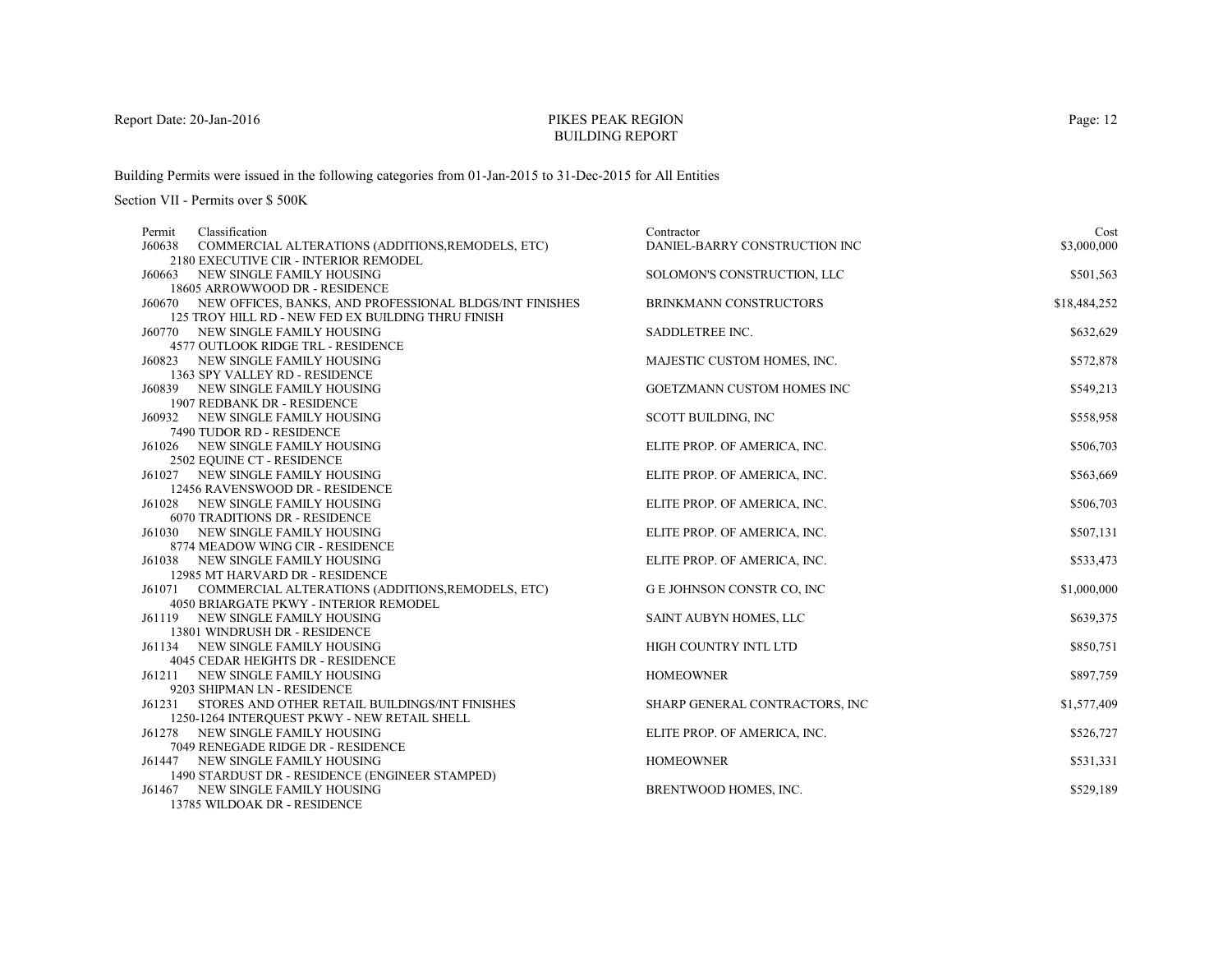# PIKES PEAK REGIONBUILDING REPORT

Building Permits were issued in the following categories from 01-Jan-2015 to 31-Dec-2015 for All Entities

| Classification<br>Permit                                                                                          | Contractor                     | Cost      |
|-------------------------------------------------------------------------------------------------------------------|--------------------------------|-----------|
| J61518<br>NEW SINGLE FAMILY HOUSING                                                                               | MAJESTIC CUSTOM HOMES, INC.    | \$628,881 |
| 11253 PYRAMID PEAK DR - RESIDENCE                                                                                 |                                |           |
| NEW SINGLE FAMILY HOUSING<br>J61616                                                                               | OAKWOOD HOMES, LLC             | \$506,167 |
| 8674 MEADOW TREE TRL - RESIDENCE                                                                                  |                                |           |
| NEW SINGLE FAMILY HOUSING<br>J61649                                                                               | VANTAGE HOMES CORPORATION      | \$505,096 |
| 5330 GEM LAKE CT - RESIDENCE                                                                                      |                                |           |
| J61671<br>NEW SINGLE FAMILY HOUSING                                                                               | SAINT AUBYN HOMES, LLC         | \$590,225 |
| 13978 RIVERCREST CIR - RESIDENCE                                                                                  |                                |           |
| NEW SINGLE FAMILY HOUSING<br>J61699                                                                               | WALTHER HOMES, INC.            | \$601,254 |
| 5964 FERGUS DR - RESIDENCE                                                                                        |                                |           |
| J61714 NEW SINGLE FAMILY HOUSING                                                                                  | <b>REUNION HOMES</b>           | \$562,598 |
| 10268 EVENING VISTA DR - RESIDENCE                                                                                |                                |           |
| NEW SINGLE FAMILY HOUSING<br>J61771                                                                               | RON COVINGTON HOMES            | \$507,773 |
| 13060 DUCKHORN CT - RESIDENCE                                                                                     |                                |           |
| NEW SINGLE FAMILY HOUSING<br>J61840                                                                               | MOUNTAIN WEST HOME BLDRS. INC. | \$542,789 |
| 16256 RIDGE RUN DR - RESIDENCE                                                                                    |                                |           |
| J61929 STRUCTURES OTHER THAN BUILDINGS (SWIMMING POOLS, ETC)                                                      | BLATTNER ENERGY, INC.          | \$900,000 |
| 16190 RAMAH HWY - WIND TURBINE #1 (MODEL 103)                                                                     |                                |           |
| STRUCTURES OTHER THAN BUILDINGS (SWIMMING POOLS, ETC)<br>J61930<br>16180 RAMAH HWY - WIND TURBINE # 2 (MODEL 103) | BLATTNER ENERGY, INC.          | \$900,000 |
| STRUCTURES OTHER THAN BUILDINGS (SWIMMING POOLS, ETC)                                                             |                                | \$900,000 |
| J61931<br>15225 BLASINGAME RD - WIND TURBINE #3 (MODEL 103)                                                       | BLATTNER ENERGY, INC.          |           |
| J61932 STRUCTURES OTHER THAN BUILDINGS (SWIMMING POOLS, ETC)                                                      | BLATTNER ENERGY, INC.          | \$900,000 |
| 15235 BLASINGAME RD - WIND TURBINE #4 (MODEL 103)                                                                 |                                |           |
| STRUCTURES OTHER THAN BUILDINGS (SWIMMING POOLS, ETC)<br>J61933                                                   | BLATTNER ENERGY, INC.          | \$900,000 |
| 15245 BLASINGAME RD - WIND TURBINE # 5 (MODEL 103)                                                                |                                |           |
| STRUCTURES OTHER THAN BUILDINGS (SWIMMING POOLS, ETC)<br>J61934                                                   | BLATTNER ENERGY, INC.          | \$900,000 |
| 15255 BLASINGAME RD - WIND TURBINE # 6 (MODEL 103)                                                                |                                |           |
| J61935 STRUCTURES OTHER THAN BUILDINGS (SWIMMING POOLS, ETC)                                                      | BLATTNER ENERGY, INC.          | \$900,000 |
| 15265 BLASINGAME RD - WIND TURBINE # 7 (MODEL 103)                                                                |                                |           |
| STRUCTURES OTHER THAN BUILDINGS (SWIMMING POOLS, ETC)<br>J61936                                                   | BLATTNER ENERGY, INC.          | \$900,000 |
| 15275 BLASINGAME RD - WIND TURBINE # 8 (MODEL 103)                                                                |                                |           |
| STRUCTURES OTHER THAN BUILDINGS (SWIMMING POOLS, ETC)<br>J61937                                                   | BLATTNER ENERGY, INC.          | \$900,000 |
| 15285 BLASINGAME RD - WIND TURBINE #9 (MODEL 103)                                                                 |                                |           |
| STRUCTURES OTHER THAN BUILDINGS (SWIMMING POOLS, ETC)<br>J61939                                                   | <b>BLATTNER ENERGY, INC.</b>   | \$900,000 |
| 15390 RAMAH HWY - WIND TURBINE #10 (MODEL 103)                                                                    |                                |           |
| STRUCTURES OTHER THAN BUILDINGS (SWIMMING POOLS, ETC)<br>J61940                                                   | <b>BLATTNER ENERGY, INC.</b>   | \$900,000 |
| 14645 BLASINGAME RD - WIND TURBINE #24 (MODEL 103)                                                                |                                |           |
| STRUCTURES OTHER THAN BUILDINGS (SWIMMING POOLS, ETC)<br>J61941                                                   | <b>BLATTNER ENERGY, INC.</b>   | \$900,000 |
| 14655 BLASINGAME RD - WIND TURBINE #25 (MODEL 103)                                                                |                                |           |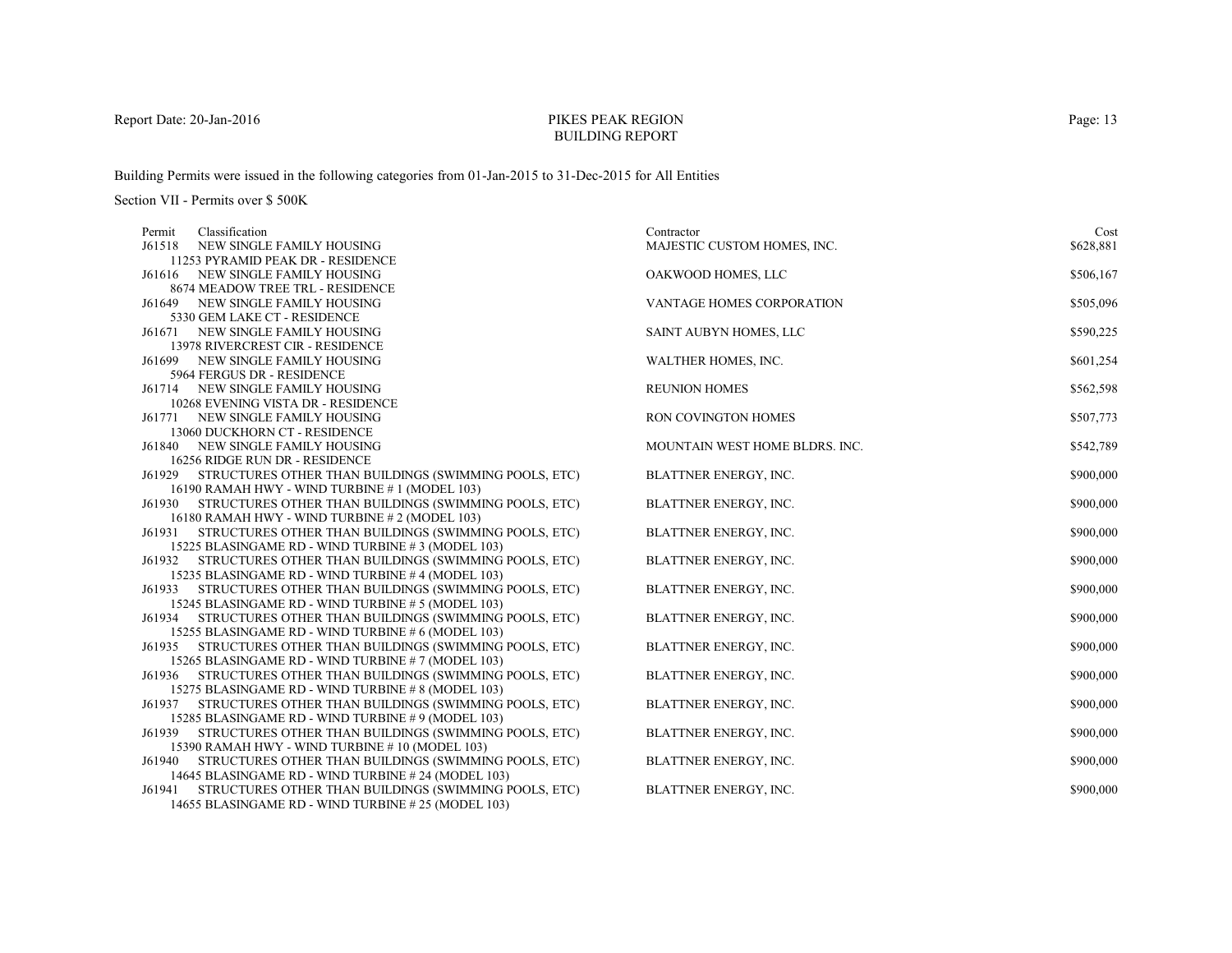# PIKES PEAK REGIONBUILDING REPORT

Building Permits were issued in the following categories from 01-Jan-2015 to 31-Dec-2015 for All Entities

| Permit | Classification                                                                                               | Contractor                   | Cost      |
|--------|--------------------------------------------------------------------------------------------------------------|------------------------------|-----------|
| J61942 | STRUCTURES OTHER THAN BUILDINGS (SWIMMING POOLS, ETC)                                                        | <b>BLATTNER ENERGY, INC.</b> | \$900,000 |
|        | 14035 BLASINGAME RD - WIND TURBINE #39 (MODEL 100)                                                           |                              |           |
| J61943 | STRUCTURES OTHER THAN BUILDINGS (SWIMMING POOLS, ETC)                                                        | <b>BLATTNER ENERGY, INC.</b> | \$900,000 |
|        | 14045 BLASINGAME RD - WIND TURBINE #40 (MODEL 103)                                                           |                              |           |
| J61944 | STRUCTURES OTHER THAN BUILDINGS (SWIMMING POOLS, ETC)                                                        | BLATTNER ENERGY, INC.        | \$900,000 |
|        | 14055 BLASINGAME RD - WIND TURBINE #41 (MODEL 103)                                                           |                              |           |
| J61946 | STRUCTURES OTHER THAN BUILDINGS (SWIMMING POOLS, ETC)                                                        | <b>BLATTNER ENERGY, INC.</b> | \$900,000 |
|        | 14065 BLASINGAME RD - WIND TURBINE #42 (MODEL 103)                                                           |                              |           |
| J61947 | STRUCTURES OTHER THAN BUILDINGS (SWIMMING POOLS, ETC)                                                        | BLATTNER ENERGY, INC.        | \$900,000 |
|        | 14075 BLASINGAME RD - WIND TURBINE #43 (MODEL 103)<br>STRUCTURES OTHER THAN BUILDINGS (SWIMMING POOLS, ETC)  | BLATTNER ENERGY, INC.        | \$900,000 |
| J61949 | 14085 BLASINGAME RD - WIND TURBINE #44 (MODEL 103)                                                           |                              |           |
| J61950 | STRUCTURES OTHER THAN BUILDINGS (SWIMMING POOLS, ETC)                                                        | <b>BLATTNER ENERGY, INC.</b> | \$900,000 |
|        | 33860 HEASTON RD - ALTERNATE WIND TURBINE #4 (MODEL 103) (FOUNDATION ONLY)                                   |                              |           |
| J61951 | STRUCTURES OTHER THAN BUILDINGS (SWIMMING POOLS, ETC)                                                        | <b>BLATTNER ENERGY, INC.</b> | \$900,000 |
|        | 33955 HARRISVILLE RD - ALTERNATE WIND TURBINE # 5 (MODEL 103) (FOUNDATION ONLY)                              |                              |           |
| J61952 | STRUCTURES OTHER THAN BUILDINGS (SWIMMING POOLS, ETC)                                                        | BLATTNER ENERGY, INC.        | \$900,000 |
|        | 36440 HARRISVILLE RD - ALTERNATE WIND TURBINE # 1 (FOUNDATION ONLY)                                          |                              |           |
| J61953 | STRUCTURES OTHER THAN BUILDINGS (SWIMMING POOLS, ETC)                                                        | <b>BLATTNER ENERGY, INC.</b> | \$900,000 |
|        | 14710 RAMAH HWY - WIND TURBINE # 27 (MODEL 100)                                                              |                              |           |
| J61954 | STRUCTURES OTHER THAN BUILDINGS (SWIMMING POOLS, ETC)                                                        | BLATTNER ENERGY, INC.        | \$900,000 |
|        | 32345 HARRISVILLE RD - WIND TURBINE #31 (MODEL 100)                                                          |                              |           |
| J61955 | STRUCTURES OTHER THAN BUILDINGS (SWIMMING POOLS, ETC)                                                        | <b>BLATTNER ENERGY, INC.</b> | \$900,000 |
|        | 32675 HARRISVILLE RD - WIND TURBINE #32 (MODEL 100)                                                          |                              |           |
| J61957 | STRUCTURES OTHER THAN BUILDINGS (SWIMMING POOLS, ETC)                                                        | <b>BLATTNER ENERGY, INC.</b> | \$900,000 |
|        | 33935 HARRISVILLE RD - WIND TURBINE #36 (MODEL 100)                                                          |                              |           |
| J61958 | STRUCTURES OTHER THAN BUILDINGS (SWIMMING POOLS, ETC)                                                        | BLATTNER ENERGY, INC.        | \$900,000 |
| J61959 | 33945 HARRISVILLE RD - WIND TURBINE #37 (MODEL 100)<br>STRUCTURES OTHER THAN BUILDINGS (SWIMMING POOLS, ETC) | <b>BLATTNER ENERGY, INC.</b> | \$900,000 |
|        | 14025 BLASINGAME RD - WIND TURBINE #38 (MODEL 100)                                                           |                              |           |
| J62009 | NEW SINGLE FAMILY HOUSING                                                                                    | ELITE PROP. OF AMERICA, INC. | \$527,369 |
|        | 10640 GREENBELT DR - RESIDENCE                                                                               |                              |           |
| J62020 | NEW SINGLE FAMILY HOUSING                                                                                    | ELITE PROP. OF AMERICA, INC. | \$559,172 |
|        | 7078 RENEGADE RIDGE DR - RESIDENCE                                                                           |                              |           |
| J62026 | STRUCTURES OTHER THAN BUILDINGS (SWIMMING POOLS, ETC)                                                        | <b>BLATTNER ENERGY, INC.</b> | \$900,000 |
|        | 14065 N YODER RD - WIND TURBINE #33 (MODEL 100)                                                              |                              |           |
| J62031 | STRUCTURES OTHER THAN BUILDINGS (SWIMMING POOLS, ETC)                                                        | BLATTNER ENERGY, INC.        | \$900,000 |
|        | 14075 N YODER RD - WIND TURBINE #34 (MODEL 100)                                                              |                              |           |
| J62033 | STRUCTURES OTHER THAN BUILDINGS (SWIMMING POOLS, ETC)                                                        | BLATTNER ENERGY, INC.        | \$900,000 |
|        | 14085 N YODER RD - WIND TURBINE #35 (MODEL 100)                                                              |                              |           |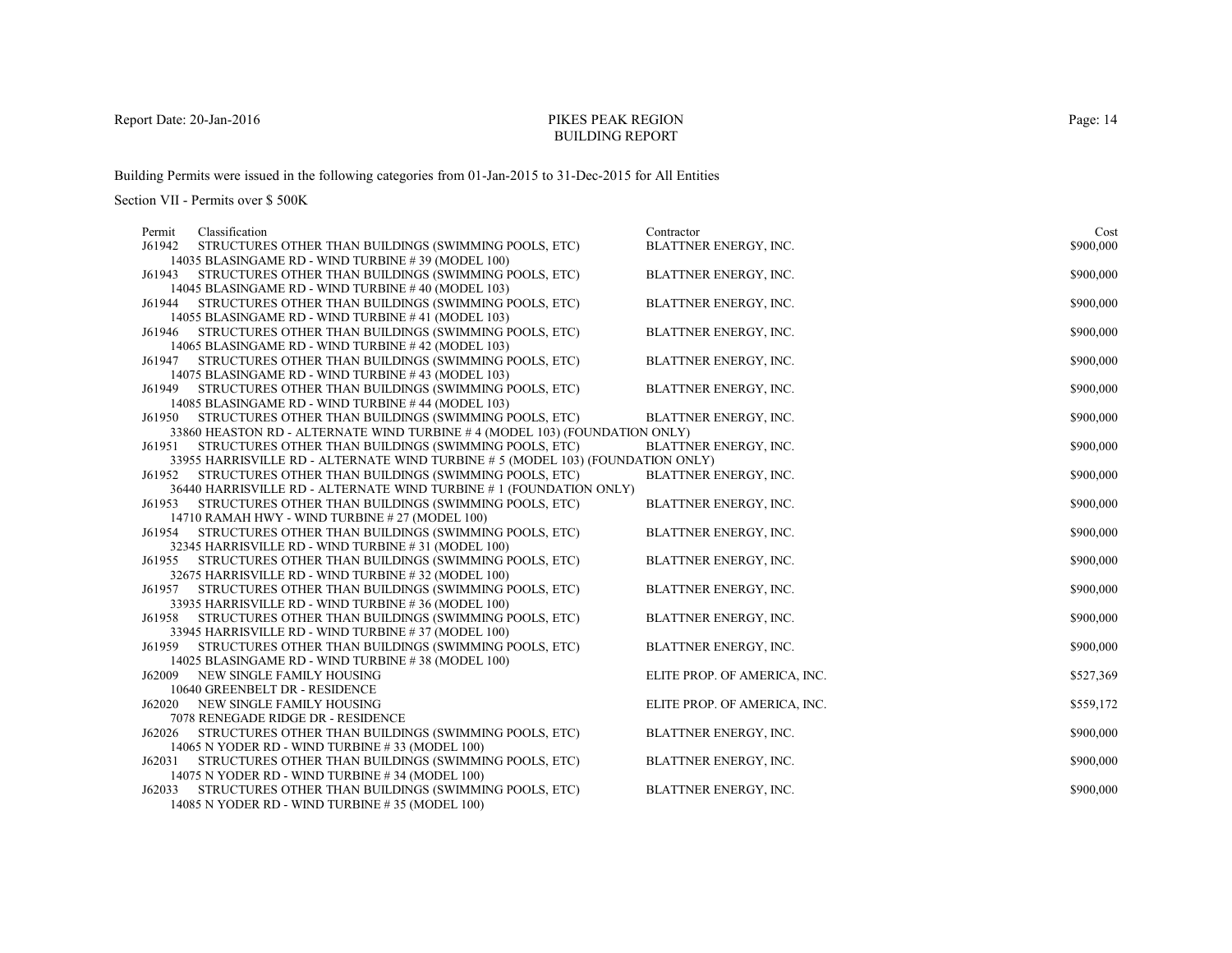# PIKES PEAK REGIONBUILDING REPORT

Building Permits were issued in the following categories from 01-Jan-2015 to 31-Dec-2015 for All Entities

Section VII - Permits over \$ 500K

| Classification<br>Permit                                                                | Contractor                              | Cost        |
|-----------------------------------------------------------------------------------------|-----------------------------------------|-------------|
| J62084<br>NEW SINGLE FAMILY HOUSING                                                     | SADDLETREE INC.                         | \$546,965   |
| 10012 COYOTE SONG TER - RESIDENCE                                                       |                                         |             |
| J62174 NEW SINGLE FAMILY HOUSING                                                        | <b>REUNION HOMES</b>                    | \$562,598   |
| 7592 BONTERRA LN - RESIDENCE                                                            |                                         |             |
| J62176 NEW SINGLE FAMILY HOUSING                                                        | <b>REUNION HOMES</b>                    | \$562,598   |
| 10211 EVENING VISTA DR - RESIDENCE                                                      |                                         |             |
| J62186 NEW SINGLE FAMILY HOUSING                                                        | VANTAGE HOMES CORPORATION               | \$518,053   |
| 5314 GEM LAKE CT - RESIDENCE                                                            |                                         |             |
| J62542 COMMERCIAL ALTERATIONS (ADDITIONS, REMODELS, ETC)                                | DPR CONSTRUCTION, A GENERAL PARTNERSHIP | \$742,000   |
| 7450 CAMPUS DR, 200 - INTERIOR REMODEL                                                  |                                         |             |
| J62605 NEW SINGLE FAMILY HOUSING                                                        | WOOD STONE CONSTRUCTION, LLC.           | \$504,775   |
| 7260 SNOW MASS DR - RESIDENCE BLACK FOREST FIRE NEW DESIGN                              |                                         |             |
| J62731 COMMERCIAL ALTERATIONS (ADDITIONS, REMODELS, ETC)                                | NABHOLZ CONSTRUCTION CORPORATION        | \$7,802,181 |
| 10625 FEDERAL DR - MEP FIT OUT PHASE 2                                                  |                                         |             |
| J62767 NEW SINGLE FAMILY HOUSING                                                        | <b>GOEBEL CONSTRUCTION, INC.</b>        | \$566,239   |
| 13395 DAVIS DR - RESIDENCE - BFF REBUILD                                                |                                         |             |
| J62776 STRUCTURES OTHER THAN BUILDINGS (SWIMMING POOLS, ETC)                            | <b>SARGON CONSTRUCTION</b>              | \$740,000   |
| 5613 PULPIT PEAK VW - 3 RETAINING WALLS                                                 |                                         |             |
| J62792 NEW SINGLE FAMILY HOUSING                                                        | <b>CANAAN COMPANY</b>                   | \$792,071   |
| 5315 CORDILLERA CT - RESIDENCE - ENGINEER STAMPED                                       |                                         | \$571,807   |
| J62813 NEW SINGLE FAMILY HOUSING<br>1480 GOLDEN HILLS RD - RESIDENCE - ENGINEER STAMPED | RIVERWOOD HOMES OF COLORADO             |             |
| J62887 NEW SINGLE FAMILY HOUSING                                                        | ELITE PROP. OF AMERICA, INC.            | \$619,993   |
| 13265 LIONS PEAK WAY - RESIDENCE                                                        |                                         |             |
| J62889 NEW SINGLE FAMILY HOUSING                                                        | ELITE PROP. OF AMERICA, INC.            | \$565,918   |
| 1917 RIPPLE RIDGE RD - RESIDENCE                                                        |                                         |             |
| J63132 NEW SINGLE FAMILY HOUSING                                                        | SADDLETREE INC.                         | \$680,815   |
| 1763 TURNBULL DR - RESIDENCE - ENGINEER STAMPED                                         |                                         |             |
| J63231 NEW SINGLE FAMILY HOUSING                                                        | <b>HOMEOWNER</b>                        | \$712,832   |
| 6990 SWAN RD - RESIDENCE - BLACK FOREST FIRE REBUILD                                    |                                         |             |
| J63255 NEW SINGLE FAMILY HOUSING                                                        | CONSTRUCTION BY GENESIS, INC.           | \$503,704   |
| 8455 WILDFLOWER RD - RESIDENCE                                                          |                                         |             |
| J63295 NEW SINGLE FAMILY HOUSING                                                        | OAKWOOD HOMES, LLC                      | \$511,521   |
| 8605 MEADOW TREE TRL - RESIDENCE                                                        |                                         |             |
| J63362 STORES AND OTHER RETAIL BUILDINGS/INT FINISHES                                   | <b>EXECUTIVE CUSTOM CONSTRUCTION</b>    | \$1,402,088 |
| 13271 BASS PRO DR - RETAIL BUILDING CORE AND SHELL                                      |                                         |             |
| J63430 NEW SINGLE FAMILY HOUSING                                                        | VANTAGE HOMES CORPORATION               | \$566,774   |
| 4405 NEW SANTA FE TRL - RESIDENCE                                                       |                                         |             |
| J63532 NEW SINGLE FAMILY HOUSING                                                        | CHALLENGER HOMES, INC.                  | \$531,759   |
| 5954 FINGLAS DR - RESIDENCE                                                             |                                         |             |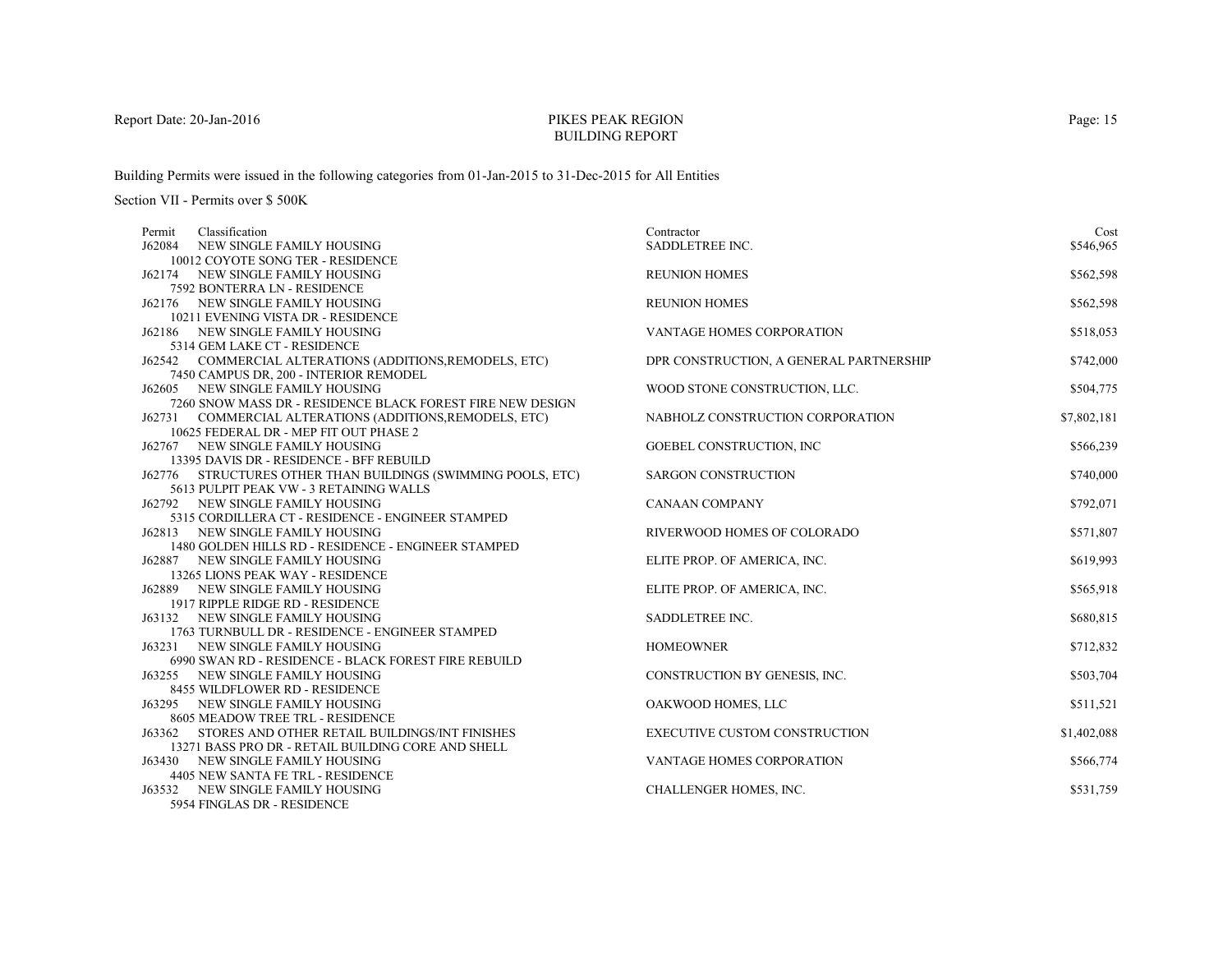# PIKES PEAK REGIONBUILDING REPORT

Building Permits were issued in the following categories from 01-Jan-2015 to 31-Dec-2015 for All Entities

| Classification<br>Permit                                                                           | Contractor                        | Cost        |
|----------------------------------------------------------------------------------------------------|-----------------------------------|-------------|
| J63552<br>NEW SINGLE FAMILY HOUSING                                                                | GOEBEL CONSTRUCTION, INC          | \$579,731   |
| 13840 WYANDOTT DR - RESIDENCE                                                                      |                                   |             |
| J63707<br>STORES AND OTHER RETAIL BUILDINGS/INT FINISHES                                           | CASCO ENTERPRISES, INC.           | \$992,000   |
| 7610 GODDARD ST - NEW BUILDING FOR HAIR SALON                                                      |                                   |             |
| J63709 COMMERCIAL ALTERATIONS (ADDITIONS, REMODELS, ETC)                                           | RECONSTRUCTION EXPERTS, INC.      | \$1,419,404 |
| 5904 PRAIRIE SCHOONER DR, MAIN - STUCCO                                                            |                                   |             |
| J63737 NEW SINGLE FAMILY HOUSING                                                                   | <b>CENTURY COMMUNITIES</b>        | \$513,234   |
| 5930 TRADITIONS DR - RESIDENCE                                                                     |                                   |             |
| J63739 NEW SINGLE FAMILY HOUSING                                                                   | <b>CENTURY COMMUNITIES</b>        | \$537,649   |
| 17563 LEISURE LAKE DR - RESIDENCE                                                                  |                                   |             |
| J63744 NEW SINGLE FAMILY HOUSING                                                                   | <b>CENTURY COMMUNITIES</b>        | \$513,234   |
| 17493 LEISURE LAKE DR - RESIDENCE                                                                  |                                   |             |
| J63746 NEW SINGLE FAMILY HOUSING                                                                   | <b>CENTURY COMMUNITIES</b>        | \$537,649   |
| 17521 LEISURE LAKE DR - RESIDENCE                                                                  |                                   |             |
| J63761 NEW SINGLE FAMILY HOUSING                                                                   | SADDLETREE INC.                   | \$558,422   |
| <b>4557 OUTLOOK RIDGE TRL - RESIDENCE</b>                                                          |                                   |             |
| J63909 NEW SINGLE FAMILY HOUSING                                                                   | SAINT AUBYN HOMES, LLC            | \$541,396   |
| 13837 WINDRUSH DR - RESIDENCE                                                                      |                                   |             |
| J64044 STORES AND OTHER RETAIL BUILDINGS/INT FINISHES                                              | T. N. PARKER CONSTRUCTION, LLC    | \$940,000   |
| 9657 PROMINENT PT - NEW RESTAURANT<br><b>J64050 STORES AND OTHER RETAIL BUILDINGS/INT FINISHES</b> | <b>SCHEINER COMMERCIAL GROUP</b>  |             |
| 1765 BRIARGATE PKWY - RETAIL BUILDING - CORE AND SHELL                                             |                                   | \$969,281   |
| J64055 NEW SINGLE FAMILY HOUSING                                                                   | OAKWOOD HOMES, LLC                | \$602,004   |
| 9505 LINKAGE TRL - RESIDENCE                                                                       |                                   |             |
| J64065 NEW SINGLE FAMILY HOUSING                                                                   | OAKWOOD HOMES, LLC                | \$531,438   |
| 8648 MOORLAND LN - RESIDENCE                                                                       |                                   |             |
| J64067 NEW SINGLE FAMILY HOUSING                                                                   | OAKWOOD HOMES, LLC                | \$511,521   |
| 8595 MEADOW WING CIR - RESIDENCE                                                                   |                                   |             |
| J64134 NEW SINGLE FAMILY HOUSING                                                                   | SAINT AUBYN HOMES, LLC            | \$590,225   |
| 13629 PARK MEADOWS DR - RESIDENCE                                                                  |                                   |             |
| J64250 NONRESIDENTIAL BUILDINGS (STORAGE SHEDS, ETC)                                               | <b>BG CONSTRUCTION INC.</b>       | \$671,232   |
| 8142 AIRPARK HTS - CORE AND SHELL AIRCRAFT HANGAR                                                  |                                   |             |
| <b>J64270 NEW SINGLE FAMILY HOUSING</b>                                                            | <b>GOETZMANN CUSTOM HOMES INC</b> | \$762,517   |
| 16242 TIMBER MEADOW DR - RESIDENCE / ENGINEERED STAMPED                                            |                                   |             |
| <b>J64380 NEW SINGLE FAMILY HOUSING</b>                                                            | RICHMOND AMERICAN HOMES           | \$559,172   |
| 10817 MT EVANS DR - RESIDENCE                                                                      |                                   |             |
| J64381 NEW SINGLE FAMILY HOUSING                                                                   | RICHMOND AMERICAN HOMES           | \$559,172   |
| 10827 MT EVANS DR - RESIDENCE                                                                      |                                   |             |
| J64412 NEW SINGLE FAMILY HOUSING                                                                   | SOLOMON'S CONSTRUCTION, LLC       | \$501,027   |
| 18562 CHERRY SPRINGS RANCH DR - RESIDENCE                                                          |                                   |             |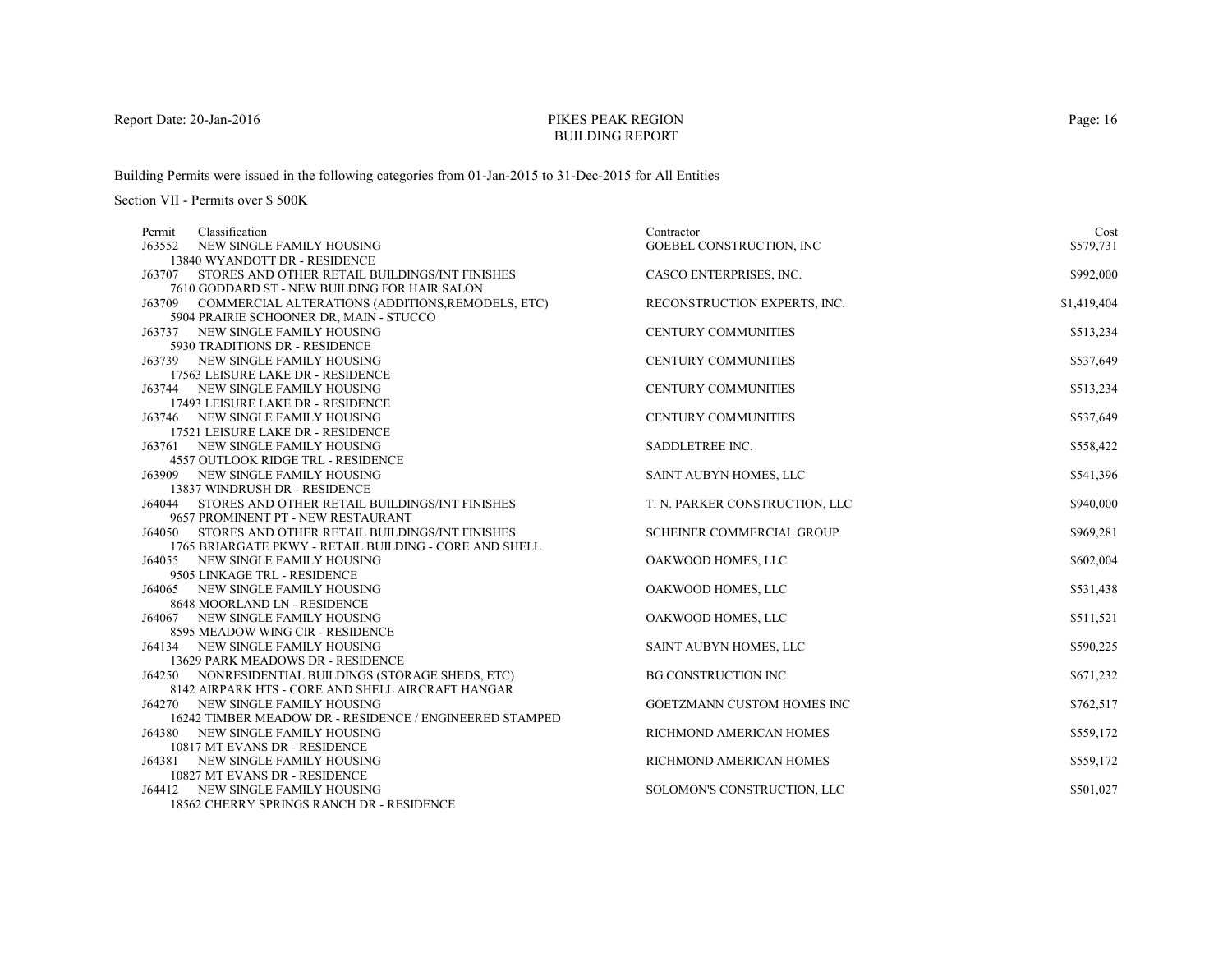# PIKES PEAK REGIONBUILDING REPORT

Building Permits were issued in the following categories from 01-Jan-2015 to 31-Dec-2015 for All Entities

| Permit | Classification                                                                   | Contractor                                 | Cost        |
|--------|----------------------------------------------------------------------------------|--------------------------------------------|-------------|
| J64475 | NEW OFFICES, BANKS, AND PROFESSIONAL BLDGS/INT FINISHES                          | DAKOTA FINE HOMES, LLC                     | \$1,300,000 |
|        | 710 FORD ST - OFFICE WAREHOUSE                                                   |                                            |             |
| J64526 | NEW SINGLE FAMILY HOUSING                                                        | <b>EXECUTIVE CUSTOM CONSTRUCTION</b>       | \$825,587   |
|        | 1394 VINE CLIFF HTS - RESIDENCE                                                  |                                            |             |
|        | <b>J64578 NEW SINGLE FAMILY HOUSING</b>                                          | CAMPBELL HOMES LTD.                        | \$560,350   |
|        | 4426 NEW SANTA FE TRL - RESIDENCE                                                |                                            |             |
|        | J64616 NEW SINGLE FAMILY HOUSING                                                 | SADDLETREE INC.                            | \$568,381   |
|        | 10021 COYOTE SONG TER - RESIDENCE                                                |                                            |             |
|        | J64717 NEW OFFICES, BANKS, AND PROFESSIONAL BLDGS/INT FINISHES                   | THOMAS GEN. CONTRACTORS, INC.              | \$3,390,400 |
|        | 5120 NEW CAR DR - NEW AUTO DEALERSHIP                                            |                                            |             |
|        | J64732 NEW SINGLE FAMILY HOUSING                                                 | ELITE PROP. OF AMERICA, INC.               | \$561,420   |
|        | 16171 ST LAWRENCE WAY - RESIDENCE                                                |                                            |             |
|        | J64734 NEW SINGLE FAMILY HOUSING                                                 | ELITE PROP. OF AMERICA, INC.               | \$619,993   |
|        | 16040 DENVER PACIFIC DR - RESIDENCE                                              | ALPINE TIMBER CUSTOM BUILDERS & REMODELING |             |
|        | J64747 NEW SINGLE FAMILY HOUSING                                                 |                                            | \$643,551   |
|        | 5160 LANAGAN ST - RESIDENCE ENGINEER STAMPED<br>J64763 NEW SINGLE FAMILY HOUSING | <b>HOMEOWNER</b>                           | \$666,252   |
|        | 18805 CLOVEN HOOF DR - RESIDENCE                                                 |                                            |             |
|        | J64928 NEW SINGLE FAMILY HOUSING                                                 | VANTAGE HOMES CORPORATION                  | \$512,164   |
|        | <b>4438 OUTLOOK RIDGE TRL - RESIDENCE</b>                                        |                                            |             |
| J64951 | NEW SINGLE FAMILY HOUSING                                                        | <b>ASPEN VIEW HOMES</b>                    | \$1,033,536 |
|        | 7857 WAGONWOOD PL - RESIDENCE                                                    |                                            |             |
|        | J65196 NEW SINGLE FAMILY HOUSING                                                 | RICHMOND AMERICAN HOMES                    | \$560,135   |
|        | 5858 LEON YOUNG DR - RESIDENCE                                                   |                                            |             |
|        | J65207 STRUCTURES OTHER THAN BUILDINGS (SWIMMING POOLS, ETC)                     | BLATTNER ENERGY, INC.                      | \$900,000   |
|        | 30770 JUDGE ORR RD - WIND TURBINE #117 (MODEL 103)                               |                                            |             |
| J65208 | STRUCTURES OTHER THAN BUILDINGS (SWIMMING POOLS, ETC)                            | BLATTNER ENERGY, INC.                      | \$900,000   |
|        | 30780 JUDGE ORR RD - WIND TURBINE #118 (MODEL 103)                               |                                            |             |
|        | J65209 STRUCTURES OTHER THAN BUILDINGS (SWIMMING POOLS, ETC)                     | BLATTNER ENERGY, INC.                      | \$900,000   |
|        | 32075 JUDGE ORR RD - WIND TURBINE #119 (MODEL 103)                               |                                            |             |
| J65210 | STRUCTURES OTHER THAN BUILDINGS (SWIMMING POOLS, ETC)                            | BLATTNER ENERGY, INC.                      | \$900,000   |
|        | 32085 JUDGE ORR RD - WIND TURBINE #120 (MODEL 103)                               |                                            |             |
| J65212 | STRUCTURES OTHER THAN BUILDINGS (SWIMMING POOLS, ETC)                            | BLATTNER ENERGY, INC.                      | \$900,000   |
|        | 32095 JUDGE ORR RD - WIND TURBINE #121 (MODEL 103)                               |                                            |             |
| J65213 | STRUCTURES OTHER THAN BUILDINGS (SWIMMING POOLS, ETC)                            | BLATTNER ENERGY, INC.                      | \$900,000   |
|        | 31025 JUDGE ORR RD - WIND TURBINE #127 (MODEL 103)                               |                                            |             |
|        | J65215 STRUCTURES OTHER THAN BUILDINGS (SWIMMING POOLS, ETC)                     | BLATTNER ENERGY, INC.                      | \$900,000   |
|        | 31035 JUDGE ORR RD - WIND TURBINE #128 (MODEL 103)                               |                                            |             |
| J65218 | STRUCTURES OTHER THAN BUILDINGS (SWIMMING POOLS, ETC)                            | BLATTNER ENERGY, INC.                      | \$900,000   |
|        | 31045 JUDGE ORR RD - WIND TURBINE #129 (MODEL 103)                               |                                            |             |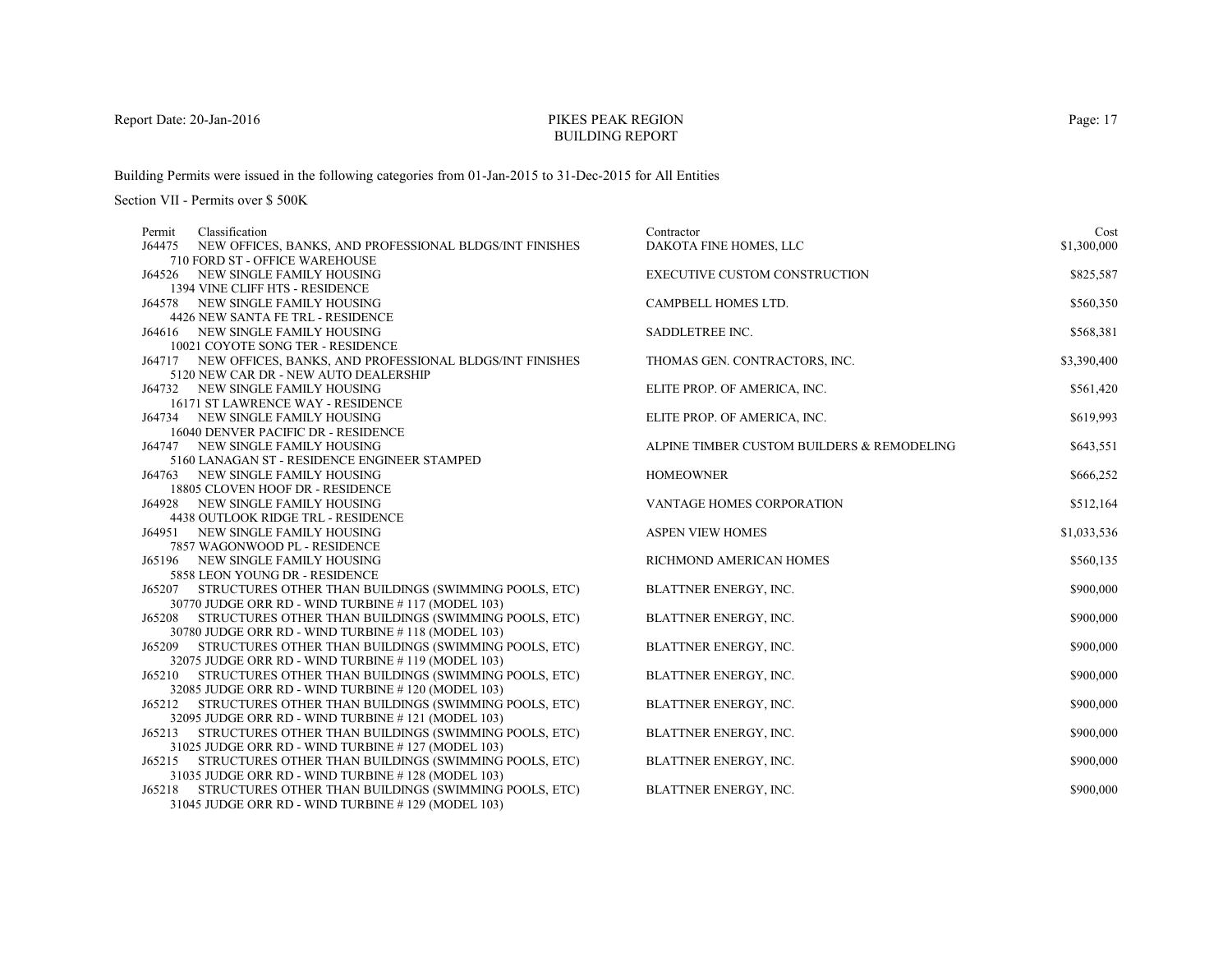# PIKES PEAK REGIONBUILDING REPORT

Building Permits were issued in the following categories from 01-Jan-2015 to 31-Dec-2015 for All Entities

| Permit | Classification                                                                                             | Contractor                   | Cost      |
|--------|------------------------------------------------------------------------------------------------------------|------------------------------|-----------|
| J65255 | STRUCTURES OTHER THAN BUILDINGS (SWIMMING POOLS, ETC)                                                      | BLATTNER ENERGY, INC.        | \$900,000 |
|        | 31065 JUDGE ORR RD - WIND TURBINE #130 (MODEL 103)                                                         |                              |           |
|        | J65256 STRUCTURES OTHER THAN BUILDINGS (SWIMMING POOLS, ETC)                                               | BLATTNER ENERGY, INC.        | \$900,000 |
|        | 31085 JUDGE ORR RD - WIND TURBINE #131 (MODEL 103)                                                         |                              |           |
| J65257 | STRUCTURES OTHER THAN BUILDINGS (SWIMMING POOLS, ETC)                                                      | BLATTNER ENERGY, INC.        | \$900,000 |
|        | 31055 JUDGE ORR RD - WIND TURBINE #134 (MODEL 103)                                                         |                              |           |
| J65276 | STRUCTURES OTHER THAN BUILDINGS (SWIMMING POOLS, ETC)                                                      | BLATTNER ENERGY, INC.        | \$900,000 |
|        | 31075 JUDGE ORR RD - WIND TURBINE #135 (MODEL 103)                                                         |                              |           |
| J65277 | STRUCTURES OTHER THAN BUILDINGS (SWIMMING POOLS, ETC)                                                      | BLATTNER ENERGY, INC.        | \$900,000 |
|        | 7620 S CALHAN HWY - WIND TURBINE #132 (MODEL 103)                                                          |                              |           |
| J65278 | STRUCTURES OTHER THAN BUILDINGS (SWIMMING POOLS, ETC)                                                      | BLATTNER ENERGY, INC.        | \$900,000 |
|        | 7610 S CALHAN HWY - WIND TURBINE #133 (MODEL 103)                                                          |                              |           |
| J65280 | STRUCTURES OTHER THAN BUILDINGS (SWIMMING POOLS, ETC)                                                      | BLATTNER ENERGY, INC.        | \$900,000 |
|        | 7380 S CALHAN HWY - WIND TURBINE #136 (MODEL 103)                                                          |                              |           |
| J65282 | STRUCTURES OTHER THAN BUILDINGS (SWIMMING POOLS, ETC)                                                      | BLATTNER ENERGY, INC.        | \$900,000 |
|        | 7395 S CALHAN HWY - WIND TURBINE #137 (MODEL 103)                                                          |                              |           |
| J65283 | STRUCTURES OTHER THAN BUILDINGS (SWIMMING POOLS, ETC)                                                      | <b>BLATTNER ENERGY, INC.</b> | \$900,000 |
| J65284 | 7055 S CALHAN HWY - WIND TURBINE #138 (MODEL 103)                                                          | BLATTNER ENERGY, INC.        | \$900,000 |
|        | STRUCTURES OTHER THAN BUILDINGS (SWIMMING POOLS, ETC)<br>7065 S CALHAN HWY - WIND TURBINE #139 (MODEL 103) |                              |           |
| J65285 | STRUCTURES OTHER THAN BUILDINGS (SWIMMING POOLS, ETC)                                                      | BLATTNER ENERGY, INC.        | \$900,000 |
|        | 7075 S CALHAN HWY - WIND TURBINE #140 (MODEL 103)                                                          |                              |           |
| J65286 | STRUCTURES OTHER THAN BUILDINGS (SWIMMING POOLS, ETC)                                                      | BLATTNER ENERGY, INC.        | \$900,000 |
|        | 7085 S CALHAN HWY - WIND TURBINE #141 (MODEL 103)                                                          |                              |           |
| J65287 | STRUCTURES OTHER THAN BUILDINGS (SWIMMING POOLS, ETC)                                                      | BLATTNER ENERGY, INC.        | \$900,000 |
|        | 6330 N YODER RD - WIND TURBINE #142 (MODEL 103)                                                            |                              |           |
| J65288 | STRUCTURES OTHER THAN BUILDINGS (SWIMMING POOLS, ETC)                                                      | BLATTNER ENERGY, INC.        | \$900,000 |
|        | 6320 N YODER RD - WIND TURBINE #143 (MODEL 103)                                                            |                              |           |
| J65289 | STRUCTURES OTHER THAN BUILDINGS (SWIMMING POOLS, ETC)                                                      | BLATTNER ENERGY, INC.        | \$900,000 |
|        | 6310 N YODER RD - WIND TURBINE #144 (MODEL 103)                                                            |                              |           |
| J65290 | STRUCTURES OTHER THAN BUILDINGS (SWIMMING POOLS, ETC)                                                      | BLATTNER ENERGY, INC.        | \$900,000 |
|        | 32770 VORENBERG RD - WIND TURBINE #145 (MODEL 103)                                                         |                              |           |
| J65479 | NEW SINGLE FAMILY HOUSING                                                                                  | CHARTERCRAFT HOMES INC       | \$623,420 |
|        | 9791 THATCHER CT - RESIDENCE                                                                               |                              |           |
| J65593 | NEW SINGLE FAMILY HOUSING                                                                                  | ELITE PROP. OF AMERICA, INC. | \$559,172 |
|        | 26 GULF LINE CT - RESIDENCE                                                                                |                              |           |
| J65604 | NEW SINGLE FAMILY HOUSING                                                                                  | ELITE PROP. OF AMERICA, INC. | \$533,473 |
|        | 2657 EQUINE CT - RESIDENCE                                                                                 |                              |           |
| J65606 | NEW SINGLE FAMILY HOUSING                                                                                  | ELITE PROP. OF AMERICA, INC. | \$559,172 |
|        | 9156 SELKIRK PL - RESIDENCE                                                                                |                              |           |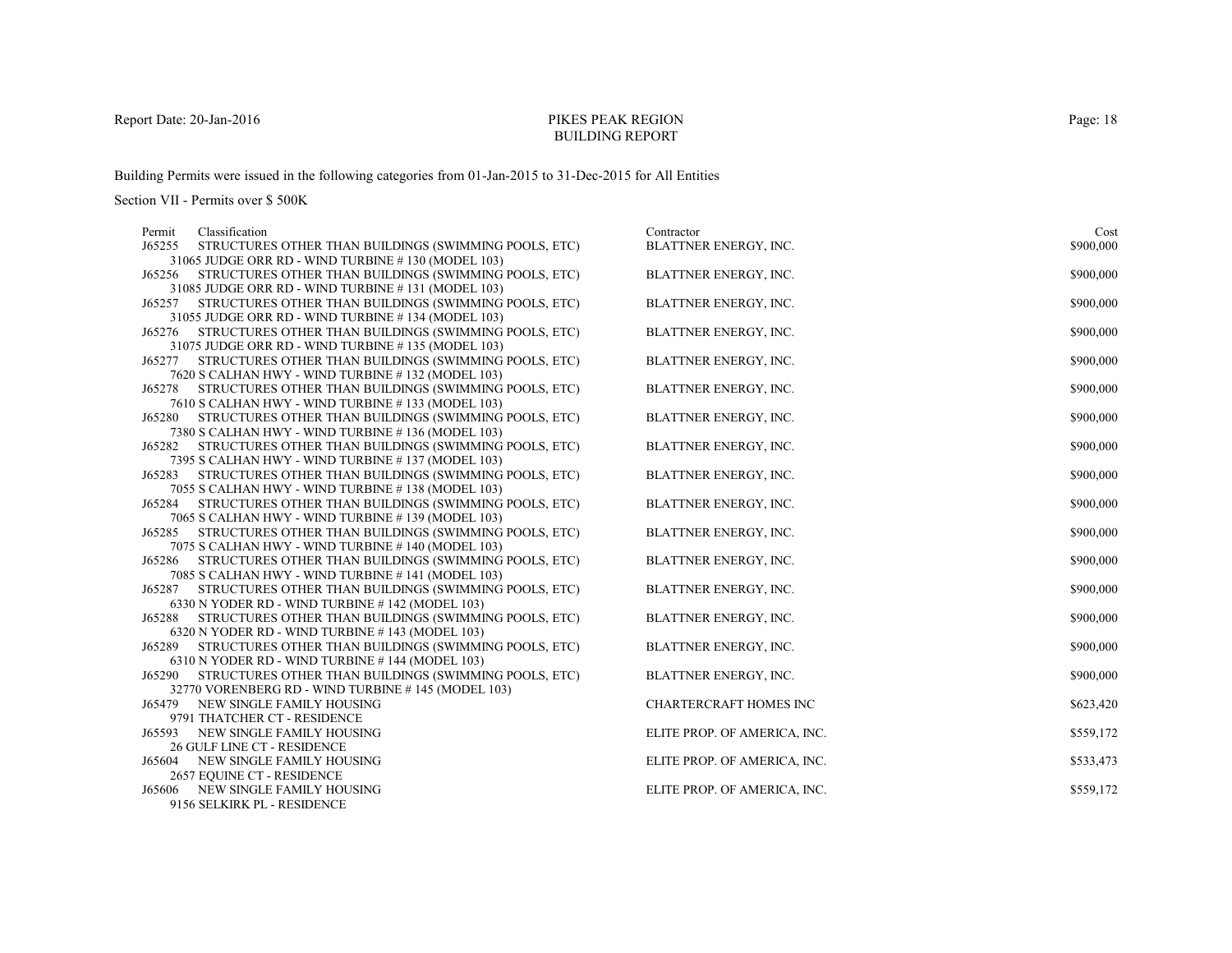# PIKES PEAK REGIONBUILDING REPORT

Building Permits were issued in the following categories from 01-Jan-2015 to 31-Dec-2015 for All Entities

| Permit | Classification                                                                                             | Contractor                   | Cost      |
|--------|------------------------------------------------------------------------------------------------------------|------------------------------|-----------|
| J65608 | NEW SINGLE FAMILY HOUSING                                                                                  | ELITE PROP. OF AMERICA, INC. | \$514,091 |
|        | 12487 HAWK STONE DR - RESIDENCE                                                                            |                              |           |
| J65609 | NEW SINGLE FAMILY HOUSING                                                                                  | ELITE PROP. OF AMERICA, INC. | \$561,420 |
|        | 12863 PENSADOR DR - RESIDENCE                                                                              |                              |           |
| J65620 | STRUCTURES OTHER THAN BUILDINGS (SWIMMING POOLS, ETC)                                                      | BLATTNER ENERGY, INC.        | \$900,000 |
|        | 28205 WASHINGTON RD - WIND TURBINE #85 (MODEL 103)                                                         |                              |           |
| J65621 | STRUCTURES OTHER THAN BUILDINGS (SWIMMING POOLS, ETC)                                                      | BLATTNER ENERGY, INC.        | \$900,000 |
|        | 10480 N CALHAN HWY - WIND TURBINE #86 (MODEL 103)                                                          |                              |           |
| J65622 | STRUCTURES OTHER THAN BUILDINGS (SWIMMING POOLS, ETC)                                                      | BLATTNER ENERGY, INC.        | \$900,000 |
|        | 10470 N CALHAN HWY - WIND TURBINE # 87 (MODEL 103)                                                         |                              |           |
|        | J65623 STRUCTURES OTHER THAN BUILDINGS (SWIMMING POOLS, ETC)                                               | BLATTNER ENERGY, INC.        | \$900,000 |
|        | 10460 N CALHAN HWY - WIND TURBINE #88 (MODEL 103)                                                          |                              |           |
| J65624 | STRUCTURES OTHER THAN BUILDINGS (SWIMMING POOLS, ETC)                                                      | BLATTNER ENERGY, INC.        | \$900,000 |
|        | 10755 N CALHAN HWY - WIND TURBINE #89 (MODEL 103)                                                          |                              |           |
| J65625 | STRUCTURES OTHER THAN BUILDINGS (SWIMMING POOLS, ETC)                                                      | BLATTNER ENERGY, INC.        | \$900,000 |
|        | 10765 N CALHAN HWY - WIND TURBINE #90 (MODEL 103)                                                          |                              |           |
| J65626 | STRUCTURES OTHER THAN BUILDINGS (SWIMMING POOLS, ETC)                                                      | BLATTNER ENERGY, INC.        | \$900,000 |
|        | 9240 N CALHAN HWY - WIND TURBINE # 91 (MODEL 103)                                                          |                              |           |
| J65627 | STRUCTURES OTHER THAN BUILDINGS (SWIMMING POOLS, ETC)                                                      | BLATTNER ENERGY, INC.        | \$900,000 |
|        | 9250 N CALHAN HWY - WIND TURBINE #92 (MODEL 103)                                                           |                              |           |
| J65630 | STRUCTURES OTHER THAN BUILDINGS (SWIMMING POOLS, ETC)                                                      | BLATTNER ENERGY, INC.        | \$900,000 |
|        | 10490 N CALHAN HWY - WIND TURBINE #93 (MODEL 103)                                                          |                              |           |
| J65632 | STRUCTURES OTHER THAN BUILDINGS (SWIMMING POOLS, ETC)                                                      | BLATTNER ENERGY, INC.        | \$900,000 |
|        | 10440 N CALHAN HWY - WIND TURBINE #94 (MODEL 103)<br>STRUCTURES OTHER THAN BUILDINGS (SWIMMING POOLS, ETC) | <b>BLATTNER ENERGY, INC.</b> | \$900,000 |
| J65646 | 9435 LIBERTY RD - WIND TURBINE # 97 (MODEL 103)                                                            |                              |           |
| J65647 | STRUCTURES OTHER THAN BUILDINGS (SWIMMING POOLS, ETC)                                                      | <b>BLATTNER ENERGY, INC.</b> | \$900,000 |
|        | 9230 N CALHAN HWY - WIND TURBINE #98 (MODEL 103)                                                           |                              |           |
| J65649 | STRUCTURES OTHER THAN BUILDINGS (SWIMMING POOLS, ETC)                                                      | BLATTNER ENERGY, INC.        | \$900,000 |
|        | 9220 N CALHAN HWY - WIND TURBINE #99 (MODEL 103)                                                           |                              |           |
| J65650 | STRUCTURES OTHER THAN BUILDINGS (SWIMMING POOLS, ETC)                                                      | BLATTNER ENERGY, INC.        | \$900,000 |
|        | 9210 N CALHAN HWY - WIND TURBINE #100 (MODEL 103)                                                          |                              |           |
| J65684 | STRUCTURES OTHER THAN BUILDINGS (SWIMMING POOLS, ETC)                                                      | BLATTNER ENERGY, INC.        | \$900,000 |
|        | 29305 HANISCH RD - WIND TURBINE #101 (MODEL 103)                                                           |                              |           |
| J65685 | STRUCTURES OTHER THAN BUILDINGS (SWIMMING POOLS, ETC)                                                      | BLATTNER ENERGY, INC.        | \$900,000 |
|        | 29625 HANISCH RD - WIND TURBINE #102 (MODEL 103)                                                           |                              |           |
| J65686 | STRUCTURES OTHER THAN BUILDINGS (SWIMMING POOLS, ETC)                                                      | <b>BLATTNER ENERGY, INC.</b> | \$900,000 |
|        | 9395 LIBERTY RD - WIND TURBINE #103 (MODEL 103)                                                            |                              |           |
| J65695 | STRUCTURES OTHER THAN BUILDINGS (SWIMMING POOLS, ETC)                                                      | <b>BLATTNER ENERGY, INC.</b> | \$900,000 |
|        | 8845 N CALHAN HWY - WIND TURBINE #110 (MODEL 103)                                                          |                              |           |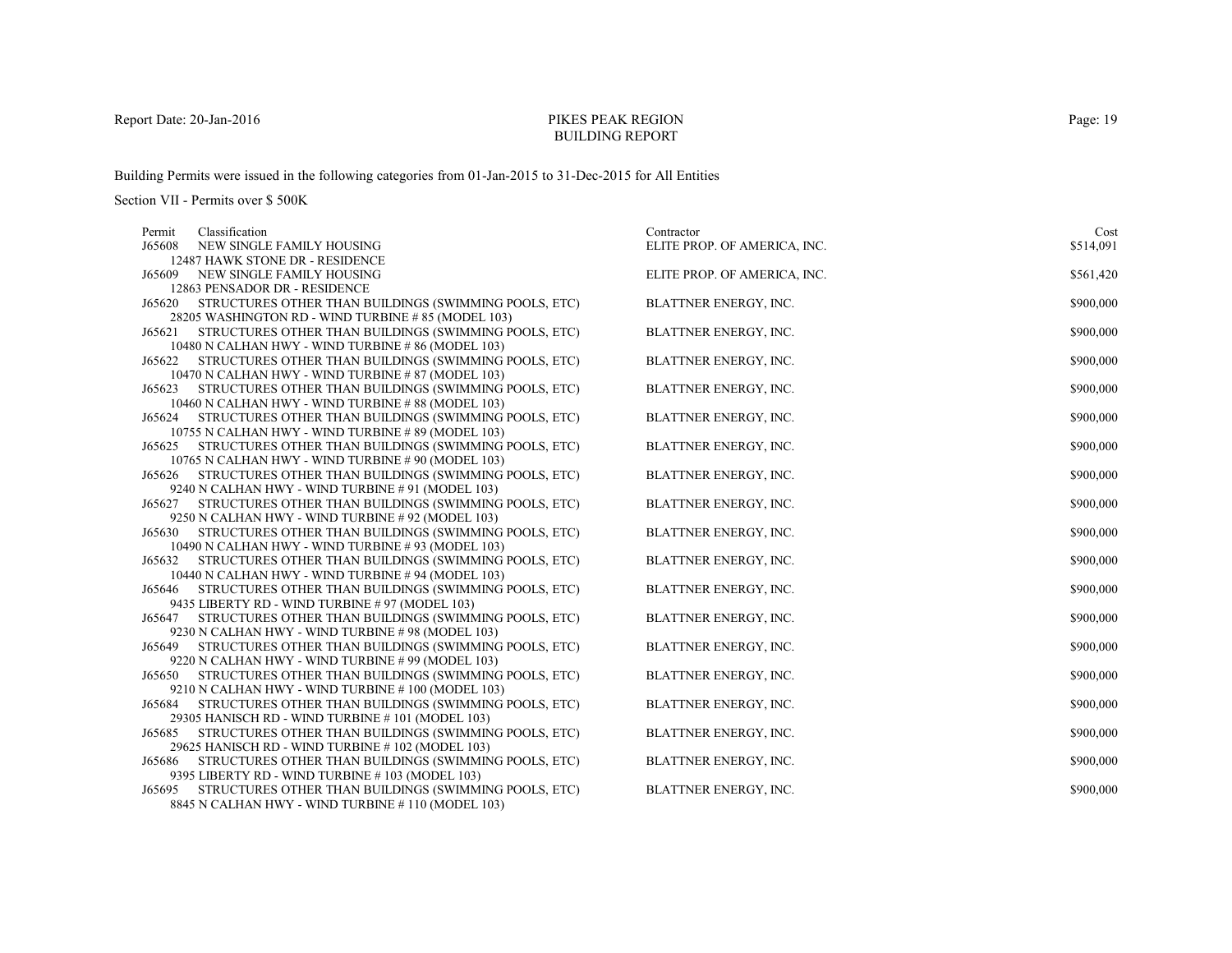# PIKES PEAK REGIONBUILDING REPORT

Building Permits were issued in the following categories from 01-Jan-2015 to 31-Dec-2015 for All Entities

| Classification<br>Permit                                                             | Contractor                       | Cost        |
|--------------------------------------------------------------------------------------|----------------------------------|-------------|
| J65696<br>STRUCTURES OTHER THAN BUILDINGS (SWIMMING POOLS, ETC)                      | <b>BLATTNER ENERGY, INC.</b>     | \$900,000   |
| 8855 N CALHAN HWY - WIND TURBINE #111 (MODEL 103)                                    |                                  |             |
| STRUCTURES OTHER THAN BUILDINGS (SWIMMING POOLS, ETC)<br>J65700                      | BLATTNER ENERGY, INC.            | \$900,000   |
| 30410 JUDGE ORR RD - WIND TURBINE #114 (MODEL 103)                                   |                                  |             |
| STRUCTURES OTHER THAN BUILDINGS (SWIMMING POOLS, ETC)<br>J65701                      | BLATTNER ENERGY, INC.            | \$900,000   |
| 30750 JUDGE ORR RD - WIND TURBINE #115 (MODEL 103)                                   |                                  |             |
| STRUCTURES OTHER THAN BUILDINGS (SWIMMING POOLS, ETC)<br>J65702                      | <b>BLATTNER ENERGY, INC.</b>     | \$900,000   |
| 30760 JUDGE ORR RD - WIND TURBINE #116 (MODEL 103)                                   |                                  |             |
| STRUCTURES OTHER THAN BUILDINGS (SWIMMING POOLS, ETC)<br>J65703                      | BLATTNER ENERGY, INC.            | \$900,000   |
| 8305 S CALHAN HWY - WIND TURBINE #122 (MODEL 103)                                    |                                  |             |
| J65705 STRUCTURES OTHER THAN BUILDINGS (SWIMMING POOLS, ETC)                         | <b>BLATTNER ENERGY, INC.</b>     | \$900,000   |
| 8315 S CALHAN HWY - WIND TURBINE #123 (MODEL 103)                                    |                                  |             |
| J65706 STRUCTURES OTHER THAN BUILDINGS (SWIMMING POOLS, ETC)                         | <b>BLATTNER ENERGY, INC.</b>     | \$900,000   |
| 8325 S CALHAN HWY - WIND TURBINE #124 (MODEL 103)                                    |                                  |             |
| J65707 STRUCTURES OTHER THAN BUILDINGS (SWIMMING POOLS, ETC)                         | BLATTNER ENERGY, INC.            | \$900,000   |
| 8335 S CALHAN HWY - WIND TURBINE #125 (MODEL 103)                                    |                                  |             |
| J65708 STRUCTURES OTHER THAN BUILDINGS (SWIMMING POOLS, ETC)                         | BLATTNER ENERGY, INC.            | \$900,000   |
| 8345 S CALHAN HWY - WIND TURBINE #126 (MODEL 103)                                    |                                  |             |
| <b>J65740 NEW SINGLE FAMILY HOUSING</b>                                              | CHALLENGER HOMES, INC.           | \$558,529   |
| 359 COYOTE WILLOW DR - RESIDENCE                                                     |                                  |             |
| <b>J65742 NEW SINGLE FAMILY HOUSING</b>                                              | LAURIA BLDRS. & LAND, LLC.       | \$562,705   |
| 17020 TRAIL BLAZER CT - RESIDENCE                                                    |                                  |             |
| J65824 NEW SINGLE FAMILY HOUSING                                                     | <b>REUNION HOMES</b>             | \$562,598   |
| 13437 PARK MEADOWS DR - RESIDENCE<br><b>J65830 NEW FIVE OR MORE FAMILY BUILDINGS</b> |                                  |             |
| 5645-5665 RED ASH PT - NEW APARTMENT BUILDING - 6 UNIT -UPGRADE TO FINISH            | PREMIER HOMES, INC.              | \$768,000   |
| NEW SINGLE FAMILY HOUSING<br>J65845                                                  | <b>HOMEOWNER</b>                 | \$611,855   |
| 15430 SPIRITWOOD LOOP - RESIDENCE                                                    |                                  |             |
| J65873 NEW SINGLE FAMILY HOUSING                                                     | VANGUARD HOMES CORP.             | \$519,766   |
| 2955 LOOKING GLASS WAY - RESIDENCE                                                   |                                  |             |
| J65881<br>STORES AND OTHER RETAIL BUILDINGS/INT FINISHES                             | PEAK PROFESSIONAL CONTRS INC     | \$2,003,091 |
| 5310-5318 N NEVADA AVE - RETAIL BUILDING - CORE AND SHELL                            |                                  |             |
| NEW SINGLE FAMILY HOUSING<br>J66005                                                  | RICHMOND AMERICAN HOMES          | \$580,802   |
| 7613 EMILY LOOP - RESIDENCE                                                          |                                  |             |
| STORES AND OTHER RETAIL BUILDINGS/INT FINISHES<br>J66160                             | C & S DEVELOPMENT SERVICES, LLC. | \$900,000   |
| 4530 HILTON PKWY - NEW RESTAURANT                                                    |                                  |             |
| NEW SINGLE FAMILY HOUSING<br>J66184                                                  | OAKWOOD HOMES, LLC               | \$605,966   |
| 8414 MEADOW WING CIR - RESIDENCE                                                     |                                  |             |
| NEW SINGLE FAMILY HOUSING<br>J66253                                                  | <b>SKY CREEK HOMES, LTD.</b>     | \$504,989   |
| 12441 WOODRUFF DR - RESIDENCE (ENGINEER STAMPED)                                     |                                  |             |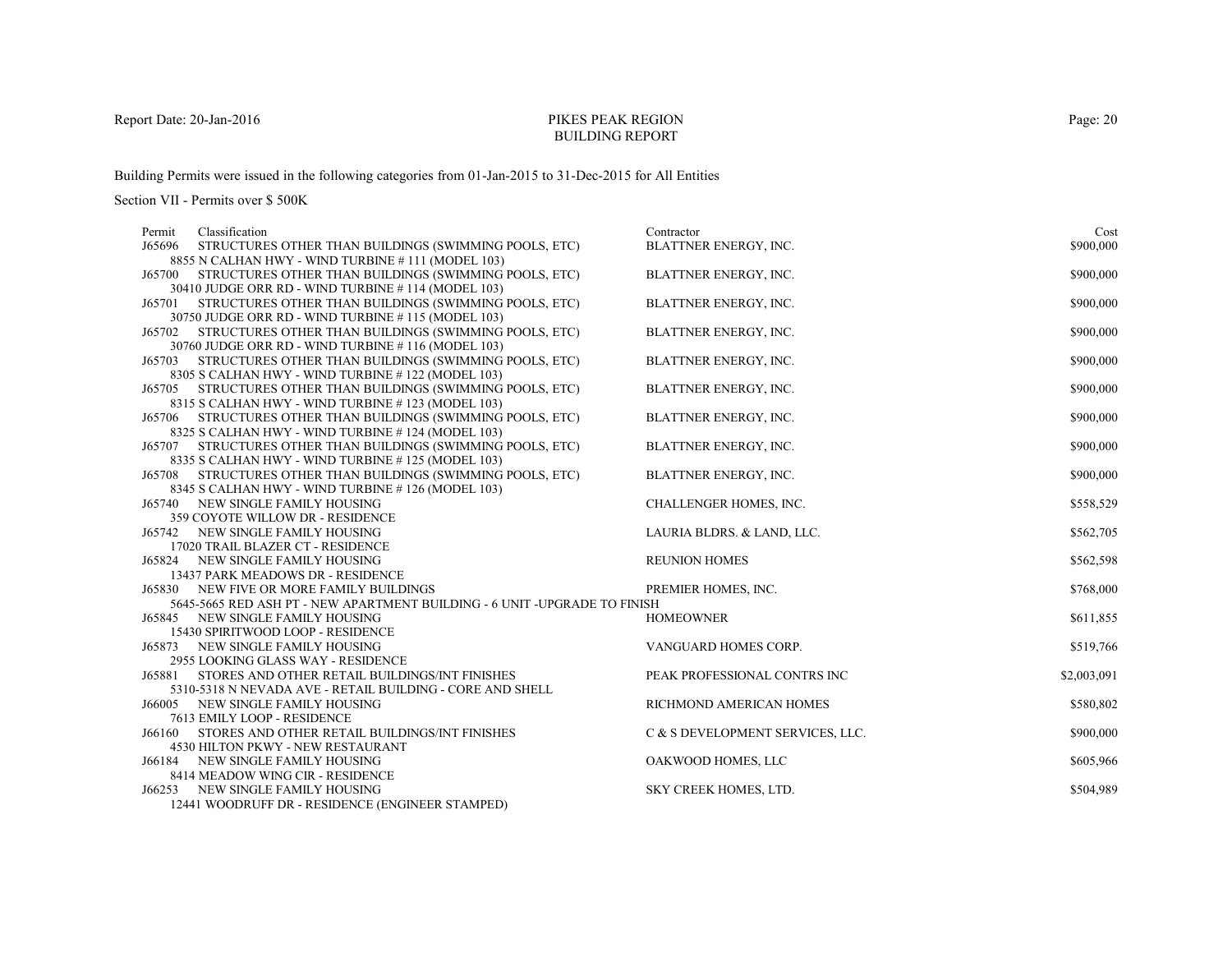# PIKES PEAK REGIONBUILDING REPORT

Building Permits were issued in the following categories from 01-Jan-2015 to 31-Dec-2015 for All Entities

| Classification<br>Permit                                                                                               | Contractor                   | Cost      |
|------------------------------------------------------------------------------------------------------------------------|------------------------------|-----------|
| J66259<br>NEW SINGLE FAMILY HOUSING                                                                                    | <b>HAMMER HOMES</b>          | \$617,209 |
| 1887 REDBANK DR - RESIDENCE                                                                                            |                              |           |
| STRUCTURES OTHER THAN BUILDINGS (SWIMMING POOLS, ETC)<br>J66485                                                        | BLATTNER ENERGY, INC.        | \$900,000 |
| 31910 HARRISVILLE RD - WIND TURBINE #11 - MODEL 103                                                                    |                              |           |
| J66486<br>STRUCTURES OTHER THAN BUILDINGS (SWIMMING POOLS, ETC)                                                        | BLATTNER ENERGY, INC.        | \$900,000 |
| 31920 HARRISVILLE RD - WIND TURBINE #12 - MODEL 103                                                                    |                              |           |
| J66487<br>STRUCTURES OTHER THAN BUILDINGS (SWIMMING POOLS, ETC)                                                        | <b>BLATTNER ENERGY, INC.</b> | \$900,000 |
| 31930 HARRISVILLE RD - WIND TURBINE #13 - MODEL 103                                                                    |                              |           |
| STRUCTURES OTHER THAN BUILDINGS (SWIMMING POOLS, ETC)<br>J66488                                                        | BLATTNER ENERGY, INC.        | \$900,000 |
| 31940 HARRISVILLE RD - WIND TURBINE #14 - MODEL 103<br>STRUCTURES OTHER THAN BUILDINGS (SWIMMING POOLS, ETC)<br>J66489 | BLATTNER ENERGY, INC.        | \$900,000 |
| 31950 HARRISVILLE RD - WIND TURBINE #15 - MODEL 103                                                                    |                              |           |
| J66490<br>STRUCTURES OTHER THAN BUILDINGS (SWIMMING POOLS, ETC)                                                        | BLATTNER ENERGY, INC.        | \$900,000 |
| 31960 HARRISVILLE RD - WIND TURBINE #16 - MODEL 103                                                                    |                              |           |
| STRUCTURES OTHER THAN BUILDINGS (SWIMMING POOLS, ETC)<br>J66495                                                        | BLATTNER ENERGY, INC.        | \$900,000 |
| 31970 HARRISVILLE RD - WIND TURBINE #17 - MODEL 103                                                                    |                              |           |
| J66496 STRUCTURES OTHER THAN BUILDINGS (SWIMMING POOLS, ETC)                                                           | BLATTNER ENERGY, INC.        | \$900,000 |
| 31980 HARRISVILLE RD - WIND TURBINE #18 - MODEL 103                                                                    |                              |           |
| J66497<br>STRUCTURES OTHER THAN BUILDINGS (SWIMMING POOLS, ETC)                                                        | <b>BLATTNER ENERGY, INC.</b> | \$900,000 |
| 31990 HARRISVILLE RD - WIND TURBINE #19 - MODEL 103                                                                    |                              |           |
| STRUCTURES OTHER THAN BUILDINGS (SWIMMING POOLS, ETC)<br>J66498                                                        | <b>BLATTNER ENERGY, INC.</b> | \$900,000 |
| 32010 HARRISVILLE RD - WIND TURBINE # 20 - MODEL 103                                                                   |                              |           |
| STRUCTURES OTHER THAN BUILDINGS (SWIMMING POOLS, ETC)<br>J66499                                                        | BLATTNER ENERGY, INC.        | \$900,000 |
| 32020 HARRISVILLE RD - WIND TURBINE # 21 - MODEL 103                                                                   |                              |           |
| STRUCTURES OTHER THAN BUILDINGS (SWIMMING POOLS, ETC)<br>J66501                                                        | BLATTNER ENERGY, INC.        | \$900,000 |
| 32030 HARRISVILLE RD - WIND TURBINE #22 - MODEL 103                                                                    |                              |           |
| STRUCTURES OTHER THAN BUILDINGS (SWIMMING POOLS, ETC)<br>J66502                                                        | <b>BLATTNER ENERGY, INC.</b> | \$900,000 |
| 14635 BLASINGAME RD - WIND TURBINE # 23 - MODEL 103                                                                    |                              |           |
| STRUCTURES OTHER THAN BUILDINGS (SWIMMING POOLS, ETC)<br>J66504                                                        | BLATTNER ENERGY, INC.        | \$900,000 |
| 31875 HARRISVILLE RD - WIND TURBINE #28 - MODEL 103<br>J66506<br>STRUCTURES OTHER THAN BUILDINGS (SWIMMING POOLS, ETC) | BLATTNER ENERGY, INC.        | \$900,000 |
| 31855 HARRISVILLE RD - WIND TURBINE #30 - MODEL 103                                                                    |                              |           |
| STRUCTURES OTHER THAN BUILDINGS (SWIMMING POOLS, ETC)<br>J66507                                                        | BLATTNER ENERGY, INC.        | \$900,000 |
| 12990 N YODER RD - WIND TURBINE #45 - MODEL 103                                                                        |                              |           |
| STRUCTURES OTHER THAN BUILDINGS (SWIMMING POOLS, ETC)<br>J66509                                                        | BLATTNER ENERGY, INC.        | \$900,000 |
| 12940 N YODER RD - WIND TURBINE #46 - MODEL 103                                                                        |                              |           |
| STRUCTURES OTHER THAN BUILDINGS (SWIMMING POOLS, ETC)<br>J66513                                                        | BLATTNER ENERGY, INC.        | \$900,000 |
| 31865 HARRISVILLE RD - WIND TURBINE #29 - MODEL 103                                                                    |                              |           |
| STRUCTURES OTHER THAN BUILDINGS (SWIMMING POOLS, ETC)<br>J66514                                                        | <b>BLATTNER ENERGY, INC.</b> | \$900,000 |
| 12980 N YODER RD - WIND TURBINE #47 - MODEL 103                                                                        |                              |           |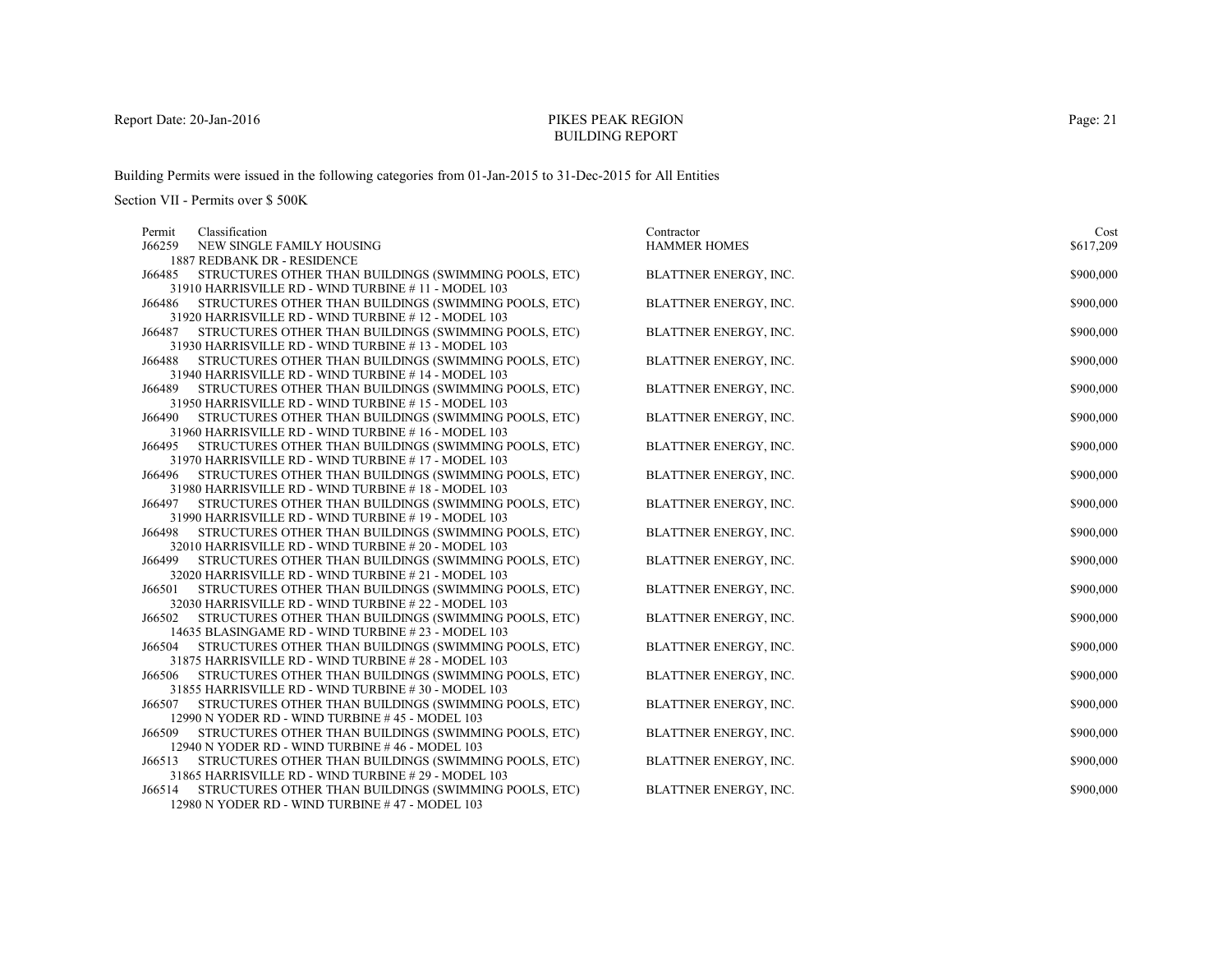# PIKES PEAK REGIONBUILDING REPORT

Building Permits were issued in the following categories from 01-Jan-2015 to 31-Dec-2015 for All Entities

| Classification<br>Permit                                                                                 | Contractor                   | Cost      |
|----------------------------------------------------------------------------------------------------------|------------------------------|-----------|
| J66515<br>STRUCTURES OTHER THAN BUILDINGS (SWIMMING POOLS, ETC)                                          | BLATTNER ENERGY, INC.        | \$900,000 |
| 12970 N YODER RD - WIND TURBINE #48 - MODEL 103                                                          |                              |           |
| STRUCTURES OTHER THAN BUILDINGS (SWIMMING POOLS, ETC)<br>J66516                                          | BLATTNER ENERGY, INC.        | \$900,000 |
| 12930 N YODER RD - WIND TURBINE #49 - MODEL 103                                                          |                              |           |
| STRUCTURES OTHER THAN BUILDINGS (SWIMMING POOLS, ETC)<br>J66518                                          | BLATTNER ENERGY, INC.        | \$900,000 |
| 12920 N YODER RD - WIND TURBINE # 50 - MODEL 103                                                         |                              |           |
| J66542<br>NEW SINGLE FAMILY HOUSING                                                                      | GOLD RUSH CONSTR & BLDG CO   | \$511,949 |
| 14475 OLD PUEBLO RD - RESIDENCE                                                                          |                              |           |
| <b>J66549 NEW SINGLE FAMILY HOUSING</b>                                                                  | ELITE PROP. OF AMERICA, INC. | \$593,973 |
| 16271 ST LAWRENCE WAY - RESIDENCE                                                                        |                              |           |
| J66551 NEW SINGLE FAMILY HOUSING                                                                         | CAMPBELL HOMES LTD.          | \$555,959 |
| 12424 BLACK HILLS DR - RESIDENCE                                                                         |                              |           |
| J66552<br>NEW SINGLE FAMILY HOUSING                                                                      | ELITE PROP. OF AMERICA, INC. | \$560,457 |
| 15938 MIDLAND VALLEY WAY - RESIDENCE                                                                     |                              |           |
| J66559 NEW SINGLE FAMILY HOUSING                                                                         | ELITE PROP. OF AMERICA, INC. | \$520,837 |
| 6816 MUSTANG RIM DR - RESIDENCE                                                                          |                              |           |
| NEW SINGLE FAMILY HOUSING<br>J66565                                                                      | ELITE PROP. OF AMERICA, INC. | \$520,837 |
| 1353 SPY VALLEY RD - RESIDENCE                                                                           |                              |           |
| J66567 NEW SINGLE FAMILY HOUSING                                                                         | ELITE PROP. OF AMERICA, INC. | \$559,172 |
| 6045 ROWDY DR - RESIDENCE                                                                                |                              |           |
| STRUCTURES OTHER THAN BUILDINGS (SWIMMING POOLS, ETC)<br>J66590                                          | BLATTNER ENERGY, INC.        | \$900,000 |
| 31705 E PAINT MINE RD - WIND TURBINE # 64 - MODEL 103                                                    |                              |           |
| STRUCTURES OTHER THAN BUILDINGS (SWIMMING POOLS, ETC)<br>J66591                                          | BLATTNER ENERGY, INC.        | \$900,000 |
| 11780 CURRIER RD - WIND TURBINE # 71 - MODEL 103                                                         |                              |           |
| STRUCTURES OTHER THAN BUILDINGS (SWIMMING POOLS, ETC)<br>J66592                                          | BLATTNER ENERGY, INC.        | \$900,000 |
| 11770 CURRIER RD - WIND TURBINE #72 - MODEL 103<br>STRUCTURES OTHER THAN BUILDINGS (SWIMMING POOLS, ETC) |                              |           |
| J66593<br>30285 FUNK RD - WIND TURBINE #74 - MODEL 103                                                   | BLATTNER ENERGY, INC.        | \$900,000 |
| STRUCTURES OTHER THAN BUILDINGS (SWIMMING POOLS, ETC)<br>J66594                                          | <b>BLATTNER ENERGY, INC.</b> | \$900,000 |
| 30275 FUNK RD - WIND TURBINE #75 - MODEL 103                                                             |                              |           |
| STRUCTURES OTHER THAN BUILDINGS (SWIMMING POOLS, ETC)<br>J66595                                          | BLATTNER ENERGY, INC.        | \$900,000 |
| 12910 N YODER RD - WIND TURBINE # 51 - MODEL 103                                                         |                              |           |
| STRUCTURES OTHER THAN BUILDINGS (SWIMMING POOLS, ETC)<br>J66596                                          | BLATTNER ENERGY, INC.        | \$900,000 |
| 12815 N YODER RD - WIND TURBINE # 52 - MODEL 103                                                         |                              |           |
| STRUCTURES OTHER THAN BUILDINGS (SWIMMING POOLS, ETC)<br>J66597                                          | <b>BLATTNER ENERGY, INC.</b> | \$900,000 |
| 12825 N YODER RD - WIND TURBINE # 53 - MODEL 103                                                         |                              |           |
| STRUCTURES OTHER THAN BUILDINGS (SWIMMING POOLS, ETC)<br>J66598                                          | BLATTNER ENERGY, INC.        | \$900,000 |
| 12125 CURRIER RD - WIND TURBINE # 65 - MODEL 103                                                         |                              |           |
| STRUCTURES OTHER THAN BUILDINGS (SWIMMING POOLS, ETC)<br>J66599                                          | <b>BLATTNER ENERGY, INC.</b> | \$900,000 |
| 12135 CURRIER RD - WIND TURBINE # $66$ - MODEL 103                                                       |                              |           |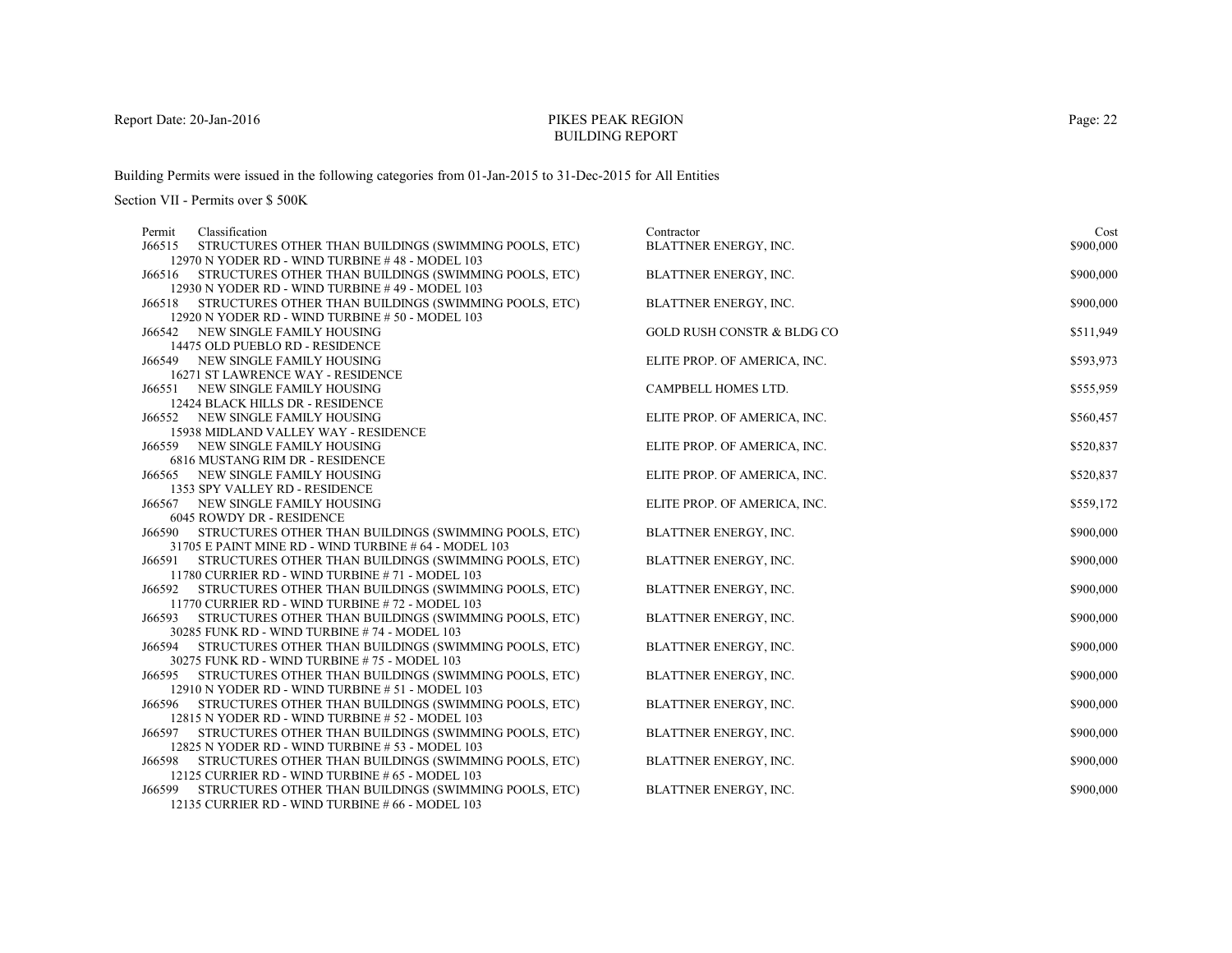# PIKES PEAK REGIONBUILDING REPORT

Building Permits were issued in the following categories from 01-Jan-2015 to 31-Dec-2015 for All Entities

Section VII - Permits over \$ 500K

| Classification<br>Permit                                                                                 | Contractor                   | Cost        |
|----------------------------------------------------------------------------------------------------------|------------------------------|-------------|
| J66601<br>STRUCTURES OTHER THAN BUILDINGS (SWIMMING POOLS, ETC)                                          | <b>BLATTNER ENERGY, INC.</b> | \$900,000   |
| 12145 CURRIER RD - WIND TURBINE # 67 - MODEL 103                                                         |                              |             |
| STRUCTURES OTHER THAN BUILDINGS (SWIMMING POOLS, ETC)<br>J66603                                          | BLATTNER ENERGY, INC.        | \$900,000   |
| 11965 CURRIER RD - WIND TURBINE #73 - MODEL 103                                                          |                              |             |
| STORES AND OTHER RETAIL BUILDINGS/INT FINISHES<br>J66605                                                 | T-BONE CONSTRUCTION, INC.    | \$1,100,000 |
| 1614 S ACADEMY BLVD - NEW STRIP MALL (CORE AND SHELL)                                                    |                              |             |
| STRUCTURES OTHER THAN BUILDINGS (SWIMMING POOLS, ETC)<br>J66606                                          | <b>BLATTNER ENERGY, INC.</b> | \$900,000   |
| 11270 CURRIER RD - WIND TURBINE #76 - MODEL 103                                                          |                              |             |
| STRUCTURES OTHER THAN BUILDINGS (SWIMMING POOLS, ETC)<br>J66608                                          | BLATTNER ENERGY, INC.        | \$900,000   |
| 11260 CURRIER RD - WIND TURBINE #77 - MODEL 103                                                          |                              |             |
| STRUCTURES OTHER THAN BUILDINGS (SWIMMING POOLS, ETC)<br>J66609                                          | BLATTNER ENERGY, INC.        | \$900,000   |
| 11255 CURRIER RD - WIND TURBINE #78 - MODEL 103                                                          |                              |             |
| STRUCTURES OTHER THAN BUILDINGS (SWIMMING POOLS, ETC)<br>J66610                                          | BLATTNER ENERGY, INC.        | \$900,000   |
| 11265 CURRIER RD - WIND TURBINE #79 - MODEL 103<br>STRUCTURES OTHER THAN BUILDINGS (SWIMMING POOLS, ETC) | <b>BLATTNER ENERGY, INC.</b> |             |
| J66612<br>11275 CURRIER RD - WIND TURBINE #80 - MODEL 103                                                |                              | \$900,000   |
| STRUCTURES OTHER THAN BUILDINGS (SWIMMING POOLS, ETC)<br>J66613                                          | <b>BLATTNER ENERGY, INC.</b> | \$900,000   |
| 33540 WASHINGTON RD - WIND TURBINE # 81 - MODEL 103                                                      |                              |             |
| STRUCTURES OTHER THAN BUILDINGS (SWIMMING POOLS, ETC)<br>J66616                                          | BLATTNER ENERGY, INC.        | \$900,000   |
| 33530 WASHINGTON RD - WIND TURBINE # 82 - MODEL 103                                                      |                              |             |
| STRUCTURES OTHER THAN BUILDINGS (SWIMMING POOLS, ETC)<br>J66617                                          | BLATTNER ENERGY, INC.        | \$900,000   |
| 33520 WASHINGTON RD - WIND TURBINE #83 - MODEL 103                                                       |                              |             |
| STRUCTURES OTHER THAN BUILDINGS (SWIMMING POOLS, ETC)<br>J66618                                          | BLATTNER ENERGY, INC.        | \$900,000   |
| 33665 FUNK RD - WIND TURBINE # 84 - MODEL 103                                                            |                              |             |
| STRUCTURES OTHER THAN BUILDINGS (SWIMMING POOLS, ETC)<br>J66619                                          | <b>BLATTNER ENERGY, INC.</b> | \$900,000   |
| 12835 N YODER RD - WIND TURBINE # 54 - MODEL 103                                                         |                              |             |
| STRUCTURES OTHER THAN BUILDINGS (SWIMMING POOLS, ETC)<br>J66620                                          | BLATTNER ENERGY, INC.        | \$900,000   |
| 13260 BLASINGAME RD - WIND TURBINE #55 - MODEL 103                                                       |                              |             |
| STRUCTURES OTHER THAN BUILDINGS (SWIMMING POOLS, ETC)<br>J66621                                          | BLATTNER ENERGY, INC.        | \$900,000   |
| 13250 BLASINGAME RD - WIND TURBINE #56 - MODEL 103                                                       |                              |             |
| STRUCTURES OTHER THAN BUILDINGS (SWIMMING POOLS, ETC)<br>J66629                                          | BLATTNER ENERGY, INC.        | \$900,000   |
| 13275 BLASINGAME RD - WIND TURBINE # 57 - MODEL 103                                                      |                              |             |
| STRUCTURES OTHER THAN BUILDINGS (SWIMMING POOLS, ETC)<br>J66630                                          | BLATTNER ENERGY, INC.        | \$900,000   |
| 13265 BLASINGAME RD - WIND TURBINE # 58 - MODEL 103                                                      |                              |             |
| STRUCTURES OTHER THAN BUILDINGS (SWIMMING POOLS, ETC)<br>J66633                                          | BLATTNER ENERGY, INC.        | \$900,000   |
| 13255 BLASINGAME RD - WIND TURBINE # 59 - MODEL 103                                                      |                              |             |
| NEW SINGLE FAMILY HOUSING<br>J66634                                                                      | CHALLENGER HOMES, INC.       | \$535,935   |
| 10635 DELANEY LN - RESIDENCE                                                                             |                              |             |
| STRUCTURES OTHER THAN BUILDINGS (SWIMMING POOLS, ETC)<br>J66635                                          | <b>BLATTNER ENERGY, INC.</b> | \$900,000   |
| 13245 BLASINGAME RD - WIND TURBINE # 60 - MODEL 103                                                      |                              |             |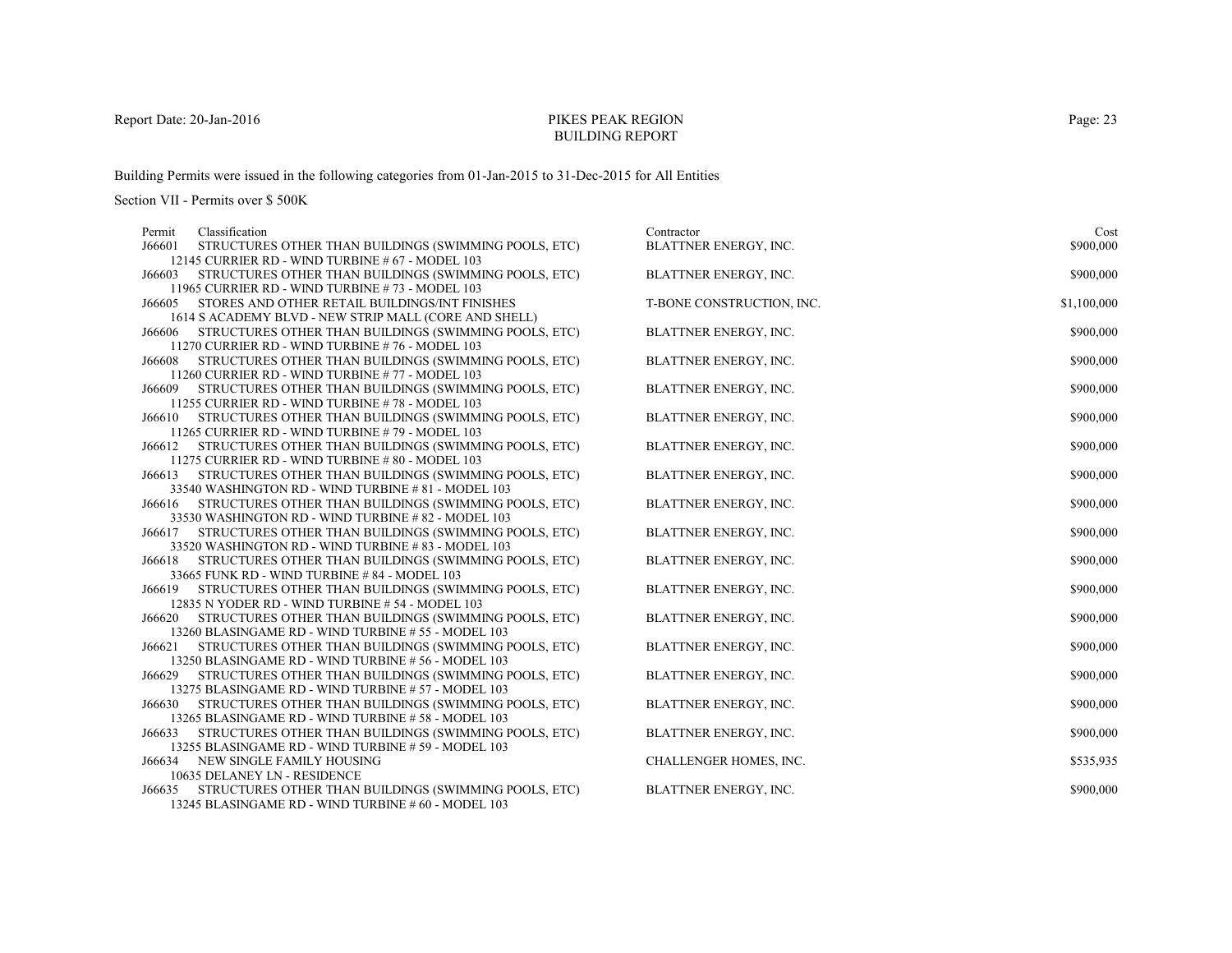# PIKES PEAK REGIONBUILDING REPORT

Building Permits were issued in the following categories from 01-Jan-2015 to 31-Dec-2015 for All Entities

| Classification<br>Permit                                                           | Contractor                    | Cost        |
|------------------------------------------------------------------------------------|-------------------------------|-------------|
| J66636<br>STRUCTURES OTHER THAN BUILDINGS (SWIMMING POOLS, ETC)                    | <b>BLATTNER ENERGY, INC.</b>  | \$900,000   |
| 13235 BLASINGAME RD - WIND TURBINE # 61 - MODEL 103                                |                               |             |
| J66638 STRUCTURES OTHER THAN BUILDINGS (SWIMMING POOLS, ETC)                       | BLATTNER ENERGY, INC.         | \$900,000   |
| 13225 BLASINGAME RD - WIND TURBINE # 62 - MODEL 103                                |                               |             |
| STRUCTURES OTHER THAN BUILDINGS (SWIMMING POOLS, ETC)<br>J66640                    | BLATTNER ENERGY, INC.         | \$900,000   |
| 12610 RAMAH HWY - WIND TURBINE # 63 - MODEL 103                                    |                               |             |
| J66675 NEW SINGLE FAMILY HOUSING                                                   | SAINT AUBYN HOMES, LLC        | \$515,697   |
| 485 STONE COTTAGE GRV - RESIDENCE                                                  |                               |             |
| J66742 NONRESIDENTIAL BUILDINGS (STORAGE SHEDS, ETC)                               | T-BONE CONSTRUCTION, INC.     | \$2,000,000 |
| 1727 AVIATION WAY - AIRCRAFT HANGAR AND OFFICE                                     |                               |             |
| J66765 STORES AND OTHER RETAIL BUILDINGS/INT FINISHES                              | COLORADO STRUCTURES INC       | \$3,200,000 |
| 13415 VOYAGER PKWY - NEW STORE THROUGH FINISH                                      |                               |             |
| J66896 NEW SINGLE FAMILY HOUSING                                                   | <b>HOMEOWNER</b>              | \$529,832   |
| 1036 N PEYTON HWY - RESIDENCE - ENG STAMPED<br>NEW SINGLE FAMILY HOUSING<br>J66911 | <b>CHARTERCRAFT HOMES INC</b> | \$526,619   |
| 9560 POMEROY CT - RESIDENCE                                                        |                               |             |
| <b>J66928 NEW SINGLE FAMILY HOUSING</b>                                            | WALTHER HOMES, INC.           | \$579,731   |
| 7015 SUNGOLD DR - RESIDENCE                                                        |                               |             |
| J67040 NEW SINGLE FAMILY HOUSING                                                   | CHALLENGER HOMES, INC.        | \$531,759   |
| 136 COYOTE WILLOW DR - RESIDENCE                                                   |                               |             |
| J67070 NEW SINGLE FAMILY HOUSING                                                   | PARK VISTA BUILDERS, LLC      | \$516,447   |
| 1140 ALLEGHENY DR - RESIDENCE (ENGINEER STAMPED)                                   |                               |             |
| J67097 NEW OFFICES, BANKS, AND PROFESSIONAL BLDGS/INT FINISHES                     | COLARELLI CONSTRUCTION, INC.  | \$631,385   |
| 6160 LAKE SHORE CT - NEW OFFICE/WAREHOUSE (ON EXISTING FOUNDATION AND ADDITION)    |                               |             |
| J67189 COMMERCIAL ALTERATIONS (ADDITIONS, REMODELS, ETC)                           | <b>ASCENT CONSTRUCTION</b>    | \$729,145   |
| 1575 SPACE CENTER DR - INTERIOR REMODEL                                            |                               |             |
| STRUCTURES OTHER THAN BUILDINGS (SWIMMING POOLS, ETC)<br>J67217                    | BLATTNER ENERGY, INC.         | \$900,000   |
| 34330 FUNK RD - WIND TURBINE # 68 (MODEL 103)                                      |                               |             |
| J67218 STRUCTURES OTHER THAN BUILDINGS (SWIMMING POOLS, ETC)                       | BLATTNER ENERGY, INC.         | \$900,000   |
| 34320 FUNK RD - WIND TURBINE # 69 (MODEL 103)                                      |                               |             |
| J67220 STRUCTURES OTHER THAN BUILDINGS (SWIMMING POOLS, ETC)                       | BLATTNER ENERGY, INC.         | \$900,000   |
| 34340 FUNK RD - WIND TURBINE #70 (MODEL 103)                                       |                               |             |
| NEW SINGLE FAMILY HOUSING<br>J67231                                                | <b>CHARTERCRAFT HOMES INC</b> | \$540,647   |
| 7409 TUDOR RD - RESIDENCE / ENGINEERED STAMPED                                     |                               |             |
| J67282 NEW SINGLE FAMILY HOUSING                                                   | OAKWOOD HOMES, LLC            | \$506,167   |
| 6963 TAHOE RIM DR - RESIDENCE                                                      |                               |             |
| J67345 NONRESIDENTIAL BUILDINGS (STORAGE SHEDS, ETC)                               | ABERDEEN CONSTRUCTION, INC.   | \$990,000   |
| 4935 GALLEY RD - SELF STORAGE WAREHOUSE                                            |                               |             |
| J67398<br>NEW SINGLE FAMILY HOUSING                                                | ELITE PROP. OF AMERICA, INC.  | \$559,172   |
| 6010 ROWDY DR - RESIDENCE                                                          |                               |             |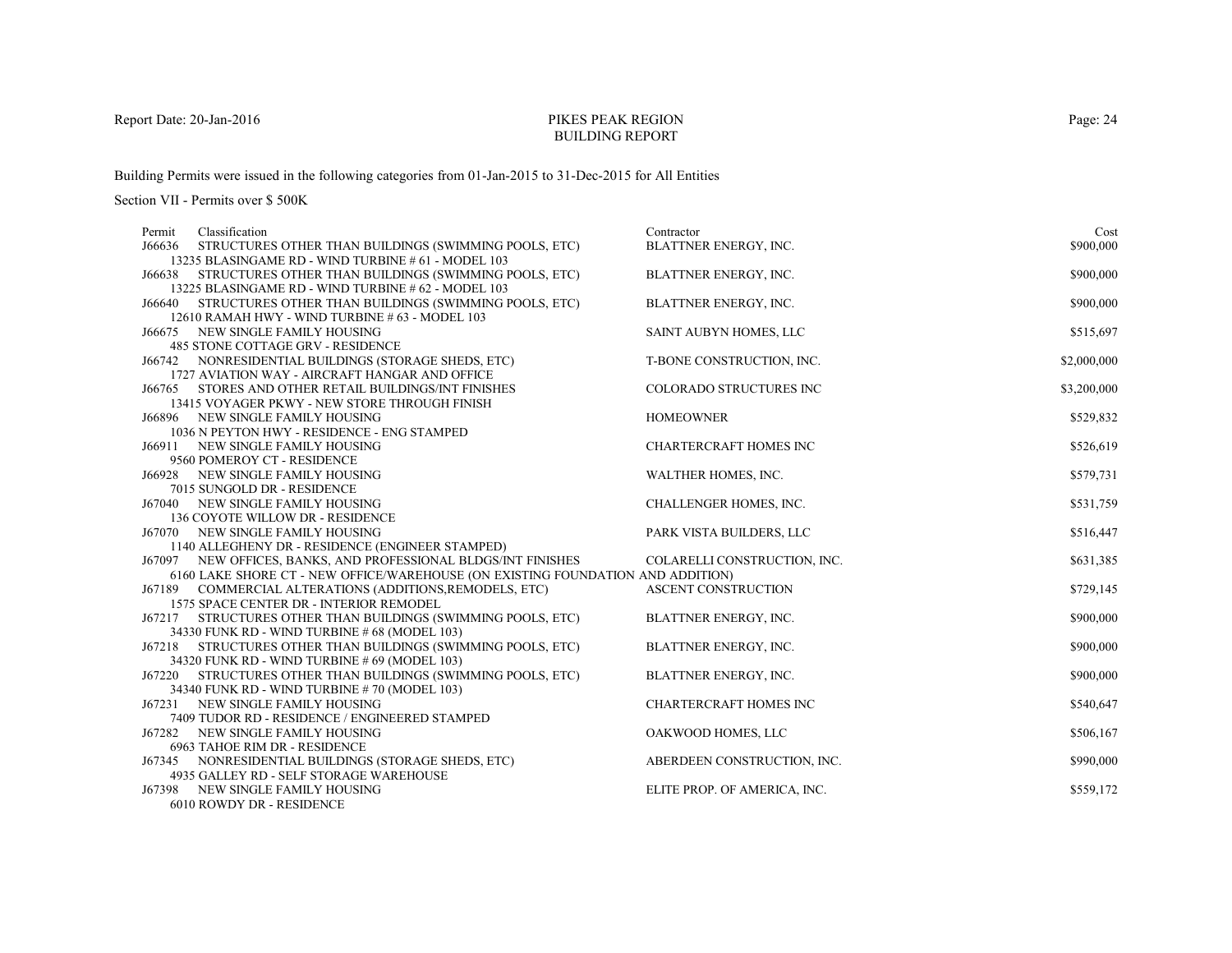# PIKES PEAK REGIONBUILDING REPORT

Building Permits were issued in the following categories from 01-Jan-2015 to 31-Dec-2015 for All Entities

| Classification<br>Permit                                               | Contractor                                | Cost        |
|------------------------------------------------------------------------|-------------------------------------------|-------------|
| J67399<br>NEW SINGLE FAMILY HOUSING                                    | ELITE PROP. OF AMERICA, INC.              | \$563,669   |
| 9119 SELKIRK PL - RESIDENCE                                            |                                           |             |
| <b>J67400 NEW SINGLE FAMILY HOUSING</b>                                | ELITE PROP. OF AMERICA, INC.              | \$560,457   |
| 9167 SELKIRK PL - RESIDENCE                                            |                                           |             |
| J67402 NEW SINGLE FAMILY HOUSING                                       | ELITE PROP. OF AMERICA, INC.              | \$563,669   |
| 13121 PENFOLD DR - RESIDENCE                                           |                                           |             |
| J67642 NEW SINGLE FAMILY HOUSING                                       | <b>HOMEOWNER</b>                          | \$667,858   |
| 13970 WILDOAK DR - RESIDENCE                                           |                                           |             |
| J67644 NEW SINGLE FAMILY HOUSING                                       | BRENTWOOD HOMES, INC.                     | \$636,591   |
| 18275 BROWN RD - RESIDENCE                                             |                                           |             |
| J67700 NEW SINGLE FAMILY HOUSING                                       | VANTAGE HOMES CORPORATION                 | \$607,786   |
| 3726 MORROWIND CT - RESIDENCE                                          |                                           |             |
| <b>J67701 NEW SINGLE FAMILY HOUSING</b>                                | <b>VANTAGE HOMES CORPORATION</b>          | \$553,925   |
| 3716 MORROWIND CT - RESIDENCE                                          |                                           |             |
| J67713 NEW SINGLE FAMILY HOUSING                                       | STONEGATE HOMES, LLC.                     | \$521,373   |
| 17055 W CHERRY STAGE RD - RESIDENCE                                    |                                           |             |
| J67750 NEW SINGLE FAMILY HOUSING                                       | <b>HOMEOWNER</b>                          | \$567,417   |
| 12775 PEREGRINE WAY - RESIDENCE BLACK FOREST REBUILD                   |                                           |             |
| J68004 NEW SINGLE FAMILY HOUSING                                       | <b>REUNION HOMES</b>                      | \$562,598   |
| 10220 EVENING VISTA DR - RESIDENCE                                     |                                           |             |
| J68039 STORES AND OTHER RETAIL BUILDINGS/INT FINISHES                  | PATTERSON CUSTOM HOMES, INC.              | \$1,284,946 |
| 1575-1595 E CHEYENNE MOUNTAIN BLVD - RETAIL BUILDING - CORE AND SHELL  |                                           |             |
| J68124 NEW SINGLE FAMILY HOUSING<br>16631 TIMBER MEADOW DR - RESIDENCE | PINE CREEK CONSTRUCTION                   | \$691,951   |
| <b>J68169 NEW SINGLE FAMILY HOUSING</b>                                | TUSCANY HOMES LLC                         | \$709,512   |
| 11285 HODGEN RD - RESIDENCE                                            |                                           |             |
| J68177 NEW PUBLIC SERVICES & UTILITIES BUILDINGS                       | JOURNEY HOMES CS, LLC                     | \$625,000   |
| 5992 BRADLEY RD - NEW PUMP STATION                                     |                                           |             |
| J68476 NEW SINGLE FAMILY HOUSING                                       | ELITE PROP. OF AMERICA, INC.              | \$563,669   |
| <b>16072 ST LAWRENCE WAY - RESIDENCE</b>                               |                                           |             |
| <b>J68479 NEW SINGLE FAMILY HOUSING</b>                                | ELITE PROP. OF AMERICA, INC.              | \$560,457   |
| 8750 MEADOW WING CIR - RESIDENCE                                       |                                           |             |
| <b>J68480 NEW SINGLE FAMILY HOUSING</b>                                | <b>HOMEOWNER</b>                          | \$788,537   |
| 13825 TEWKESBURY CT - RESIDENCE - ENG STAMPED                          |                                           |             |
| <b>J68562 NEW SINGLE FAMILY HOUSING</b>                                | STAUFFER AND SONS CONSTRUCTION            | \$561,635   |
| 8110 SHOUP RD - RESIDENCE                                              |                                           |             |
| J68678 NEW SINGLE FAMILY HOUSING                                       | VANTAGE HOMES CORPORATION                 | \$607,786   |
| 10528 ECHO CANYON DR - RESIDENCE                                       |                                           |             |
| <b>J68757 NEW SINGLE FAMILY HOUSING</b>                                | ALLIANCE HOMES, LLC DBA ALLIANCE BUILDERS | \$648,048   |
| 1917 REDBANK DR - RESIDENCE - ENGINEER STAMPED                         |                                           |             |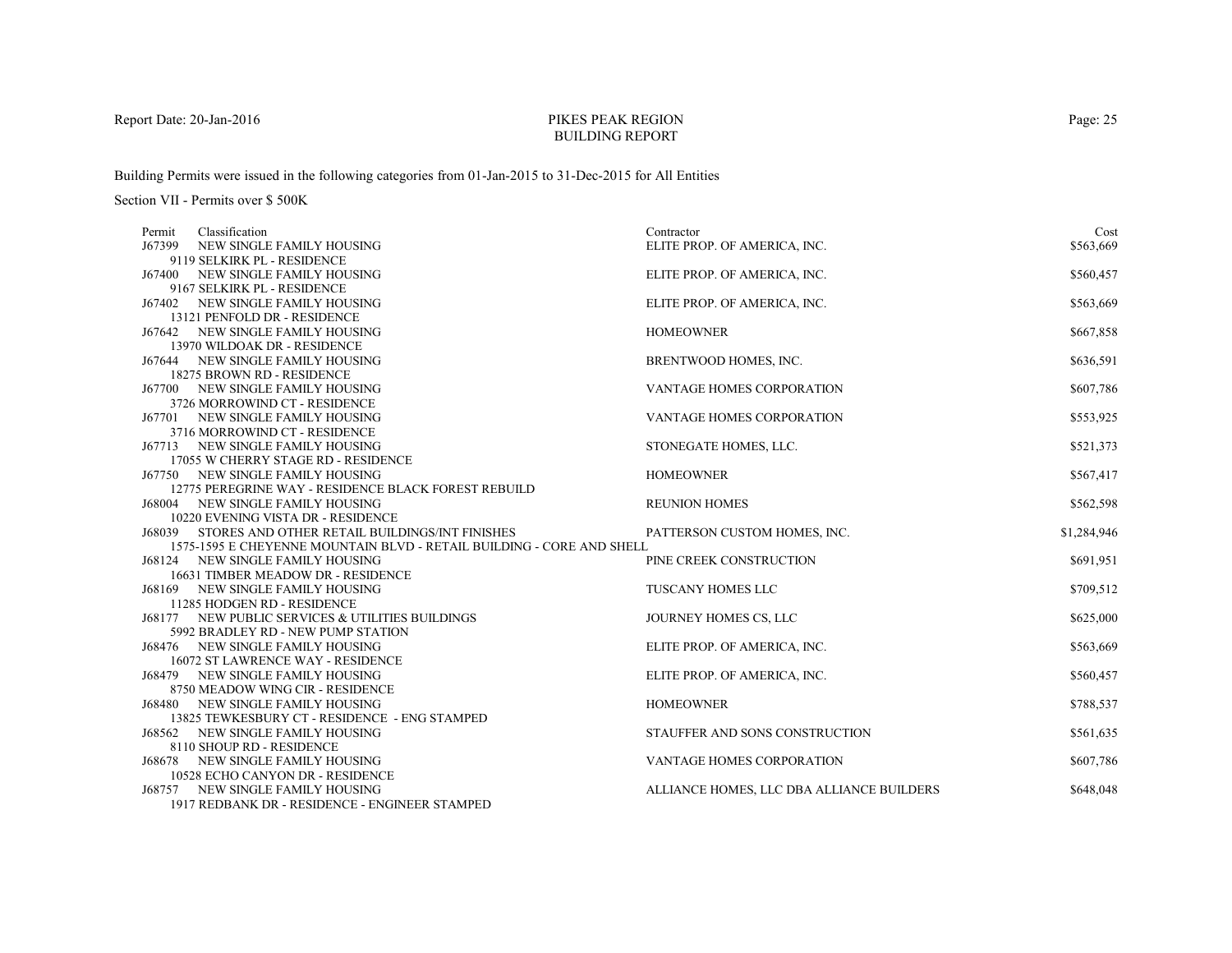# PIKES PEAK REGIONBUILDING REPORT

Building Permits were issued in the following categories from 01-Jan-2015 to 31-Dec-2015 for All Entities

| Classification<br>Permit                                                   | Contractor                         | Cost        |
|----------------------------------------------------------------------------|------------------------------------|-------------|
| J68790<br>NEW SERVICE STATIONS AND REPAIR GARAGES                          | <b>IMAGE BUILDERS II INC.</b>      | \$920,000   |
| 5721 N CAREFREE CIR - NEW AUTO REPAIR                                      |                                    |             |
| <b>J68932 NEW SINGLE FAMILY HOUSING</b>                                    | SADDLETREE INC.                    | \$617,102   |
| 5286 FRASER VALLEY LN - RESIDENCE                                          |                                    |             |
| J68947 STRUCTURES OTHER THAN BUILDINGS (SWIMMING POOLS, ETC)               | <b>BLATTNER ENERGY, INC.</b>       | \$900,000   |
| 12845 N YODER RD - WIND TURBINE (ALTERNATE #3)                             |                                    |             |
| J68948 STRUCTURES OTHER THAN BUILDINGS (SWIMMING POOLS, ETC)               | BLATTNER ENERGY, INC.              | \$900,000   |
| 12960 N YODER RD - WIND TURBINE (ALTERNATE # 2)                            |                                    |             |
| NEW SINGLE FAMILY HOUSING<br>168994                                        | <b>GREGOIRE HOMES</b>              | \$1,522,463 |
| 5050 BROADLAKE VW - RESIDENCE--ENG STAMPED                                 |                                    |             |
| J69074 COMMERCIAL ALTERATIONS (ADDITIONS, REMODELS, ETC)                   | GOLDEN TRIANGLE CONSTRUCTION, INC. | \$1,649,200 |
| 2400 RAMPART RANGE RD - ADDITION AND INTERIOR REMODEL OF EXISTING BUILDING |                                    |             |
| <b>J69114 NEW SINGLE FAMILY HOUSING</b>                                    | OAKWOOD HOMES, LLC                 | \$506,167   |
| 8664 MEADOW TREE TRL - RESIDENCE                                           |                                    |             |
| <b>J69169 NEW SINGLE FAMILY HOUSING</b>                                    | SAINT AUBYN HOMES, LLC             | \$575,020   |
| 427 MOUNTAIN PASS VW - RESIDENCE                                           |                                    |             |
| <b>J69220 NEW SINGLE FAMILY HOUSING</b>                                    | DME HOMES DBA GJ GARDNER HOMES     | \$524,371   |
| 13285 MEADOW GLEN LN - RESIDENCE - ENG STAMPED                             |                                    |             |
| J69339 COMMERCIAL ALTERATIONS (ADDITIONS, REMODELS, ETC)                   | G E JOHNSON CONSTR CO, INC         | \$900,000   |
| 5623 PULPIT PEAK VW - MECHANICAL YARD                                      | <b>REUNION HOMES</b>               | \$562,598   |
| <b>J69392 NEW SINGLE FAMILY HOUSING</b><br>8054 HARDWOOD CIR - RESIDENCE   |                                    |             |
| J69482 NEW SINGLE FAMILY HOUSING                                           | <b>TARA CUSTOM HOMES</b>           | \$892,405   |
| 9863 PINEDALE DR - RESIDENCE / ENGINEERED STAMPED                          |                                    |             |
| J69557 NEW SINGLE FAMILY HOUSING                                           | ELITE PROP. OF AMERICA, INC.       | \$507,131   |
| 16151 ST LAWRENCE WAY - RESIDENCE                                          |                                    |             |
| J69566 NEW SINGLE FAMILY HOUSING                                           | ELITE PROP. OF AMERICA, INC.       | \$559,172   |
| 7162 RENEGADE RIDGE DR - RESIDENCE                                         |                                    |             |
| <b>J69567 NEW SINGLE FAMILY HOUSING</b>                                    | ELITE PROP. OF AMERICA, INC.       | \$514,091   |
| 8664 MEADOW WING CIR - RESIDENCE                                           |                                    |             |
| <b>J69583 NEW SINGLE FAMILY HOUSING</b>                                    | GARDEN OF THE GODS HOMES INC.      | \$625,000   |
| 2832 CATHEDRAL PARK VW - RESIDENCE                                         |                                    |             |
| J69584<br>NEW SINGLE FAMILY HOUSING                                        | PALMER RIDGE CONSTRUCTION CO.      | \$670,107   |
| 20202 ROYAL TROON DR - RESIDENCE - ENGINEER STAMPED                        |                                    |             |
| <b>J69587 NEW SINGLE FAMILY HOUSING</b>                                    | PALMER RIDGE CONSTRUCTION CO.      | \$1,126,910 |
| 3605 MEADOW RUN CIR - RESIDENCE - ENGINEER STAMPED                         |                                    |             |
| <b>J69588 NEW SINGLE FAMILY HOUSING</b>                                    | GOETZMANN CUSTOM HOMES INC         | \$556,495   |
| 1897 REDBANK DR - RESIDENCE                                                |                                    |             |
| NEW SINGLE FAMILY HOUSING<br>J69684                                        | PALACE HOMES, INC.                 | \$805,670   |
| 1585 MESA RD - RESIDENCE                                                   |                                    |             |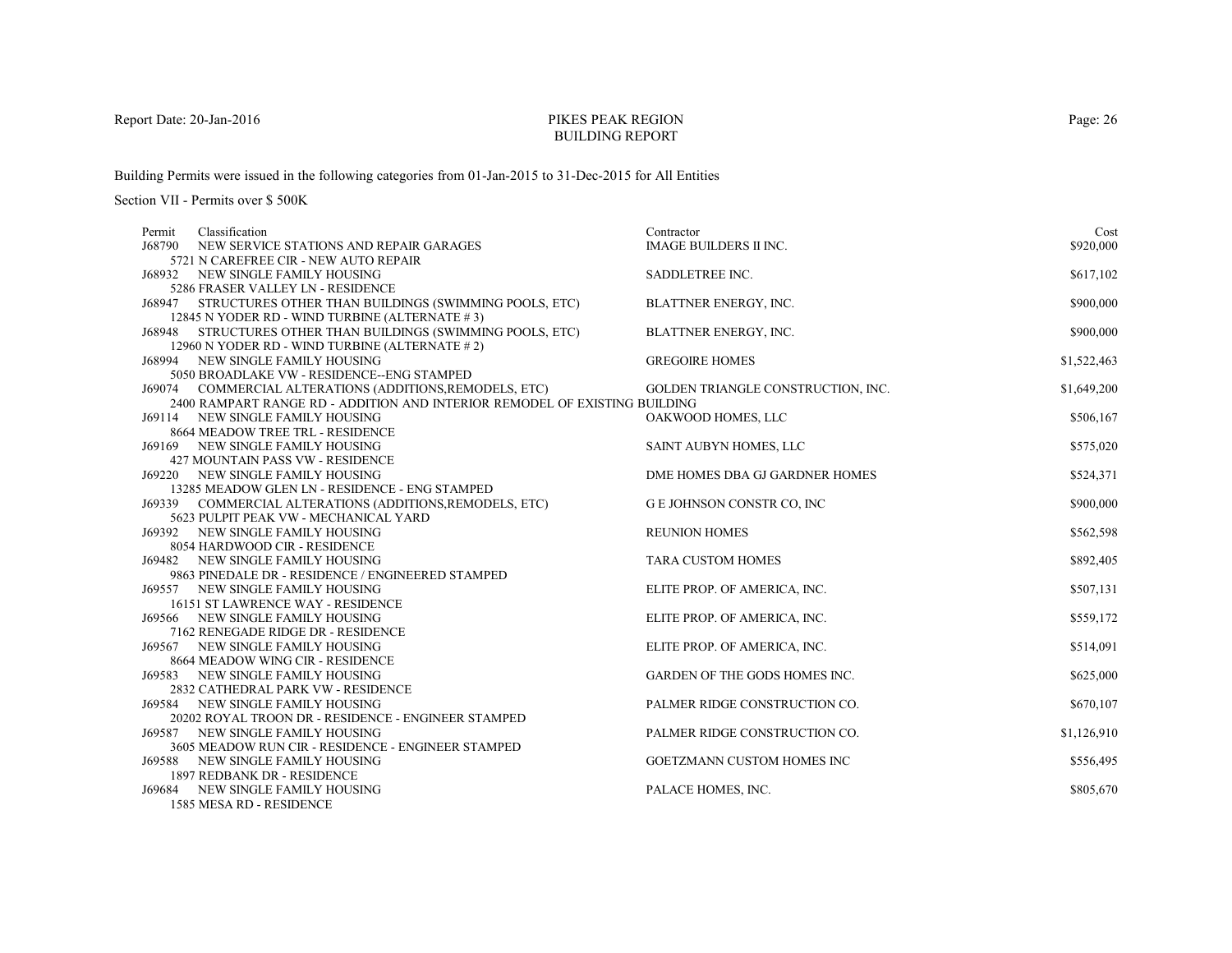# PIKES PEAK REGIONBUILDING REPORT

Building Permits were issued in the following categories from 01-Jan-2015 to 31-Dec-2015 for All Entities

| Classification<br>Permit                                                 | Contractor                        | Cost        |
|--------------------------------------------------------------------------|-----------------------------------|-------------|
| J69692<br>NEW SINGLE FAMILY HOUSING                                      | WALTHER HOMES, INC.               | \$514,305   |
| 5781 AFRICAN DAISY CT - RESIDENCE                                        |                                   |             |
| J69780 COMMERCIAL ALTERATIONS (ADDITIONS, REMODELS, ETC)                 | HORIZON RETAIL CONST., INC.       | \$944,000   |
| 7675 N ACADEMY BLVD - INTERIOR REMODEL                                   |                                   |             |
| J70026 NEW SINGLE FAMILY HOUSING                                         | SILVERWOOD HOMES, INC.            | \$612,712   |
| 1086 GOLD CAMP RD - RESIDENCE                                            |                                   |             |
| J70344 NEW SINGLE FAMILY HOUSING                                         | <b>HOMEOWNER</b>                  | \$808,347   |
| 1182 GOLD CAMP RD - RESIDENCE                                            |                                   |             |
| J70347 NEW SINGLE FAMILY HOUSING                                         | <b>REUNION HOMES</b>              | \$562,598   |
| 8048 HARDWOOD CIR - RESIDENCE                                            |                                   |             |
| J70374 COMMERCIAL ALTERATIONS (ADDITIONS, REMODELS, ETC)                 | BOGART CONSTRUCTION, INC.         | \$777,855   |
| 1925 BRIARGATE PKWY, 603 - INTERIOR REMODEL                              |                                   |             |
| J70499 NEW HOSPITALS AND OTHER INSTITUTIONS                              | <b>G E JOHNSON CONSTR CO, INC</b> | \$5,500,000 |
| 4080 BRIARGATE PKWY - NEW CANCER CENTER (UPGRADE TO FINISH)              |                                   |             |
| J70614 COMMERCIAL ALTERATIONS (ADDITIONS, REMODELS, ETC)                 | NORTH AMERICAN ROOFING SERVICES   | \$659,455   |
| 6310 S HWY 85-87 - REROOF                                                |                                   |             |
| J70639 NEW SINGLE FAMILY HOUSING                                         | ELITE PROP. OF AMERICA, INC.      | \$560,457   |
| 8708 MOSSY BANK LN - RESIDENCE                                           |                                   |             |
| J70642 NEW SINGLE FAMILY HOUSING                                         | ELITE PROP. OF AMERICA, INC.      | \$560,457   |
| 10762 FOREST CREEK DR - RESIDENCE                                        |                                   |             |
| J70659 NEW SINGLE FAMILY HOUSING<br>7164 MOUNTAIN SPRUCE DR - RESIDENCE  | RICHMOND AMERICAN HOMES           | \$559,600   |
| J70745 NEW SINGLE FAMILY HOUSING                                         | HACIENDA CONSTRUCTION, INC.       | \$597,506   |
| 18455 APPALOOSA RD - RESIDENCE                                           |                                   |             |
| J70823 NEW INDUSTRIAL BUILDINGS (MANUFACTURING ETC)                      | MEDVOLT LLC                       | \$675,512   |
| 550 E CIMARRON ST - NEW FABRICATION BUILDING                             |                                   |             |
| J70896 NONRESIDENTIAL BUILDINGS (STORAGE SHEDS, ETC)                     | BRYAN CONSTRUCTION, INC.          | \$4,700,000 |
| 1707 AVIATION WAY - NEW HANGAR                                           |                                   |             |
| J70906 NEW SINGLE FAMILY HOUSING                                         | <b>VANTAGE HOMES CORPORATION</b>  | \$503,490   |
| 16149 DENVER PACIFIC DR - RESIDENCE                                      |                                   |             |
| J70909 NEW SINGLE FAMILY HOUSING                                         | VANTAGE HOMES CORPORATION         | \$542,681   |
| 3725 MORROWIND CT - RESIDENCE                                            |                                   |             |
| NEW FIVE OR MORE FAMILY BUILDINGS<br>J70953                              | PREMIER HOMES, INC.               | \$729,967   |
| 5516-5546 BIG PAW HTS - NEW APARTMENT BUILDING (4 UNITS) STUDENT HOUSING |                                   |             |
| J70954 NEW FIVE OR MORE FAMILY BUILDINGS                                 | PREMIER HOMES, INC.               | \$663,421   |
| 5556-5596 BIG PAW HTS - NEW APARTMENT BUILDING (5 UNITS) STUDENT HOUSING |                                   |             |
| J70957 NEW FIVE OR MORE FAMILY BUILDINGS                                 | PREMIER HOMES, INC.               | \$729,967   |
| 5706-5736 BIG PAW HTS - NEW APARTMENT BUILDING (4 UNITS) STUDENT HOUSING |                                   |             |
| J71190<br>NEW SINGLE FAMILY HOUSING                                      | SADDLETREE INC.                   | \$581,444   |
| 10031 COYOTE SONG TER - RESIDENCE                                        |                                   |             |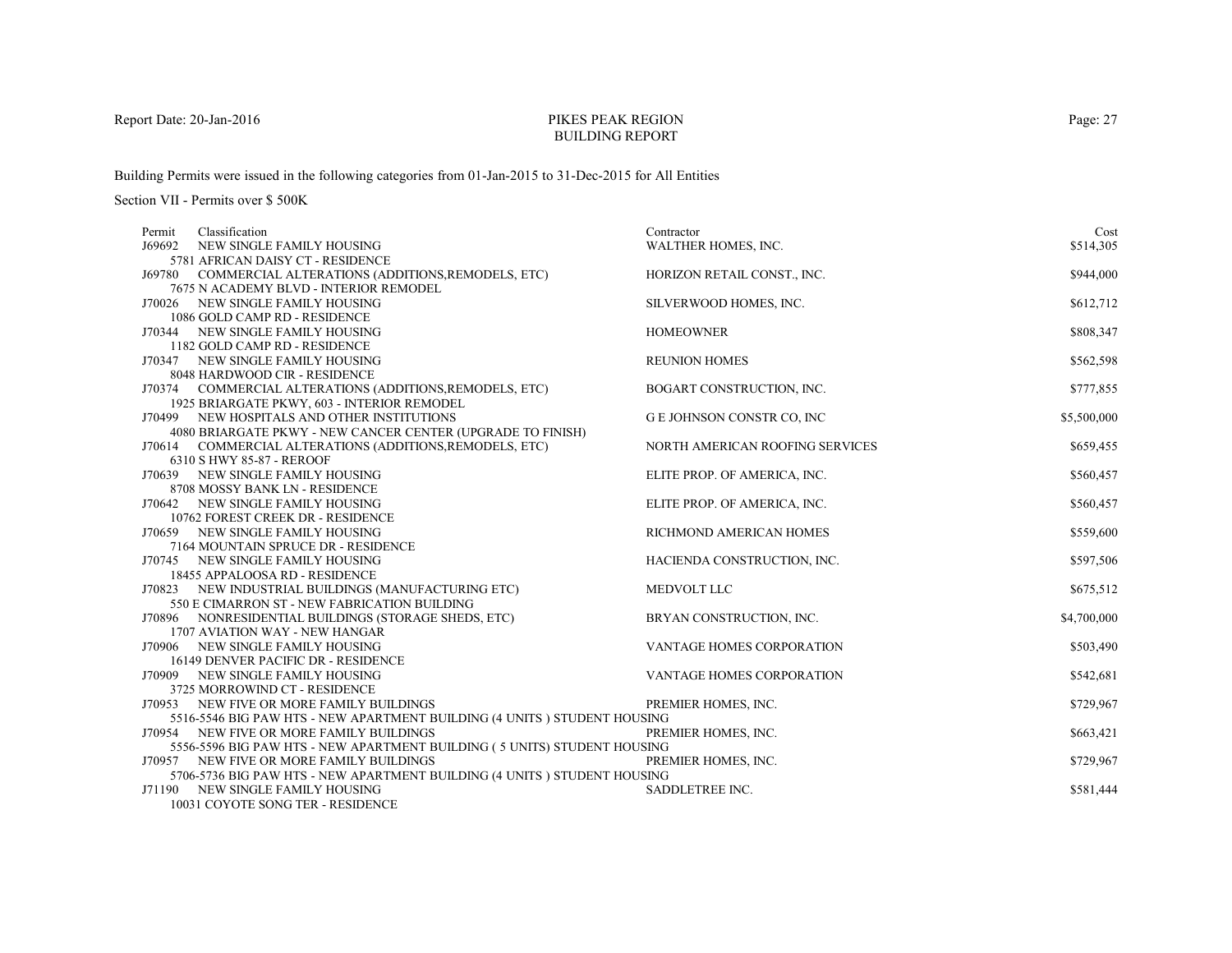# PIKES PEAK REGIONBUILDING REPORT

Building Permits were issued in the following categories from 01-Jan-2015 to 31-Dec-2015 for All Entities

Section VII - Permits over \$ 500K

| Classification<br>Permit                                        | Contractor                       | Cost        |
|-----------------------------------------------------------------|----------------------------------|-------------|
| J71240<br>NEW SINGLE FAMILY HOUSING                             | GOETZMANN CUSTOM HOMES INC       | \$931,596   |
| 3597 BLUE HERON SPRING LN - RESIDENCE                           |                                  |             |
| J71607 NEW SINGLE FAMILY HOUSING                                | <b>ASPEN VIEW HOMES</b>          | \$520,516   |
| 1986 WAGON GAP TRL - RESIDENCE                                  |                                  |             |
| J71750 NEW SINGLE FAMILY HOUSING                                | ELITE PROP. OF AMERICA, INC.     | \$563,669   |
| 16028 DENVER PACIFIC DR - RESIDENCE                             |                                  |             |
| J71780 NEW OFFICES, BANKS, AND PROFESSIONAL BLDGS/INT FINISHES  | HAMMERS CONSTRUCTION, INC        | \$501,731   |
| 3616 W HIGH ST - NEW OFFICE WAREHOUSE                           |                                  |             |
| J71787 NEW SINGLE FAMILY HOUSING                                | SAINT AUBYN HOMES, LLC           | \$541,396   |
| 13641 PARK MEADOWS DR - RESIDENCE                               |                                  |             |
| J71955 NEW SINGLE FAMILY HOUSING                                | DME HOMES DBA GJ GARDNER HOMES   | \$626,739   |
| 15285 POLE PINE PT - RESIDENCE                                  |                                  |             |
| J71972 NEW FIVE OR MORE FAMILY BUILDINGS                        | B.C. BUILDERS, LLC.              | \$9,382,184 |
| 2842 VICKERS DR - NEW APARTMENT BUILDING (77 UNITS)             |                                  |             |
| J72011 NEW SINGLE FAMILY HOUSING                                | OAKWOOD HOMES, LLC               | \$584,228   |
| 7233 TAHOE RIM DR - RESIDENCE                                   |                                  |             |
| J72012 NEW SINGLE FAMILY HOUSING                                | OAKWOOD HOMES, LLC               | \$699,554   |
| 7243 TAHOE RIM DR - RESIDENCE                                   |                                  |             |
| J72026 NEW SINGLE FAMILY HOUSING                                | VANTAGE HOMES CORPORATION        | \$625,000   |
| 2029 RIPPLE RIDGE RD - RESIDENCE                                |                                  |             |
| J72239 NEW SINGLE FAMILY HOUSING                                | RAMPART CONSTRUCTION             | \$1,400,000 |
| 3525 MEADOW RUN CIR - RESIDENCE / ENGINEERED STAMPED            |                                  |             |
| J72263 NEW SINGLE FAMILY HOUSING                                | SAINT AUBYN HOMES, LLC           | \$556,495   |
| 13813 WINDRUSH DR - RESIDENCE                                   |                                  |             |
| COMMERCIAL ALTERATIONS (ADDITIONS, REMODELS, ETC)<br>J72482     | HUME CONSTRUCTORS INC            | \$575,000   |
| 5916 BARNES RD - INTERIOR REMODEL - RETAIL                      |                                  |             |
| J72512 NEW SINGLE FAMILY HOUSING                                | <b>VANTAGE HOMES CORPORATION</b> | \$521,908   |
| 5313 GEM LAKE CT - RESIDENCE                                    |                                  |             |
| J72513 NEW SINGLE FAMILY HOUSING                                | <b>VANTAGE HOMES CORPORATION</b> | \$503,811   |
| 12597 PENSADOR DR - RESIDENCE                                   |                                  |             |
| J72520 NEW SINGLE FAMILY HOUSING                                | SADDLETREE INC.                  | \$554,139   |
| 1944 BENT CREEK DR - RESIDENCE                                  |                                  |             |
| J72739 COMMERCIAL ALTERATIONS (ADDITIONS, REMODELS, ETC)        | G E JOHNSON CONSTR CO, INC       | \$2,375,000 |
| 17250 JACKSON CREEK PKWY - ADDITION                             |                                  |             |
| J72740 NEW OFFICES, BANKS, AND PROFESSIONAL BLDGS/INT FINISHES  | HAMMERS CONSTRUCTION, INC        | \$1,100,000 |
| 11665 RIDGELINE DR - CORE AND SHELL - NEW BUILDING              |                                  |             |
| J72789 COMMERCIAL ALTERATIONS (ADDITIONS, REMODELS, ETC)        | NUNN CONSTRUCTION INC            | \$900,000   |
| 1655 S MURRAY BLVD - INTERIOR REMODEL-CHANGE OF OCCUPANCY       |                                  |             |
| J72876 NEW SINGLE FAMILY HOUSING<br>12006 EIGHEVE DD. BEGIDEMOE | ELITE PROP. OF AMERICA, INC.     | \$561,420   |

13006 FISHEYE DR - RESIDENCE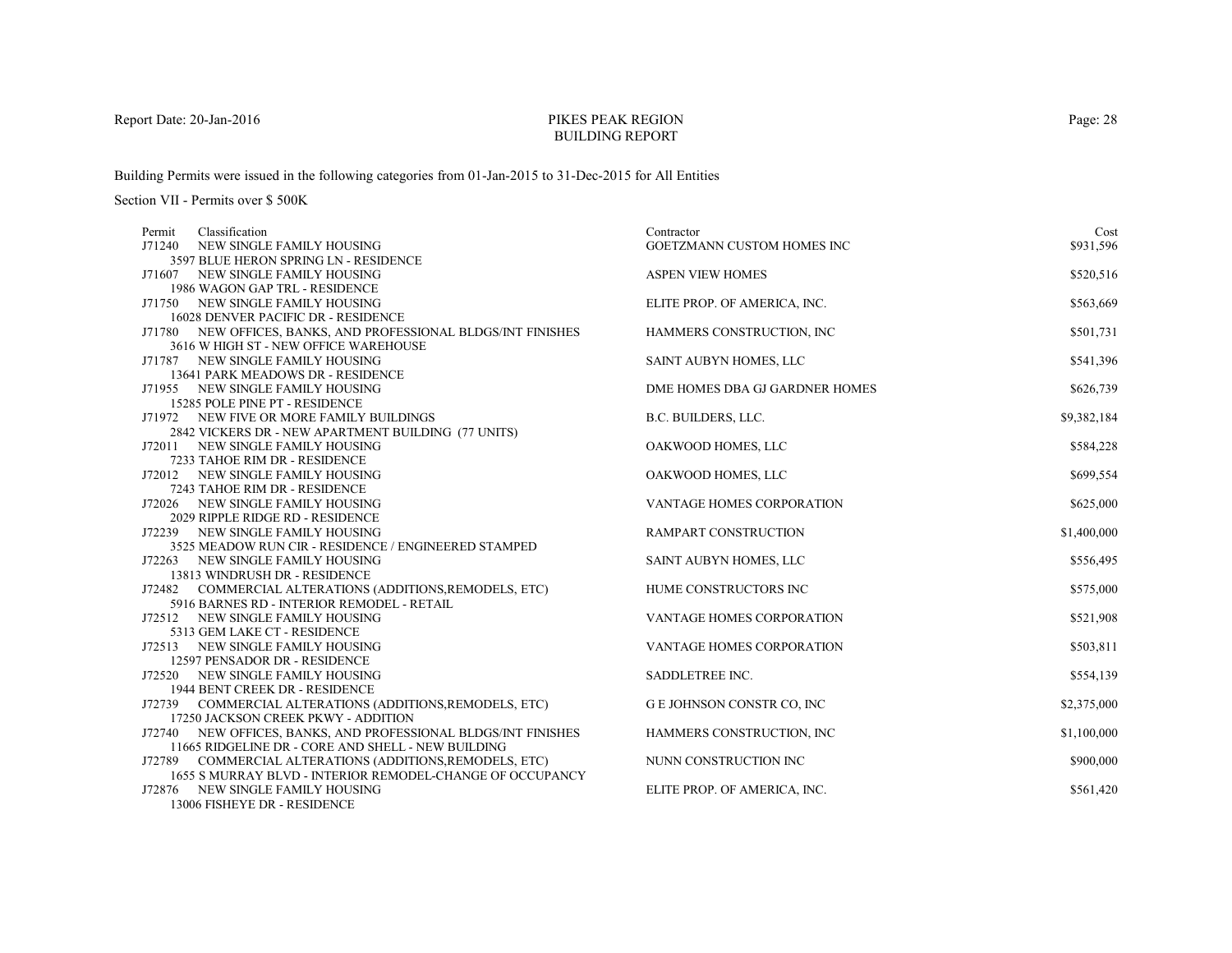# PIKES PEAK REGIONBUILDING REPORT

Building Permits were issued in the following categories from 01-Jan-2015 to 31-Dec-2015 for All Entities

| Classification<br>Permit                                                | Contractor                       | Cost        |
|-------------------------------------------------------------------------|----------------------------------|-------------|
| J72925<br>NEW SINGLE FAMILY HOUSING                                     | <b>BUILTRITE BUILDERS</b>        | \$648,905   |
| 11720 SMOKEY HILL GRV - RESIDENCE / ENGINEERED STAMPED                  |                                  |             |
| J73182 NEW SINGLE FAMILY HOUSING                                        | ELEVATION HOMES, LLC             | \$564,419   |
| <b>4485 MONITOR ROCK LN - RESIDENCE</b>                                 |                                  |             |
| J73221<br>NEW AMUSEMENT AND RECREATION BUILDINGS                        | TRI-WESTERN CONSTRUCTION         | \$6,981,800 |
| 4845 LIST DR - NEW INDOOR SOCCER FACILITY                               |                                  |             |
| J73334 NEW SINGLE FAMILY HOUSING                                        | MELSSEN CONSTRUCTION             | \$601,040   |
| 4708 SILVER NELL DR - RESIDENCE                                         |                                  |             |
| J73430 NEW SINGLE FAMILY HOUSING                                        | THE NEWPORT COMPANY              | \$731,785   |
| 4045 HERMITAGE DR - RESIDENCE                                           |                                  |             |
| J73487 NEW FIVE OR MORE FAMILY BUILDINGS                                | <b>BIG-D CORPORATION</b>         | \$5,297,758 |
| 9415 PALLADIUM HTS - NEW APARTMENT BUILDING TYPE 2 (50 UNITS)           |                                  |             |
| J73512 NEW FIVE OR MORE FAMILY BUILDINGS                                | <b>BIG-D CORPORATION</b>         | \$5,297,758 |
| 9427 PALLADIUM HTS - NEW APARTMENT BUILDING TYPE 2 (50 UNITS)           |                                  |             |
| J73513 NEW FIVE OR MORE FAMILY BUILDINGS                                | <b>BIG-D CORPORATION</b>         | \$5,297,758 |
| 9439 PALLADIUM HTS - NEW APARTMENT BUILDING TYPE 2 (50 UNITS)           |                                  |             |
| J73514 NEW FIVE OR MORE FAMILY BUILDINGS                                | <b>BIG-D CORPORATION</b>         | \$6,231,949 |
| 9475 PALLADIUM HTS - NEW APARTMENT BUILDINGS BUILDING TYPE 1 (50 UNITS) |                                  |             |
| J73535 NEW FIVE OR MORE FAMILY BUILDINGS                                | <b>BIG-D CORPORATION</b>         | \$6,231,949 |
| 9463 PALLADIUM HTS - NEW APARTMENT BUILDINGS BUILDING TYPE 1 (50 UNITS) |                                  |             |
| J73538 NEW FIVE OR MORE FAMILY BUILDINGS                                | <b>BIG-D CORPORATION</b>         | \$6,231,949 |
| 9451 PALLADIUM HTS - NEW APARTMENT BUILDINGS BUILDING TYPE 1 (50 UNITS) |                                  |             |
| J73545 NEW AMUSEMENT AND RECREATION BUILDINGS                           | <b>BIG-D CORPORATION</b>         | \$732,145   |
| 9403 CADMIUM VW - CLUB HOUSE                                            |                                  |             |
| J73582 COMMERCIAL ALTERATIONS (ADDITIONS, REMODELS, ETC)                | <b>GE JOHNSON CONSTR CO, INC</b> | \$2,000,000 |
| 1400 E BOULDER ST - INTERIOR REMODEL                                    |                                  |             |
| J73810 NEW SINGLE FAMILY HOUSING                                        | ELITE PROP. OF AMERICA, INC.     | \$561,420   |
| 7008 RENEGADE RIDGE DR - RESIDENCE                                      |                                  |             |
| J73815 NEW SINGLE FAMILY HOUSING                                        | ELITE PROP. OF AMERICA, INC.     | \$533,473   |
| 9131 SELKIRK PL - RESIDENCE                                             |                                  |             |
| J74050 NEW SINGLE FAMILY HOUSING                                        | OAKWOOD HOMES, LLC               | \$506,167   |
| 9141 SENTRY DR - RESIDENCE                                              |                                  |             |
| J74126 NEW SINGLE FAMILY HOUSING                                        | <b>REUNION HOMES</b>             | \$562,598   |
| 7545 N SIOUX CIR - RESIDENCE                                            |                                  |             |
| J74127 NEW SINGLE FAMILY HOUSING                                        | <b>REUNION HOMES</b>             | \$562,598   |
| 7425 N SIOUX CIR - RESIDENCE                                            |                                  |             |
| J74135 NEW SINGLE FAMILY HOUSING                                        | HACIENDA CONSTRUCTION, INC.      | \$583,586   |
| 17115 W CHERRY STAGE RD - RESIDENCE                                     |                                  |             |
| J74422 COMMERCIAL ALTERATIONS (ADDITIONS, REMODELS, ETC)                | ENGINEERED STRUCTURES, INC.      | \$525,000   |
| 5240 N ACADEMY BLVD - INTERIOR REMODEL                                  |                                  |             |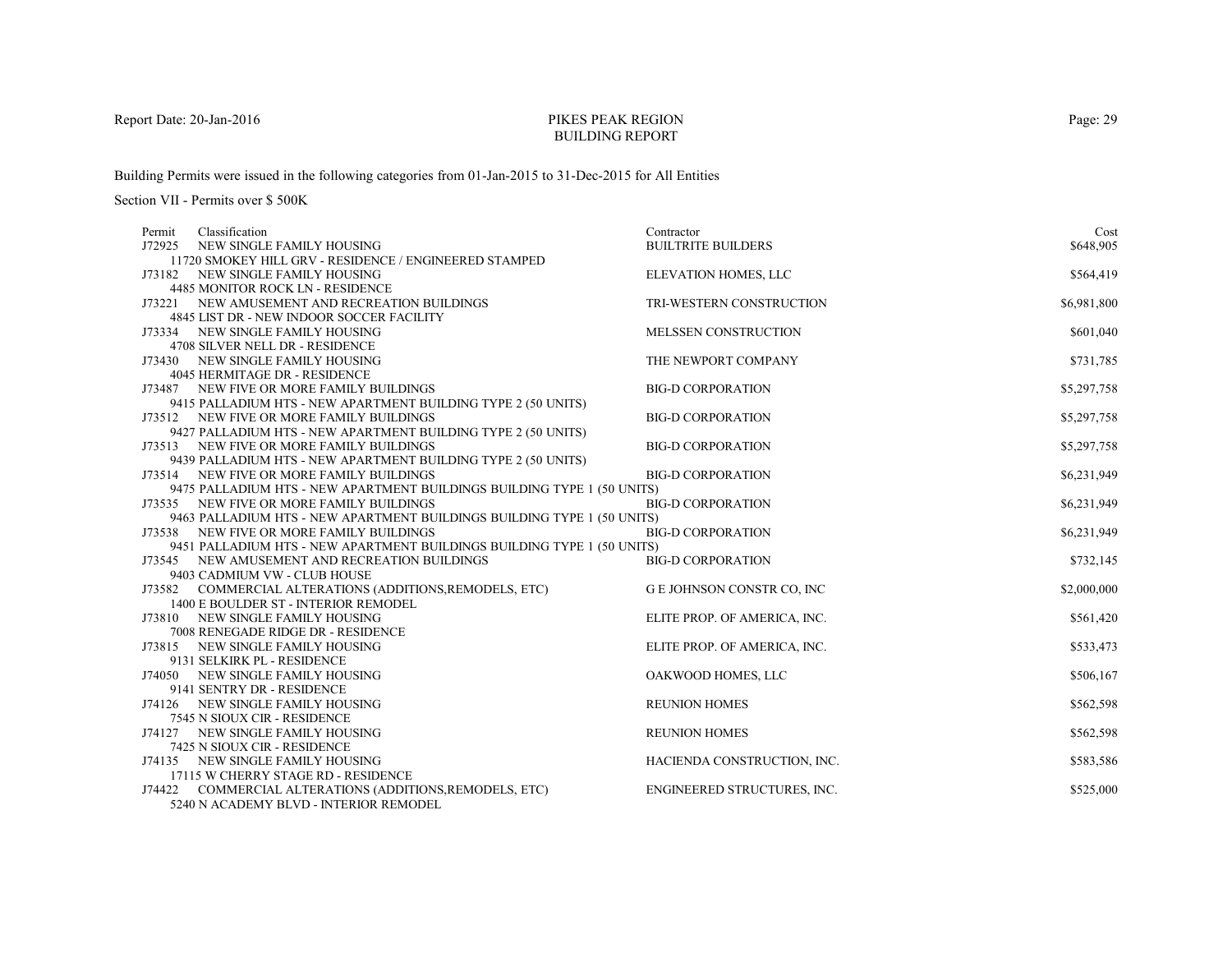# PIKES PEAK REGIONBUILDING REPORT

Building Permits were issued in the following categories from 01-Jan-2015 to 31-Dec-2015 for All Entities

| Classification<br>Permit                                                             | Contractor                                | Cost        |
|--------------------------------------------------------------------------------------|-------------------------------------------|-------------|
| J74471<br>NEW SINGLE FAMILY HOUSING                                                  | OAKWOOD HOMES, LLC                        | \$605,966   |
| 8415 MEADOW WING CIR - RESIDENCE                                                     |                                           |             |
| J74474 NEW SINGLE FAMILY HOUSING                                                     | OAKWOOD HOMES, LLC                        | \$709,833   |
| 8427 MEADOW WING CIR - RESIDENCE                                                     |                                           |             |
| J74583 NEW SINGLE FAMILY HOUSING                                                     | SAINT AUBYN HOMES, LLC                    | \$556,495   |
| 13913 RIVERCREST CIR - RESIDENCE                                                     |                                           |             |
| J74586 NEW SINGLE FAMILY HOUSING                                                     | SAINT AUBYN HOMES, LLC                    | \$541,396   |
| 13961 RIVERCREST CIR - RESIDENCE                                                     |                                           |             |
| J74776 NEW SINGLE FAMILY HOUSING                                                     | LEVEL 1 HOMES, INC                        | \$983,958   |
| 19365 SOARING WING CT - RESIDENCE                                                    |                                           |             |
| J74815 NEW SINGLE FAMILY HOUSING                                                     | <b>ASPEN VIEW HOMES</b>                   | \$520,516   |
| 9768 CARNIVAL LN - RESIDENCE                                                         |                                           |             |
| J74939 NEW SINGLE FAMILY HOUSING                                                     | ELITE PROP. OF AMERICA, INC.              | \$563,669   |
| 12460 HAWK STONE DR - RESIDENCE                                                      |                                           |             |
| J74940 NEW SINGLE FAMILY HOUSING                                                     | ELITE PROP. OF AMERICA, INC.              | \$500,278   |
| 6070 ROWDY DR - RESIDENCE                                                            |                                           |             |
| NEW SINGLE FAMILY HOUSING<br>J74941                                                  | ELITE PROP. OF AMERICA, INC.              | \$533,473   |
| <b>6039 TRADITIONS DR - RESIDENCE</b>                                                |                                           |             |
| J74945 NEW SINGLE FAMILY HOUSING                                                     | ELITE PROP. OF AMERICA, INC.              | \$533,473   |
| 6711 INDIAN FEATHER DR - RESIDENCE                                                   |                                           |             |
| J75122 NEW SINGLE FAMILY HOUSING                                                     | <b>BELLA VITA CUSTOM HOMES</b>            | \$803,528   |
| 2291 COYOTE CREST VW - RESIDENCE<br>J75165 NEW PUBLIC SERVICES & UTILITIES BUILDINGS |                                           |             |
| 31235 FUNK RD - SUBSTATION EQUIPMENT BUILDING AND FENCE                              | BLATTNER ENERGY, INC.                     | \$1,500,000 |
| J75172 STORES AND OTHER RETAIL BUILDINGS/INT FINISHES                                | BRINKMANN CONSTRUCTORS                    | \$1,547,683 |
| 4451 VENETUCCI BLVD - NEW RETAIL STORE - SHELL ONLY                                  |                                           |             |
| STORES AND OTHER RETAIL BUILDINGS/INT FINISHES<br>J75174                             | BRINKMANN CONSTRUCTORS                    | \$1,289,736 |
| 4465 VENETUCCI BLVD - NEW STORE - SHELL ONLY                                         |                                           |             |
| J75221 NEW SINGLE FAMILY HOUSING                                                     | VANTAGE HOMES CORPORATION                 | \$550,820   |
| 4415 NEW SANTA FE TRL - RESIDENCE                                                    |                                           |             |
| J75629 NEW SINGLE FAMILY HOUSING                                                     | <b>HOMEOWNER</b>                          | \$572,557   |
| 5917 SAYRES RD - RESIDENCE                                                           |                                           |             |
| J75655<br>NEW SINGLE FAMILY HOUSING                                                  | ALLIANCE HOMES, LLC DBA ALLIANCE BUILDERS | \$613,140   |
| 4931 STONEHILL RD - RESIDENCE - ENGINEER STAMPED                                     |                                           |             |
| J75660 NEW SINGLE FAMILY HOUSING                                                     | VILLAGREE, LLC                            | \$716,151   |
| 4735 SAXTON HOLLOW RD - RESIDENCE                                                    |                                           |             |
| J75835 NEW SINGLE FAMILY HOUSING                                                     | ASPEN GOLD GEN. CONTR. & ENG.             | \$608,214   |
| 2840 LAKE MEADOW DR - RESIDENCE - ENGINEER STAMPED                                   |                                           |             |
| NEW SINGLE FAMILY HOUSING<br>J75997                                                  | ELITE PROP. OF AMERICA, INC.              | \$576,519   |
| 12546 CHATTER CREEK CT - RESIDENCE                                                   |                                           |             |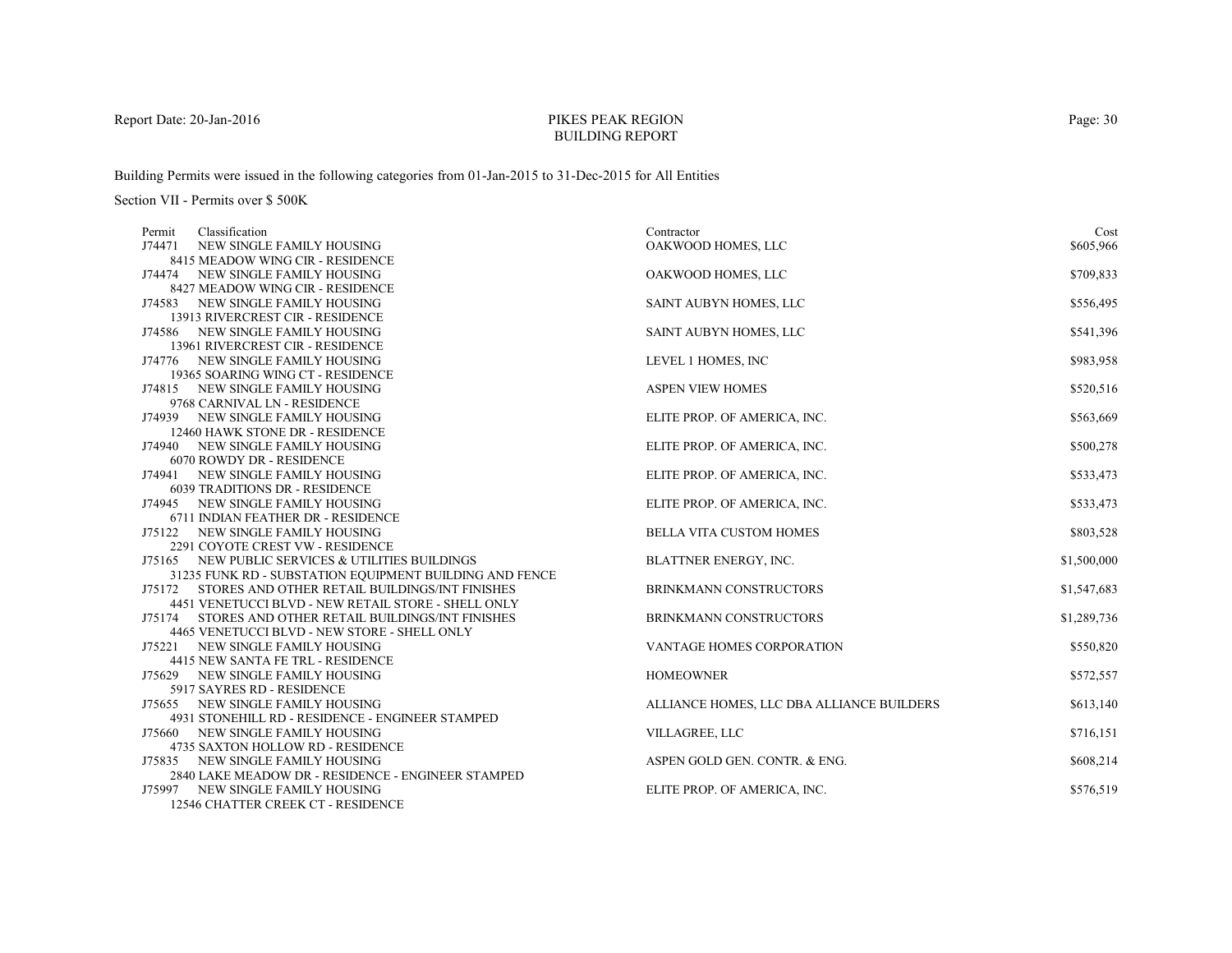# PIKES PEAK REGIONBUILDING REPORT

Building Permits were issued in the following categories from 01-Jan-2015 to 31-Dec-2015 for All Entities

| Classification<br>Permit                                                  | Contractor                             | Cost        |
|---------------------------------------------------------------------------|----------------------------------------|-------------|
| J75998<br>NEW SINGLE FAMILY HOUSING                                       | ELITE PROP. OF AMERICA, INC.           | \$535,079   |
| 8608 MOORLAND LN - RESIDENCE                                              |                                        |             |
| J76003 NEW SINGLE FAMILY HOUSING                                          | ELITE PROP. OF AMERICA, INC.           | \$506,703   |
| 6717 INDIAN FEATHER DR - RESIDENCE                                        |                                        |             |
| J76255 NEW SINGLE FAMILY HOUSING                                          | VANTAGE HOMES CORPORATION              | \$550,820   |
| 1293 FOOTHILLS FARM WAY - RESIDENCE                                       |                                        |             |
| J76256 NEW SINGLE FAMILY HOUSING                                          | VANTAGE HOMES CORPORATION              | \$545,374   |
| 11528 FUNNY CIDE CT - RESIDENCE                                           |                                        |             |
| J76257 NEW SINGLE FAMILY HOUSING                                          | VANTAGE HOMES CORPORATION              | \$542,681   |
| 16052 DENVER PACIFIC DR - RESIDENCE                                       |                                        |             |
| J76436 NEW SINGLE FAMILY HOUSING                                          | GOETZMANN CUSTOM HOMES INC             | \$508,202   |
| 5973 ROWDY DR - RESIDENCE                                                 |                                        |             |
| J76466 NEW SINGLE FAMILY HOUSING                                          | FIVE STAR CUSTOM HOMES                 | \$634,128   |
| 95 S CURTIS RD - RESIDENCE - ENGINEER STAMPED                             |                                        |             |
| J76503 COMMERCIAL ALTERATIONS (ADDITIONS, REMODELS, ETC)                  | BRYAN CONSTRUCTION, INC.               | \$887,000   |
| 1855 WEISKOPF PT - INTERIOR REMODEL - ENCLOSE PATIO (ADDITION)            |                                        |             |
| J76531 NEW SINGLE FAMILY HOUSING                                          | <b>KELLER HOMES INC</b>                | \$548,464   |
| 11517 FUNNY CIDE CT - RESIDENCE                                           |                                        |             |
| J76620 NEW FIVE OR MORE FAMILY BUILDINGS                                  | PREMIER HOMES, INC.                    | \$1,177,598 |
| 5605-5685 BIG PAW HTS - NEW APARTMENT BUILDINGS (9 UNITS) STUDENT HOUSING |                                        |             |
| J76623 NEW FIVE OR MORE FAMILY BUILDINGS                                  | PREMIER HOMES, INC.                    | \$1,308,453 |
| 5606-5696 BIG PAW HTS - NEW APARTMENT BUILDINGS (10 UNITS )               |                                        |             |
| J76661 NEW SINGLE FAMILY HOUSING                                          | VANGUARD HOMES CORP.                   | \$548,892   |
| 6153 ROWDY DR - RESIDENCE (ENGINEER STAMPED)                              |                                        |             |
| J76708 NEW SINGLE FAMILY HOUSING<br>12485 BLACK HILLS DR - RESIDENCE      | DME HOMES DBA GJ GARDNER HOMES         | \$569,987   |
| J76731 NONRESIDENTIAL BUILDINGS (STORAGE SHEDS, ETC)                      | MAHLER GC GENERAL CONTRACTING COMPANY  | \$1,466,000 |
| 7371 COLE VW - WAREHOUSE/ OFFICE                                          |                                        |             |
| J76821 STORES AND OTHER RETAIL BUILDINGS/INT FINISHES                     | COLORADO COMMERCIAL CONSTRUCTION, INC. | \$1,600,000 |
| 161 NORTH GATE BLVD - CONVENIENCE STORE AND CAR WASH.                     |                                        |             |
| J76836 NEW SINGLE FAMILY HOUSING                                          | ABSOLUTE SIDING AND WINDOWS            | \$539,041   |
| 16565 FLETCHERVILLE LN - RESIDENCE - ENGINEER STAMPED                     |                                        |             |
| STORES AND OTHER RETAIL BUILDINGS/INT FINISHES<br>J76952                  | WANER CONSTRUCTION CO., INC.           | \$525,000   |
| 13482 BASS PRO DR - NEW RESTAURANT                                        |                                        |             |
| J77039 NEW SINGLE FAMILY HOUSING                                          | ASPEN VALLEY CUSTOM HOMES, LLC         | \$605,537   |
| 15304 POLE PINE PT - RESIDENCE                                            |                                        |             |
| J77093 NEW SINGLE FAMILY HOUSING                                          | ELITE PROP. OF AMERICA, INC.           | \$563,669   |
| 1897 MUD HEN DR - RESIDENCE                                               |                                        |             |
| J77251 NEW OFFICES, BANKS, AND PROFESSIONAL BLDGS/INT FINISHES            | G E JOHNSON CONSTR CO, INC             | \$720,000   |
| 1263 LAKE PLAZA DR, 210 - INTERIOR FINISH - MEDICAL                       |                                        |             |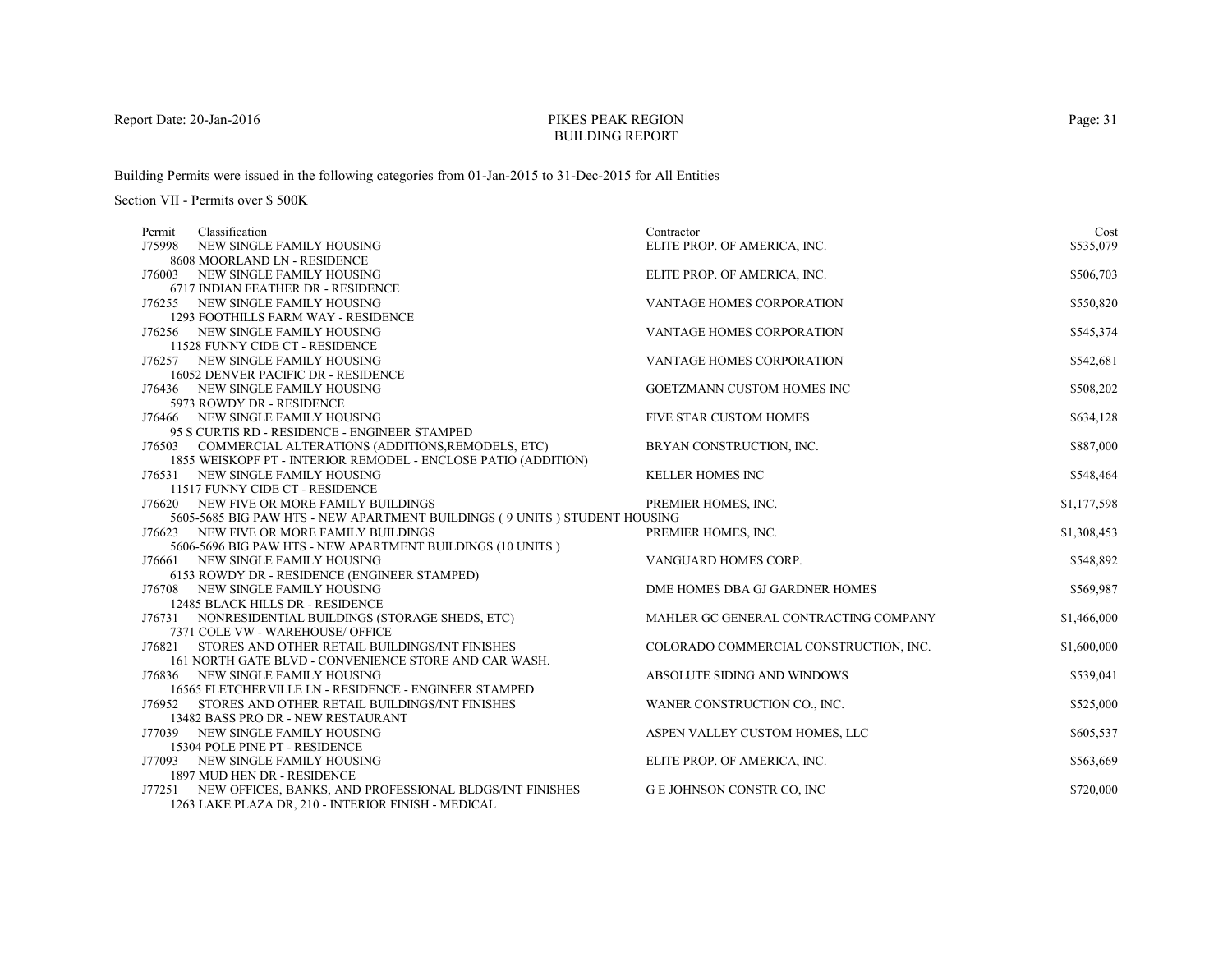# PIKES PEAK REGIONBUILDING REPORT

Building Permits were issued in the following categories from 01-Jan-2015 to 31-Dec-2015 for All Entities

| Classification<br>Permit                                          | Contractor                        | Cost         |
|-------------------------------------------------------------------|-----------------------------------|--------------|
| J77252<br>NEW OFFICES, BANKS, AND PROFESSIONAL BLDGS/INT FINISHES | G E JOHNSON CONSTR CO, INC        | \$700,000    |
| 1263 LAKE PLAZA DR, 230 - INTERIOR FINISH - MEDICAL               |                                   |              |
| J77253 NEW OFFICES, BANKS, AND PROFESSIONAL BLDGS/INT FINISHES    | <b>GE JOHNSON CONSTR CO, INC</b>  | \$670,000    |
| 1263 LAKE PLAZA DR, 120 - INTERIOR FINISH                         |                                   |              |
| J77353 NEW SINGLE FAMILY HOUSING                                  | <b>VANTAGE HOMES CORPORATION</b>  | \$538,000    |
| 3715 MORROWIND CT - RESIDENCE                                     |                                   |              |
| J77484 NEW SINGLE FAMILY HOUSING                                  | KIRELLA HOMES, INC                | \$729,857    |
| 4385 SAXTON HOLLOW RD - RESIDENCE (ENGINEER STAMPED)              |                                   |              |
| J77518 NEW SINGLE FAMILY HOUSING                                  | OAKWOOD HOMES, LLC                | \$584,121    |
| 8439 MEADOW WING CIR - RESIDENCE                                  |                                   |              |
| J77712 NEW SCHOOLS AND OTHER EDUCATIONAL BUILDINGS                | <b>G E JOHNSON CONSTR CO, INC</b> | \$10,000,000 |
| 1200 CRESTA RD - SCHOOL BUILDING - CORE AND SHELL                 |                                   |              |
| J77716 NEW SINGLE FAMILY HOUSING                                  | MAJESTIC CUSTOM HOMES, INC.       | \$628,881    |
| 13310 BANDANERO DR - RESIDENCE                                    |                                   |              |
| J77763 NEW PUBLIC SERVICES & UTILITIES BUILDINGS                  | BLATTNER ENERGY, INC.             | \$618,311    |
| 31145 FUNK RD - OPERATIONS AND MAINTENANCE BLDG                   |                                   |              |
| J78103 NEW SINGLE FAMILY HOUSING                                  | ELITE PROP. OF AMERICA, INC.      | \$559,172    |
| 1343 SPY VALLEY RD - RESIDENCE                                    |                                   |              |
| J78104 NEW SINGLE FAMILY HOUSING                                  | ELITE PROP. OF AMERICA, INC.      | \$563,669    |
| 9179 SELKIRK PL - RESIDENCE                                       |                                   |              |
| J78105 NEW SINGLE FAMILY HOUSING                                  | ELITE PROP. OF AMERICA, INC.      | \$533,473    |
| <b>6520 FOREST THORN CT - RESIDENCE</b>                           |                                   |              |
| J78118 NEW SINGLE FAMILY HOUSING                                  | VANGUARD HOMES CORP.              | \$524,692    |
| 9132 SELKIRK PL - RESIDENCE                                       |                                   |              |
| J78135 NEW SINGLE FAMILY HOUSING                                  | PALMER RIDGE CONSTRUCTION CO.     | \$688,953    |
| 19120 ROYAL TROON DR - RESIDENCE - ENGINEER STAMPED               |                                   |              |
| J78173 NEW SINGLE FAMILY HOUSING                                  | CHALLENGER HOMES, INC.            | \$531,759    |
| 19904 LINDENMERE DR - RESIDENCE                                   |                                   |              |
| J78258 NEW SINGLE FAMILY HOUSING                                  | C. R. SHEA HOMES, INC.            | \$943,589    |
| 36 IST ST - RESIDENCE - ENGINEER STAMPED                          |                                   |              |
| J78325 NEW SINGLE FAMILY HOUSING                                  | <b>VANTAGE HOMES CORPORATION</b>  | \$561,000    |
| 11538 FUNNY CIDE CT - RESIDENCE                                   |                                   |              |
| J78469 NEW SINGLE FAMILY HOUSING                                  | JONRIE DESIGNS LLC                | \$579,731    |
| 16520 GREAT SMOKEY AVE - IRC MODULAR ON BASEMENT                  |                                   |              |
| J78493 COMMERCIAL ALTERATIONS (ADDITIONS, REMODELS, ETC)          | <b>GERALD H PHIPPS INC</b>        | \$737,191    |
| 4125 BRIARGATE PKWY, 100 - INTERIOR REMODEL                       |                                   |              |
| J78699 NEW SINGLE FAMILY HOUSING                                  | <b>EAGLE VIEW HOMES</b>           | \$551,248    |
| 15965 CLEARWATER DR - RESIDENCE                                   |                                   |              |
| J78792 NEW SINGLE FAMILY HOUSING                                  | COMITO BUILDING AND DESIGN, LLC   | \$750,000    |
| 4265 THREE GRACES DR - RESIDENCE                                  |                                   |              |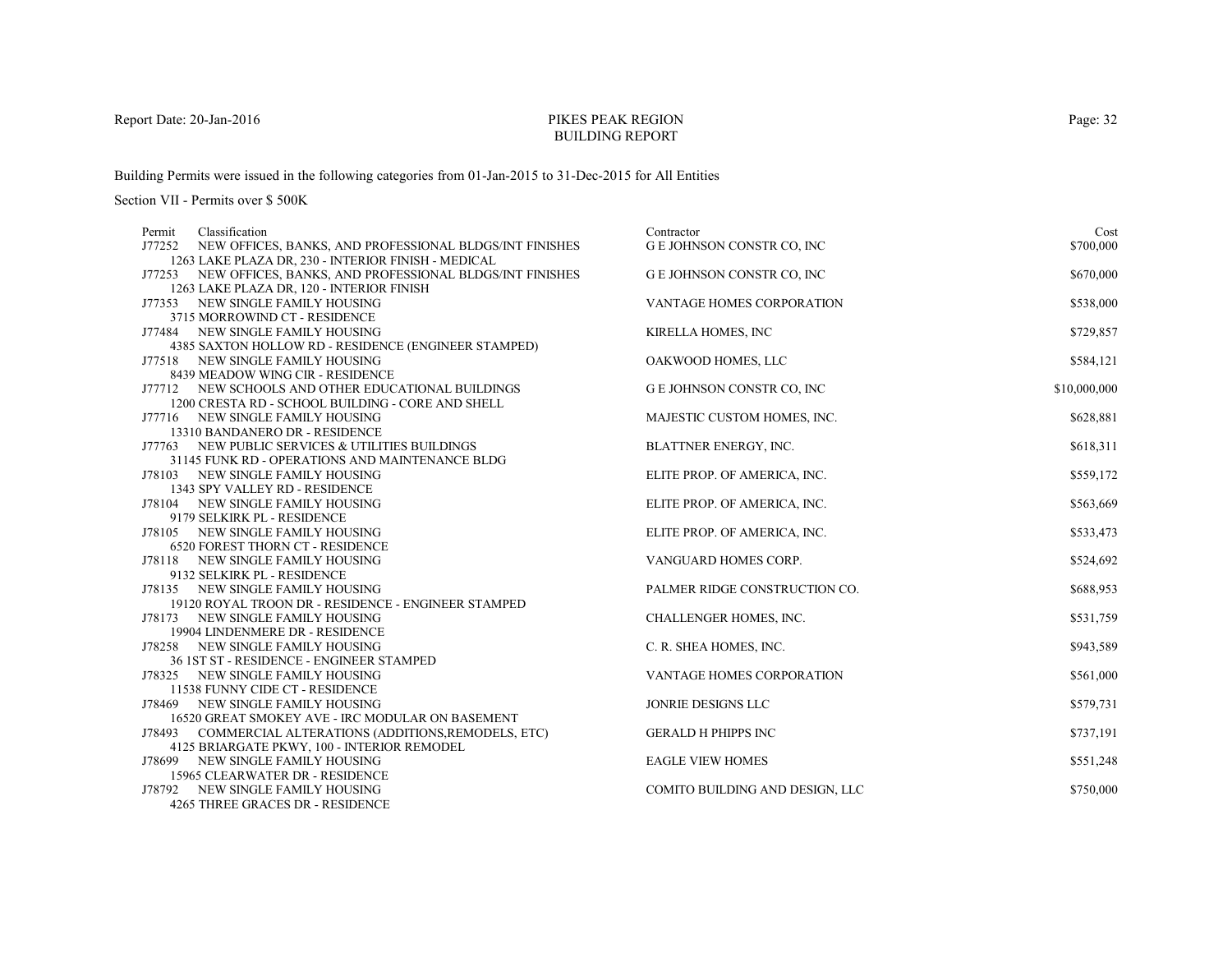# PIKES PEAK REGIONBUILDING REPORT

Building Permits were issued in the following categories from 01-Jan-2015 to 31-Dec-2015 for All Entities

| Classification<br>Permit                                              | Contractor                      | Cost        |
|-----------------------------------------------------------------------|---------------------------------|-------------|
| J78794<br>NEW SINGLE FAMILY HOUSING                                   | COMITO BUILDING AND DESIGN, LLC | \$1,500,000 |
| 2755 STRATTON FOREST HTS - RESIDENCE                                  |                                 |             |
| J78829 NEW SINGLE FAMILY HOUSING                                      | SADDLETREE INC.                 | \$513,375   |
| 13493 DRYTOWN GRV - RESIDENCE                                         |                                 |             |
| J78979 STORES AND OTHER RETAIL BUILDINGS/INT FINISHES                 | <b>D.G. FENN CONSTRUCTION</b>   | \$643,700   |
| 1255 ACADEMY PARK LOOP - NEW RETAIL STORE                             |                                 |             |
| J79011 NEW SINGLE FAMILY HOUSING<br>5916 FERGUS DR - RESIDENCE        | WALTHER HOMES, INC.             | \$514,305   |
| J79105 NEW SINGLE FAMILY HOUSING                                      | <b>REUNION HOMES</b>            | \$562,598   |
| 10219 EVENING VISTA DR - RESIDENCE                                    |                                 |             |
| J79130 NEW SINGLE FAMILY HOUSING                                      | ELITE PROP. OF AMERICA, INC.    | \$600,611   |
| 12621 CHIANTI CT - RESIDENCE                                          |                                 |             |
| J79134 NEW SINGLE FAMILY HOUSING                                      | ELITE PROP. OF AMERICA, INC.    | \$534,758   |
| 5901 ROWDY DR - RESIDENCE                                             |                                 |             |
| J79206 NEW SINGLE FAMILY HOUSING                                      | MAJESTIC CUSTOM HOMES, INC.     | \$641,516   |
| 17104 CARRIAGE HORSE DR - RESIDENCE                                   |                                 |             |
| J79228 NEW SINGLE FAMILY HOUSING                                      | SAINT AUBYN HOMES, LLC          | \$541,396   |
| 12530 CULEBRA PEAK DR - RESIDENCE                                     |                                 |             |
| J79229 NEW SINGLE FAMILY HOUSING                                      | SAINT AUBYN HOMES, LLC          | \$541,396   |
| 12608 WHEELER PEAK DR - RESIDENCE                                     |                                 |             |
| J79231 NEW SINGLE FAMILY HOUSING                                      | SAINT AUBYN HOMES, LLC          | \$577,054   |
| 12599 MT LINDSEY DR - RESIDENCE                                       |                                 |             |
| J79288 NEW SINGLE FAMILY HOUSING                                      | <b>REUNION HOMES</b>            | \$562,598   |
| 7561 BONTERRA LN - RESIDENCE                                          |                                 |             |
| J79328 NEW SINGLE FAMILY HOUSING                                      | WYKOTA CONSTRUCTION INC.        | \$800,102   |
| 16305 N MERIDIAN RD - RESIDENCE - RADIANT HEAT - ENG STAMPED          |                                 |             |
| J79338 NEW SINGLE FAMILY HOUSING                                      | VANTAGE HOMES CORPORATION       | \$503,811   |
| 10141 COYOTE SONG TER - RESIDENCE                                     |                                 |             |
| J79531 NEW SINGLE FAMILY HOUSING                                      | <b>KELLER HOMES INC</b>         | \$500,706   |
| 4105 NEW SANTA FE TRL - RESIDENCE<br>J79533 NEW SINGLE FAMILY HOUSING | <b>KELLER HOMES INC</b>         | \$542,146   |
| 1279 FOOTHILLS FARM WAY - RESIDENCE                                   |                                 |             |
| NEW SINGLE FAMILY HOUSING<br>J79618                                   | MAJESTIC CUSTOM HOMES, INC.     | \$700,624   |
| 1707 REDBANK DR - RESIDENCE                                           |                                 |             |
| J79620 NEW SINGLE FAMILY HOUSING                                      | MAJESTIC CUSTOM HOMES, INC.     | \$700,624   |
| 13360 BANDANERO DR - RESIDENCE                                        |                                 |             |
| J79621 NEW SINGLE FAMILY HOUSING                                      | VANGUARD HOMES CORP.            | \$519,766   |
| 3024 KETTLE RIDGE DR - RESIDENCE                                      |                                 |             |
| J79784 COMMERCIAL ALTERATIONS (ADDITIONS, REMODELS, ETC)              | BLUE RIDGE CONTRACTORS, INC.    | \$1,000,000 |
| 1730 DUBLIN BLVD - INTERIOR REMODEL                                   |                                 |             |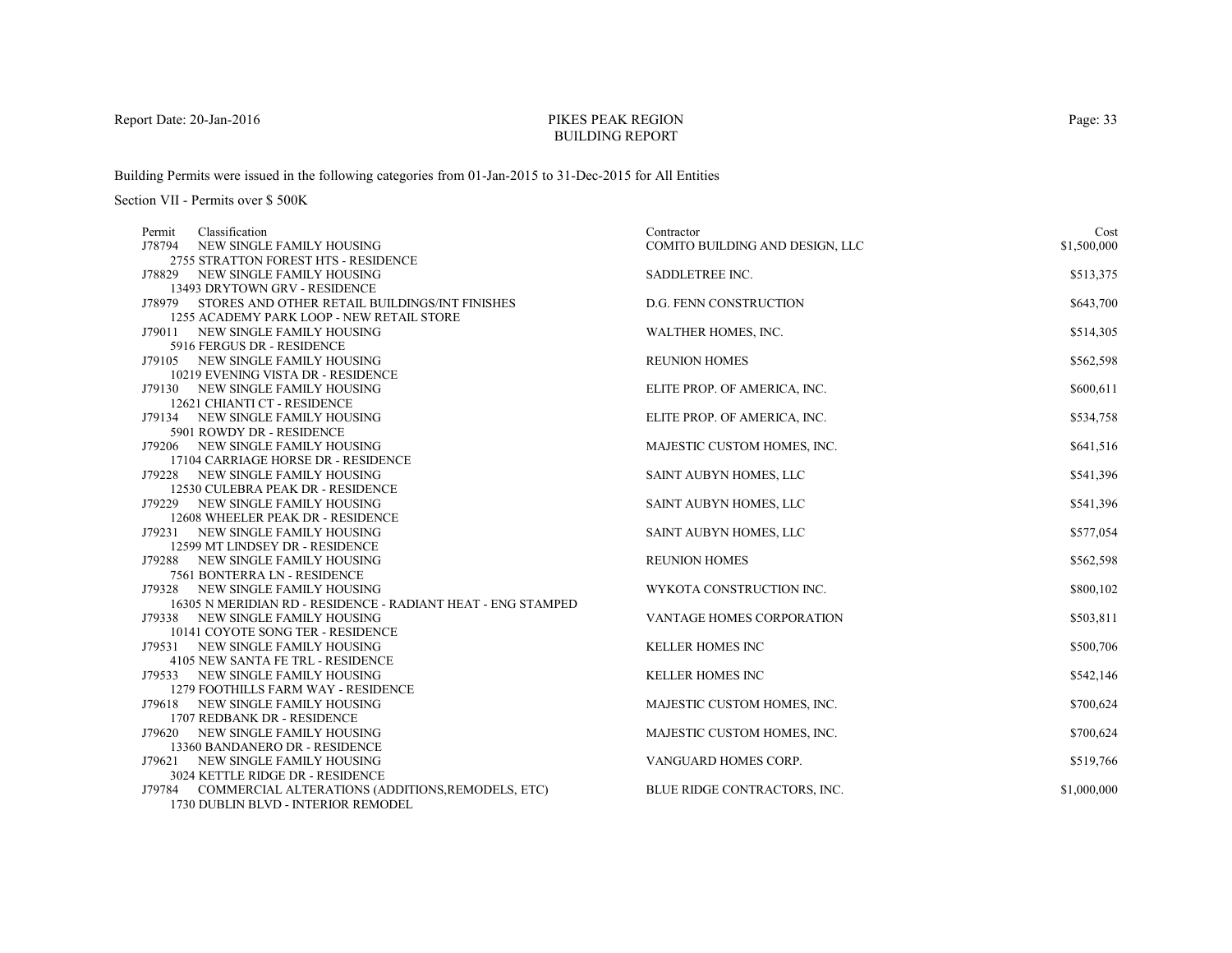# PIKES PEAK REGIONBUILDING REPORT

Building Permits were issued in the following categories from 01-Jan-2015 to 31-Dec-2015 for All Entities

Section VII - Permits over \$ 500K

| Contractor                                                               | Cost                                                                                                                                                                                                                                                                                                                                                                                                                                                                                                                                                                                                             |
|--------------------------------------------------------------------------|------------------------------------------------------------------------------------------------------------------------------------------------------------------------------------------------------------------------------------------------------------------------------------------------------------------------------------------------------------------------------------------------------------------------------------------------------------------------------------------------------------------------------------------------------------------------------------------------------------------|
| CATAMOUNT CONSTRUCTORS, INC.                                             | \$9,337,978                                                                                                                                                                                                                                                                                                                                                                                                                                                                                                                                                                                                      |
| 10 CRAGMOR VILLAGE RD - NEW STUDENT HOUSING BUILDING - UPGRADE TO FINISH |                                                                                                                                                                                                                                                                                                                                                                                                                                                                                                                                                                                                                  |
| ED GREEN & SON CONSTRUCTION                                              | \$640,224                                                                                                                                                                                                                                                                                                                                                                                                                                                                                                                                                                                                        |
|                                                                          |                                                                                                                                                                                                                                                                                                                                                                                                                                                                                                                                                                                                                  |
| ALL ABOUT HOME DESIGN, LLC                                               | \$1,064,482                                                                                                                                                                                                                                                                                                                                                                                                                                                                                                                                                                                                      |
|                                                                          |                                                                                                                                                                                                                                                                                                                                                                                                                                                                                                                                                                                                                  |
|                                                                          | \$2,476,000                                                                                                                                                                                                                                                                                                                                                                                                                                                                                                                                                                                                      |
|                                                                          |                                                                                                                                                                                                                                                                                                                                                                                                                                                                                                                                                                                                                  |
|                                                                          | \$1,700,000                                                                                                                                                                                                                                                                                                                                                                                                                                                                                                                                                                                                      |
|                                                                          |                                                                                                                                                                                                                                                                                                                                                                                                                                                                                                                                                                                                                  |
|                                                                          | \$561,420                                                                                                                                                                                                                                                                                                                                                                                                                                                                                                                                                                                                        |
|                                                                          |                                                                                                                                                                                                                                                                                                                                                                                                                                                                                                                                                                                                                  |
|                                                                          | \$559,172                                                                                                                                                                                                                                                                                                                                                                                                                                                                                                                                                                                                        |
|                                                                          |                                                                                                                                                                                                                                                                                                                                                                                                                                                                                                                                                                                                                  |
|                                                                          | \$563,669                                                                                                                                                                                                                                                                                                                                                                                                                                                                                                                                                                                                        |
|                                                                          |                                                                                                                                                                                                                                                                                                                                                                                                                                                                                                                                                                                                                  |
|                                                                          | \$556,495                                                                                                                                                                                                                                                                                                                                                                                                                                                                                                                                                                                                        |
|                                                                          |                                                                                                                                                                                                                                                                                                                                                                                                                                                                                                                                                                                                                  |
|                                                                          | \$679,000                                                                                                                                                                                                                                                                                                                                                                                                                                                                                                                                                                                                        |
|                                                                          |                                                                                                                                                                                                                                                                                                                                                                                                                                                                                                                                                                                                                  |
|                                                                          | \$505,632                                                                                                                                                                                                                                                                                                                                                                                                                                                                                                                                                                                                        |
|                                                                          |                                                                                                                                                                                                                                                                                                                                                                                                                                                                                                                                                                                                                  |
|                                                                          | \$628,881                                                                                                                                                                                                                                                                                                                                                                                                                                                                                                                                                                                                        |
|                                                                          |                                                                                                                                                                                                                                                                                                                                                                                                                                                                                                                                                                                                                  |
|                                                                          | \$628,881                                                                                                                                                                                                                                                                                                                                                                                                                                                                                                                                                                                                        |
|                                                                          |                                                                                                                                                                                                                                                                                                                                                                                                                                                                                                                                                                                                                  |
|                                                                          | \$750,000                                                                                                                                                                                                                                                                                                                                                                                                                                                                                                                                                                                                        |
|                                                                          |                                                                                                                                                                                                                                                                                                                                                                                                                                                                                                                                                                                                                  |
|                                                                          | \$750,000                                                                                                                                                                                                                                                                                                                                                                                                                                                                                                                                                                                                        |
|                                                                          | \$1,590,338                                                                                                                                                                                                                                                                                                                                                                                                                                                                                                                                                                                                      |
|                                                                          |                                                                                                                                                                                                                                                                                                                                                                                                                                                                                                                                                                                                                  |
|                                                                          | \$525,442                                                                                                                                                                                                                                                                                                                                                                                                                                                                                                                                                                                                        |
|                                                                          |                                                                                                                                                                                                                                                                                                                                                                                                                                                                                                                                                                                                                  |
|                                                                          | \$824,623                                                                                                                                                                                                                                                                                                                                                                                                                                                                                                                                                                                                        |
|                                                                          |                                                                                                                                                                                                                                                                                                                                                                                                                                                                                                                                                                                                                  |
|                                                                          | \$553,497                                                                                                                                                                                                                                                                                                                                                                                                                                                                                                                                                                                                        |
|                                                                          |                                                                                                                                                                                                                                                                                                                                                                                                                                                                                                                                                                                                                  |
|                                                                          | \$556,495                                                                                                                                                                                                                                                                                                                                                                                                                                                                                                                                                                                                        |
|                                                                          |                                                                                                                                                                                                                                                                                                                                                                                                                                                                                                                                                                                                                  |
|                                                                          | 14505 MILLHAVEN PL - RESIDENCE - ENGINEER STAMPED/ GARAGE WITH LIVING SPACE<br>THOMAS GEN. CONTRACTORS, INC.<br><b>EXECUTIVE CUSTOM CONSTRUCTION</b><br>ELITE PROP. OF AMERICA, INC.<br>ELITE PROP. OF AMERICA, INC.<br>ELITE PROP. OF AMERICA, INC.<br>SAINT AUBYN HOMES, LLC<br>SADDLETREE INC.<br>GOETZMANN CUSTOM HOMES INC<br>MAJESTIC CUSTOM HOMES, INC.<br>MAJESTIC CUSTOM HOMES, INC.<br>WOODLAKE CONSTRUCTION MGMT.<br>WOODLAKE CONSTRUCTION MGMT.<br><b>CAMPBELL ROOFING INC</b><br>VANTAGE HOMES CORPORATION<br>LOST CREEK CONSTRUCTION, LLC<br><b>HOMEOWNER</b><br><b>GOETZMANN CUSTOM HOMES INC</b> |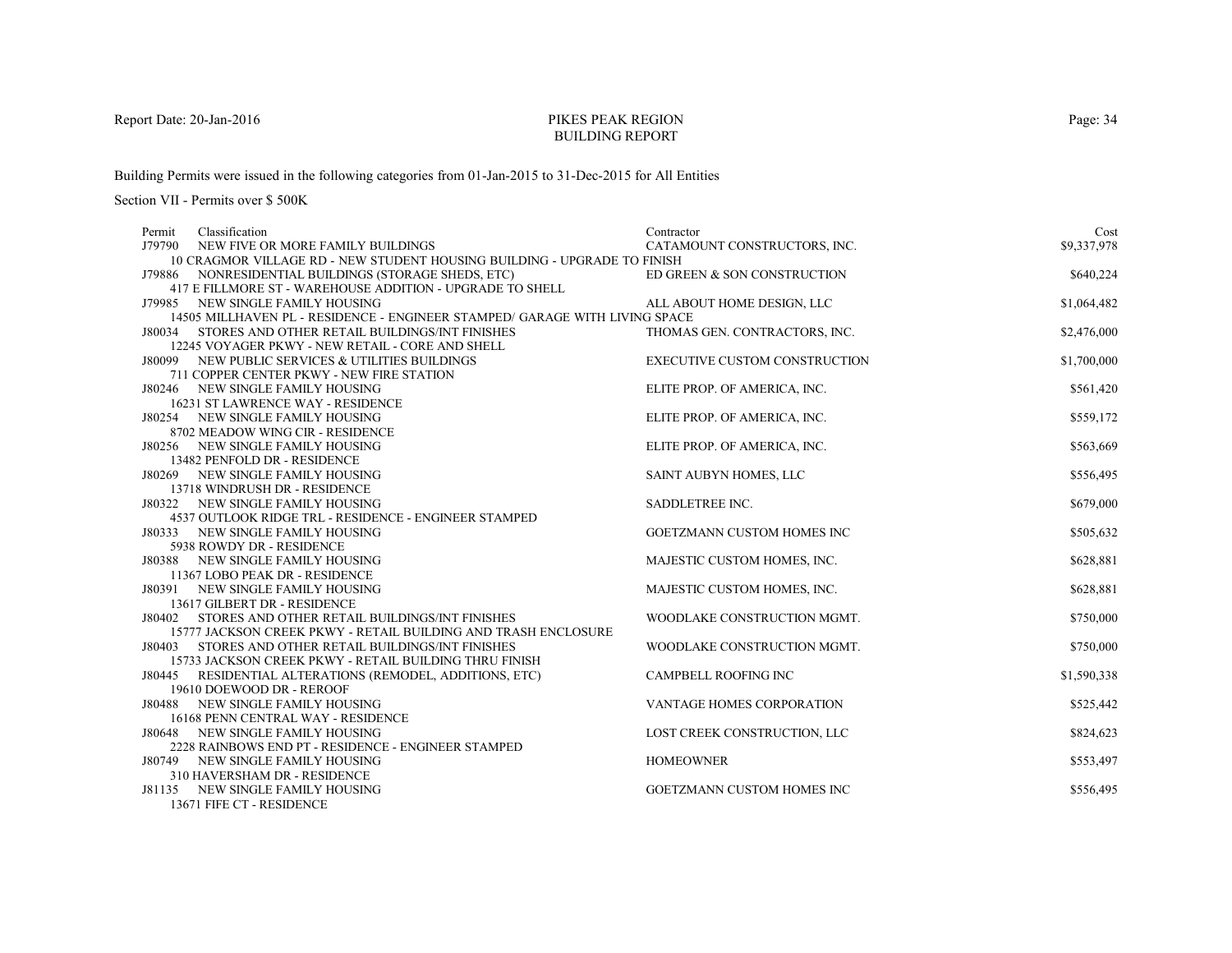# PIKES PEAK REGIONBUILDING REPORT

Building Permits were issued in the following categories from 01-Jan-2015 to 31-Dec-2015 for All Entities

Section VII - Permits over \$ 500K

| Permit | Classification                                                                         | Contractor                                 | Cost        |
|--------|----------------------------------------------------------------------------------------|--------------------------------------------|-------------|
| J81164 | COMMERCIAL ALTERATIONS (ADDITIONS, REMODELS, ETC)                                      | <b>IICON CONSTRUCTION GROUP</b>            | \$1,095,000 |
|        | 2739 E LAS VEGAS ST - INTERIOR & EXTERIOR REMODEL                                      |                                            |             |
|        | J81298 NEW SINGLE FAMILY HOUSING                                                       | DME HOMES DBA GJ GARDNER HOMES             | \$572,000   |
|        | 15324 POLE PINE PT - RESIDENCE                                                         |                                            |             |
|        | J81327 STORES AND OTHER RETAIL BUILDINGS/INT FINISHES                                  | WESTEC CONSTRUCTION MGMT CO                | \$880,000   |
|        | 1579 E CHEYENNE MOUNTAIN BLVD - INTERIOR FINISH - NEW RESTAURANT ADRS CHG FROM 1575 AV |                                            |             |
|        | J81402 NEW SINGLE FAMILY HOUSING                                                       | ALPINE TIMBER CUSTOM BUILDERS & REMODELING | \$1,000,000 |
|        | 3610 CAMELS VW - RESIDENCE - ENGINEERED STAMPED                                        |                                            |             |
|        | J81890 NEW SINGLE FAMILY HOUSING                                                       | SADDLETREE INC.                            | \$689,000   |
|        | 4948 ALBERTA FALLS WAY - RESIDENCE<br>J81903 NEW SINGLE FAMILY HOUSING                 | BISON BUILDERS & ASSOC., INC.              | \$545,251   |
|        | 11360 VALLE VERDE DR - RESIDENCE - ENGINEER STAMPED                                    |                                            |             |
|        | J82072 NEW OFFICES, BANKS, AND PROFESSIONAL BLDGS/INT FINISHES                         | <b>GE JOHNSON CONSTR CO, INC</b>           | \$1,099,000 |
|        | 1263 LAKE PLAZA DR, 100 - INTERIOR FINISH - MEDICAL                                    |                                            |             |
|        | J82111 NEW SINGLE FAMILY HOUSING                                                       | TIFFANY HOMES, LLC.                        | \$693,022   |
|        | 4890 SIERRA RIDGE TRL - RESIDENCE / ENGINEERED STAMPED                                 |                                            |             |
|        | J82268 NEW SINGLE FAMILY HOUSING                                                       | B & N CONSTRUCTION, INC.                   | \$506,810   |
|        | 4258 S CALHAN RD - RESIDENCE                                                           |                                            |             |
|        | J82437 NEW SINGLE FAMILY HOUSING                                                       | <b>BRIESE ENTERPRISES</b>                  | \$577,054   |
|        | 17474 POND VIEW PL - RESIDENCE                                                         |                                            |             |
|        | J82610 NEW SINGLE FAMILY HOUSING                                                       | CREEKSTONE DEVELOPMENT, INC.               | \$521,373   |
|        | 5699 WOLF VILLAGE DR - RESIDENCE                                                       |                                            |             |
|        | J82619 NEW SINGLE FAMILY HOUSING                                                       | VANTAGE HOMES CORPORATION                  | \$503,811   |
|        | 16109 PENN CENTRAL WAY - RESIDENCE                                                     |                                            |             |
|        | J82724 COMMERCIAL ALTERATIONS (ADDITIONS, REMODELS, ETC)                               | <b>ELDER CONSTRUCTION</b>                  | \$2,240,559 |
|        | <b>675 W BAPTIST RD - ADDITION</b>                                                     |                                            |             |
|        | J82892 NEW SINGLE FAMILY HOUSING                                                       | C. R. SHEA HOMES, INC.                     | \$563,990   |
|        | <b>1606 ROCKVIEW TRL - RESIDENCE</b>                                                   |                                            |             |
|        | J82898 NEW SINGLE FAMILY HOUSING                                                       | S.C. SCOTT CONST. CONSULTING               | \$730,714   |
|        | 2845 STAGECOACH RD - RESIDENCE (ENGINEER STAMPED)                                      |                                            |             |
|        | J83075 NEW SINGLE FAMILY HOUSING                                                       | GOETZMANN CUSTOM HOMES INC                 | \$544,716   |
|        | 12446 RAVENSWOOD DR - RESIDENCE<br>J83270 NEW SINGLE FAMILY HOUSING                    | HIGH COUNTRY INTL LTD                      | \$553,604   |
|        | 17095 HERRING RD - RESIDENCE                                                           |                                            |             |
|        | J83416 NEW SINGLE FAMILY HOUSING                                                       | RICHMOND AMERICAN HOMES                    | \$578,767   |
|        | 5830 LEON YOUNG DR - RESIDENCE                                                         |                                            |             |
|        | J83418 NEW SINGLE FAMILY HOUSING                                                       | RICHMOND AMERICAN HOMES                    | \$578,767   |
|        | 5788 LEON YOUNG DR - RESIDENCE                                                         |                                            |             |
|        | J83529 NONRESIDENTIAL BUILDINGS (STORAGE SHEDS, ETC)                                   | <b>HOAG CONSTRUCTION COMPANY</b>           | \$1,659,193 |
|        | 5755 TAXI WAY - NEW AIRCRAFT HANGAR - CORE AND SHELL                                   |                                            |             |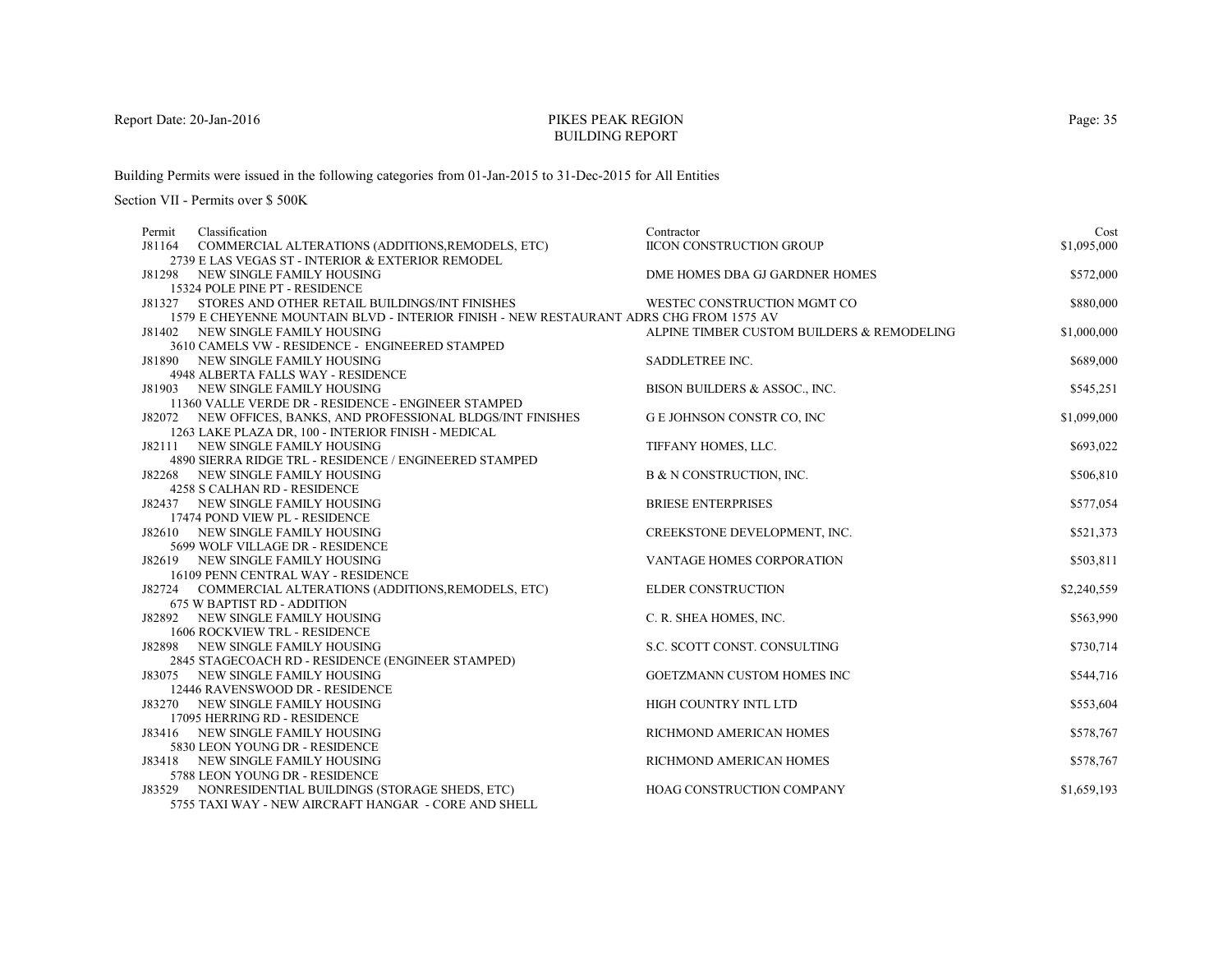# PIKES PEAK REGIONBUILDING REPORT

Building Permits were issued in the following categories from 01-Jan-2015 to 31-Dec-2015 for All Entities

Section VII - Permits over \$ 500K

| Classification<br>Permit                                            | Contractor                       | Cost        |
|---------------------------------------------------------------------|----------------------------------|-------------|
| NEW SINGLE FAMILY HOUSING<br>J83615                                 | <b>HOMEOWNER</b>                 | \$590,118   |
| 6765 GUN CLUB TRL - RESIDENCE - (REPLACES PLAN # R 83791)           |                                  |             |
| STORES AND OTHER RETAIL BUILDINGS/INT FINISHES<br>J83885            | C & S DEVELOPMENT SERVICES, LLC. | \$750,000   |
| 6510 TUTT BLVD - NEW RESTAURANT                                     |                                  |             |
| J83964 NEW SINGLE FAMILY HOUSING                                    | GOETZMANN CUSTOM HOMES INC       | \$556,495   |
| 12510 CHATTER CREEK CT - RESIDENCE                                  |                                  |             |
| J84092 NEW SINGLE FAMILY HOUSING                                    | ASPEN KITCHEN, INC.              | \$746,455   |
| 1365 NORTHFIELD RD - RESIDENCE - ENGINEER STAMPED                   |                                  |             |
| J84235 NEW SINGLE FAMILY HOUSING                                    | SADDLETREE INC.                  | \$549,213   |
| 10011 COYOTE SONG TER - RESIDENCE                                   |                                  |             |
| J84280 NEW SINGLE FAMILY HOUSING                                    | <b>CUSTOM CASTLES</b>            | \$656,615   |
| 5635 RAMBLIN ROSE RD - RESIDENCE                                    |                                  |             |
| J84351 NEW SINGLE FAMILY HOUSING                                    | KIRELLA HOMES, INC               | \$900,114   |
| 13365 BRIDLE BIT RD - RESIDENCE                                     |                                  |             |
| J84438 NEW SINGLE FAMILY HOUSING                                    | TUSCANY HOMES LLC                | \$712,403   |
| 12550 BRIDLE BIT RD - RESIDENCE                                     |                                  |             |
| J84836 NEW SINGLE FAMILY HOUSING                                    | <b>BELLA VITA CUSTOM HOMES</b>   | \$622,991   |
| 2141 INGLENOOK GRV - RESIDENCE                                      |                                  |             |
| J85011 COMMERCIAL ALTERATIONS (ADDITIONS, REMODELS, ETC)            | <b>ELDER CONSTRUCTION</b>        | \$650,000   |
| 921-923 N NEVADA AVE - INTERIOR REMODEL-CHANGE OF OCCUPANCY         |                                  |             |
| J85068 NEW SINGLE FAMILY HOUSING                                    | CHALLENGER HOMES, INC.           | \$769,156   |
| 19835 ALEXANDRIA DR - RESIDENCE                                     |                                  |             |
| J85189 COMMERCIAL ALTERATIONS (ADDITIONS, REMODELS, ETC)            | G E JOHNSON CONSTR CO, INC       | \$6,213,188 |
| 610 ABBOT LN - ADDITION AND INTERIOR REMODEL                        |                                  |             |
| J85212 NEW SINGLE FAMILY HOUSING                                    | ELITE PROP. OF AMERICA, INC.     | \$559,172   |
| 9261 SUNSTONE DR - RESIDENCE                                        |                                  |             |
| J85213 NEW SINGLE FAMILY HOUSING                                    | ELITE PROP. OF AMERICA, INC.     | \$565,918   |
| 1873 MUD HEN DR - RESIDENCE                                         |                                  |             |
| J85221 NEW SINGLE FAMILY HOUSING                                    | ELITE PROP. OF AMERICA, INC.     | \$565,918   |
| 16113 DENVER PACIFIC DR - RESIDENCE                                 |                                  |             |
| J85238 NONRESIDENTIAL BUILDINGS (STORAGE SHEDS, ETC)                | T-BONE CONSTRUCTION, INC.        | \$1,205,581 |
| 5366 NEW CAR DR - NEW CAR WASH                                      |                                  |             |
| J85270 NEW SINGLE FAMILY HOUSING                                    | <b>HOMEOWNER</b>                 | \$560,992   |
| 5830 RAVINA CT - RESIDENCE                                          |                                  |             |
| NEW SINGLE FAMILY HOUSING<br>J85301                                 | CRYSTAL RIVER HOMES, INC         | \$662,183   |
| 18890 WING TIP RD - RESIDENCE - ENGINEER STAMPED                    |                                  |             |
| J85323<br>STORES AND OTHER RETAIL BUILDINGS/INT FINISHES            | ALLIANCE BUILDING SYSTEMS LLC.   | \$650,000   |
| 7975 FOUNTAIN MESA RD - RETAIL BUILDING THRU FINISH                 | <b>KELLER HOMES INC</b>          |             |
| J85388 NEW SINGLE FAMILY HOUSING<br>11540 EUNNIV CIDE CT. DECIDEMON |                                  | \$540,326   |

11548 FUNNY CIDE CT - RESIDENCE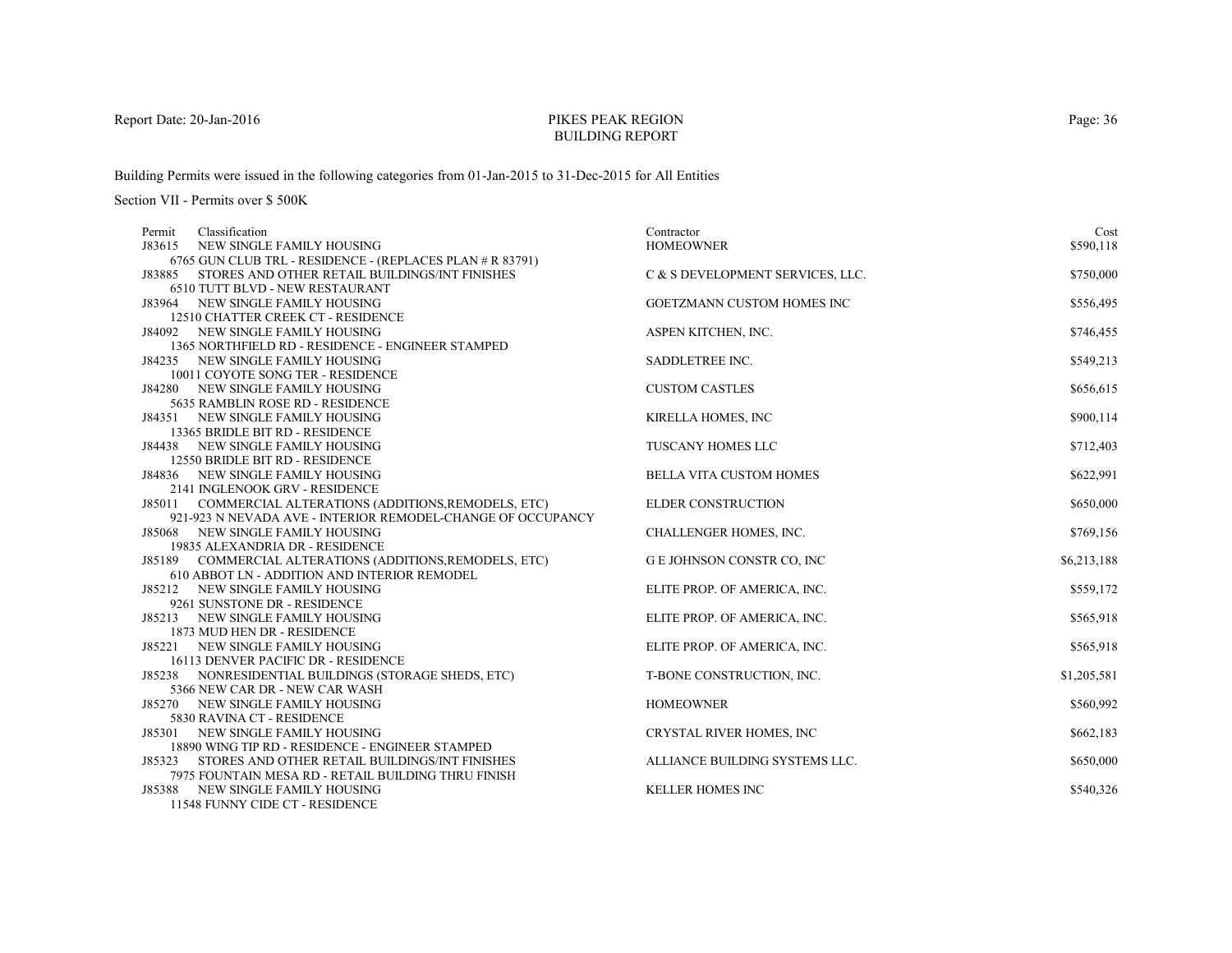# PIKES PEAK REGIONBUILDING REPORT

Building Permits were issued in the following categories from 01-Jan-2015 to 31-Dec-2015 for All Entities

| Cost         |
|--------------|
| \$562,598    |
|              |
| \$511,521    |
|              |
| \$591,938    |
|              |
| \$602,004    |
|              |
| \$5,250,000  |
|              |
| \$715,294    |
|              |
| \$20,475,000 |
|              |
| \$548,250    |
|              |
| \$533,365    |
|              |
| \$588,726    |
|              |
| \$526,619    |
|              |
| \$675,246    |
|              |
| \$555,959    |
|              |
| \$505,632    |
|              |
| \$522,443    |
| \$689,000    |
|              |
| \$641,516    |
|              |
| \$541,396    |
|              |
| \$843,362    |
|              |
| \$589,154    |
|              |
|              |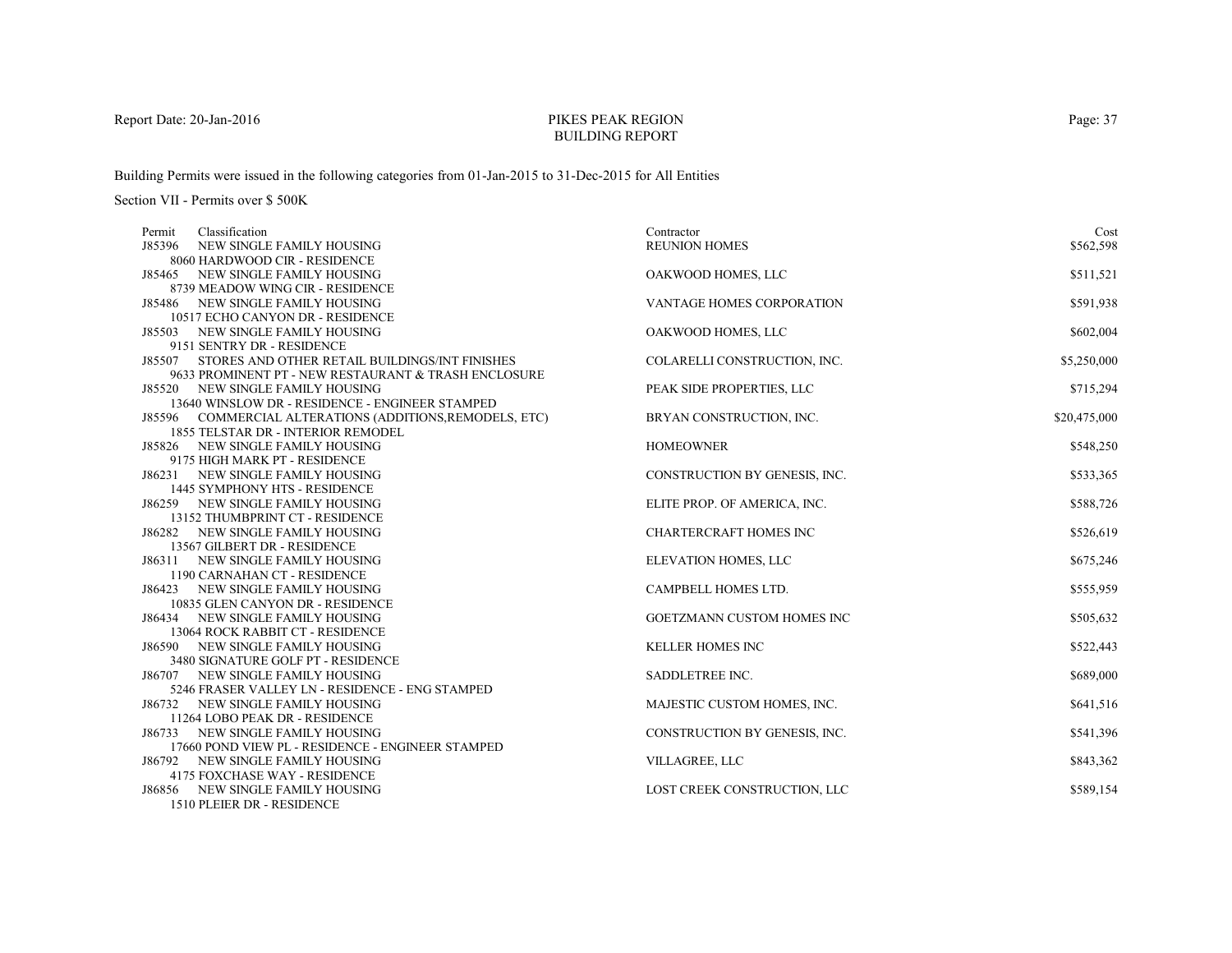# PIKES PEAK REGIONBUILDING REPORT

Building Permits were issued in the following categories from 01-Jan-2015 to 31-Dec-2015 for All Entities

| Classification<br>Permit                                                | Contractor                        | Cost        |
|-------------------------------------------------------------------------|-----------------------------------|-------------|
| J87038<br>NEW SINGLE FAMILY HOUSING                                     | TUSCANY HOMES LLC                 | \$583,693   |
| 1035 OLD NORTH GATE RD - RESIDENCE                                      |                                   |             |
| NEW SINGLE FAMILY HOUSING<br>J87039                                     | <b>TUSCANY HOMES LLC</b>          | \$666,894   |
| 1023 OLD NORTH GATE RD - RESIDENCE                                      |                                   |             |
| J87050 NONRESIDENTIAL BUILDINGS (STORAGE SHEDS, ETC)                    | RYAN COMPANIES US, INC.           | \$562,002   |
| 915 EMORY CIR - NEW MODULAR DISTRIBUTION CENTER                         |                                   |             |
| J87223 NEW SINGLE FAMILY HOUSING                                        | RICHMOND AMERICAN HOMES           | \$562,491   |
| 742 SWEET PINE CT - RESIDENCE                                           |                                   |             |
| J87241 NEW SINGLE FAMILY HOUSING                                        | VANTAGE HOMES CORPORATION         | \$510,557   |
| 8205 LAKEVIEW DR - RESIDENCE                                            |                                   |             |
| J87318 NEW SINGLE FAMILY HOUSING                                        | ASPEN VALLEY CUSTOM HOMES, LLC    | \$698,804   |
| 1345 DRAGOO PT - RESIDENCE - ENGINEER STAMPED                           |                                   |             |
| J87458 NEW SINGLE FAMILY HOUSING                                        | DREAM DESIGN & CONSTRUCTION, LLC  | \$642,480   |
| 1312 CHAPEL ROYAL CT - RESIDENCE                                        |                                   |             |
| J88140 NEW SINGLE FAMILY HOUSING                                        | <b>REUNION HOMES</b>              | \$562,598   |
| 13514 PARK GATE DR - RESIDENCE                                          |                                   |             |
| J88192 NEW SINGLE FAMILY HOUSING                                        | RICHMOND AMERICAN HOMES           | \$562,491   |
| 7115 MOUNTAIN SPRUCE DR - RESIDENCE<br>J88210 NEW SINGLE FAMILY HOUSING |                                   |             |
| <b>708 FOREST VIEW WAY - RESIDENCE</b>                                  | ALLENTOWN HOMES, LLC.             | \$569,773   |
| J88335 NEW SINGLE FAMILY HOUSING                                        | ELITE PROP. OF AMERICA, INC.      | \$559,172   |
| 8736 MOSSY BANK LN - RESIDENCE                                          |                                   |             |
| J88337 NEW SINGLE FAMILY HOUSING                                        | ELITE PROP. OF AMERICA, INC.      | \$520,837   |
| 1323 SPY VALLEY RD - RESIDENCE                                          |                                   |             |
| J88338 NEW SINGLE FAMILY HOUSING                                        | ELITE PROP. OF AMERICA, INC.      | \$559,172   |
| 12650 CULEBRA PEAK DR - RESIDENCE                                       |                                   |             |
| J88350 NEW SINGLE FAMILY HOUSING                                        | <b>GOETZMANN CUSTOM HOMES INC</b> | \$547,500   |
| 12877 PENSADOR DR - RESIDENCE                                           |                                   |             |
| J88469 NEW SINGLE FAMILY HOUSING                                        | <b>SADDLETREE INC.</b>            | \$1,385,000 |
| 1335 VINE CLIFF HTS - RESIDENCE                                         |                                   |             |
| NEW SINGLE FAMILY HOUSING<br>J88791                                     | STAUFFER AND SONS CONSTRUCTION    | \$795,390   |
| 12810 MORRIS TRL - RESIDENCE                                            |                                   |             |
| NEW SINGLE FAMILY HOUSING<br>J88811                                     | CENTRAL COLORADO BLDRS INC        | \$690,880   |
| 10805 S HOLMES RD - RESIDENCE                                           |                                   |             |
| J88955 NEW SINGLE FAMILY HOUSING                                        | TRAIL'S END HOMEBUILDERS, LLC     | \$597,935   |
| 5615 MOLLY CT - RESIDENCE                                               |                                   |             |
| J89169 NEW SINGLE FAMILY HOUSING                                        | <b>CENTURY COMMUNITIES</b>        | \$513,234   |
| 17311 LEISURE LAKE DR - RESIDENCE                                       |                                   |             |
| NEW SINGLE FAMILY HOUSING<br>J89174                                     | <b>SCOTT BUILDING, INC</b>        | \$639,482   |
| 8470 SWAN RD - RESIDENCE - ENGINEER STAMPED (BLACK FOREST REBUILD)      |                                   |             |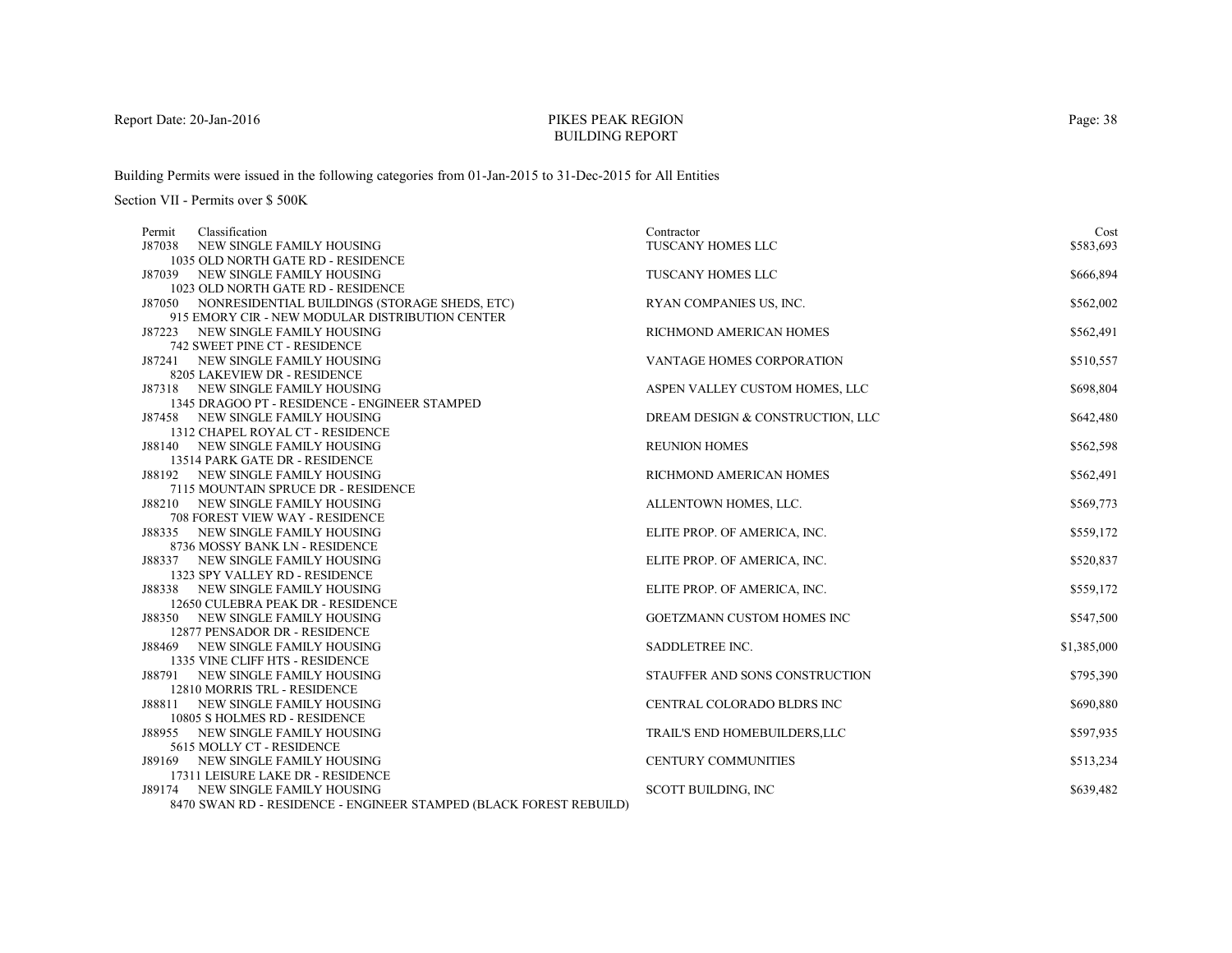# PIKES PEAK REGIONBUILDING REPORT

Building Permits were issued in the following categories from 01-Jan-2015 to 31-Dec-2015 for All Entities

| 4807 SILVER NELL DR - RESIDENCE - ENG STAMPED<br>\$548,785<br>J89196 NEW SINGLE FAMILY HOUSING<br><b>BALDWIN ENTERPRISES</b><br>19425 DOEWOOD DR - RESIDENCE<br>SADDLETREE INC.<br>\$673,212<br>J89251 NEW SINGLE FAMILY HOUSING<br>4590 SAXTON HOLLOW RD - RESIDENCE<br><b>REUNION HOMES</b><br>\$562,598<br>J89301 NEW SINGLE FAMILY HOUSING<br>7585 BONTERRA LN - RESIDENCE<br>\$560,671<br>J89319 NEW SINGLE FAMILY HOUSING<br><b>MAPLE LEAF HOMES</b><br>1232 GREENLAND FOREST DR - RESIDENCE (ENGINEER STAMPED)<br>\$623,634<br>J89367 NEW SINGLE FAMILY HOUSING<br><b>CORNERSTONE DEVELOPMENT</b><br>12523 TIMBERGLEN TER - RESIDENCE - ENGINEER STAMPED<br>SADDLETREE INC.<br>\$602,860<br>J89413 NEW SINGLE FAMILY HOUSING<br>2027 REDBANK DR - RESIDENCE - ENG STAMPED<br>\$653,938<br><b>OAKSBURY HOMES</b><br>J89631 NEW SINGLE FAMILY HOUSING<br>4435 SETTLERS RANCH RD - RESIDENCE - ENG STAMPED<br>\$618,494<br>J89882 NEW SINGLE FAMILY HOUSING<br>ALBANO CONSTRUCTION, INC.<br>15664 POLE PINE PT - RESIDENCE<br><b>HAMMER HOMES</b><br>\$657,257<br>J90081 NEW SINGLE FAMILY HOUSING<br>220 COYOTE WILLOW DR - RESIDENCE<br><b>HOMEOWNER</b><br>\$615,389<br>J90202 NEW SINGLE FAMILY HOUSING<br>17175 COLONIAL PARK DR - RESIDENCE<br>\$510,000<br>J90356 COMMERCIAL ALTERATIONS (ADDITIONS, REMODELS, ETC)<br>RAINE BUILDING LLC.<br>9950 FEDERAL DR, 150 - INTERIOR REMODEL<br>J90362 NEW SINGLE FAMILY HOUSING<br>\$512,271<br>ELITE PROP. OF AMERICA, INC.<br>12430 PENSADOR DR - RESIDENCE<br>ELITE PROP. OF AMERICA, INC.<br>\$561,420<br>J90365 NEW SINGLE FAMILY HOUSING<br>9244 STANLEY PARK DR - RESIDENCE<br>\$559,172<br>J90370 NEW SINGLE FAMILY HOUSING<br>ELITE PROP. OF AMERICA, INC.<br>12394 BLACK HILLS DR - RESIDENCE<br><b>CENTURY COMMUNITIES</b><br>\$513,234<br>J90510 NEW SINGLE FAMILY HOUSING<br>17636 LAKE OVERLOOK CT - RESIDENCE<br>OAKWOOD HOMES, LLC<br>\$602,004<br>J90562 NEW SINGLE FAMILY HOUSING<br>7988 MOONDANCE TRL - RESIDENCE<br>\$660,362<br>J90580 NEW SINGLE FAMILY HOUSING<br><b>HOMEOWNER</b><br>17454 POND VIEW PL - RESIDENCE<br>J90638 NEW SINGLE FAMILY HOUSING<br>SAINT AUBYN HOMES, LLC<br>\$541,396<br>13742 WINDRUSH DR - RESIDENCE<br>SAINT AUBYN HOMES, LLC<br>J90641<br>NEW SINGLE FAMILY HOUSING<br>\$590,225 | Classification<br>Permit            | Contractor              | Cost      |
|---------------------------------------------------------------------------------------------------------------------------------------------------------------------------------------------------------------------------------------------------------------------------------------------------------------------------------------------------------------------------------------------------------------------------------------------------------------------------------------------------------------------------------------------------------------------------------------------------------------------------------------------------------------------------------------------------------------------------------------------------------------------------------------------------------------------------------------------------------------------------------------------------------------------------------------------------------------------------------------------------------------------------------------------------------------------------------------------------------------------------------------------------------------------------------------------------------------------------------------------------------------------------------------------------------------------------------------------------------------------------------------------------------------------------------------------------------------------------------------------------------------------------------------------------------------------------------------------------------------------------------------------------------------------------------------------------------------------------------------------------------------------------------------------------------------------------------------------------------------------------------------------------------------------------------------------------------------------------------------------------------------------------------------------------------------------------------------------------------------------------------------------------------------------------------------------------------------------------------------------------------------------------------------------|-------------------------------------|-------------------------|-----------|
|                                                                                                                                                                                                                                                                                                                                                                                                                                                                                                                                                                                                                                                                                                                                                                                                                                                                                                                                                                                                                                                                                                                                                                                                                                                                                                                                                                                                                                                                                                                                                                                                                                                                                                                                                                                                                                                                                                                                                                                                                                                                                                                                                                                                                                                                                             | J89192<br>NEW SINGLE FAMILY HOUSING | TKO DESIGN & CONST, LLC | \$613,997 |
|                                                                                                                                                                                                                                                                                                                                                                                                                                                                                                                                                                                                                                                                                                                                                                                                                                                                                                                                                                                                                                                                                                                                                                                                                                                                                                                                                                                                                                                                                                                                                                                                                                                                                                                                                                                                                                                                                                                                                                                                                                                                                                                                                                                                                                                                                             |                                     |                         |           |
|                                                                                                                                                                                                                                                                                                                                                                                                                                                                                                                                                                                                                                                                                                                                                                                                                                                                                                                                                                                                                                                                                                                                                                                                                                                                                                                                                                                                                                                                                                                                                                                                                                                                                                                                                                                                                                                                                                                                                                                                                                                                                                                                                                                                                                                                                             |                                     |                         |           |
|                                                                                                                                                                                                                                                                                                                                                                                                                                                                                                                                                                                                                                                                                                                                                                                                                                                                                                                                                                                                                                                                                                                                                                                                                                                                                                                                                                                                                                                                                                                                                                                                                                                                                                                                                                                                                                                                                                                                                                                                                                                                                                                                                                                                                                                                                             |                                     |                         |           |
|                                                                                                                                                                                                                                                                                                                                                                                                                                                                                                                                                                                                                                                                                                                                                                                                                                                                                                                                                                                                                                                                                                                                                                                                                                                                                                                                                                                                                                                                                                                                                                                                                                                                                                                                                                                                                                                                                                                                                                                                                                                                                                                                                                                                                                                                                             |                                     |                         |           |
|                                                                                                                                                                                                                                                                                                                                                                                                                                                                                                                                                                                                                                                                                                                                                                                                                                                                                                                                                                                                                                                                                                                                                                                                                                                                                                                                                                                                                                                                                                                                                                                                                                                                                                                                                                                                                                                                                                                                                                                                                                                                                                                                                                                                                                                                                             |                                     |                         |           |
|                                                                                                                                                                                                                                                                                                                                                                                                                                                                                                                                                                                                                                                                                                                                                                                                                                                                                                                                                                                                                                                                                                                                                                                                                                                                                                                                                                                                                                                                                                                                                                                                                                                                                                                                                                                                                                                                                                                                                                                                                                                                                                                                                                                                                                                                                             |                                     |                         |           |
|                                                                                                                                                                                                                                                                                                                                                                                                                                                                                                                                                                                                                                                                                                                                                                                                                                                                                                                                                                                                                                                                                                                                                                                                                                                                                                                                                                                                                                                                                                                                                                                                                                                                                                                                                                                                                                                                                                                                                                                                                                                                                                                                                                                                                                                                                             |                                     |                         |           |
|                                                                                                                                                                                                                                                                                                                                                                                                                                                                                                                                                                                                                                                                                                                                                                                                                                                                                                                                                                                                                                                                                                                                                                                                                                                                                                                                                                                                                                                                                                                                                                                                                                                                                                                                                                                                                                                                                                                                                                                                                                                                                                                                                                                                                                                                                             |                                     |                         |           |
|                                                                                                                                                                                                                                                                                                                                                                                                                                                                                                                                                                                                                                                                                                                                                                                                                                                                                                                                                                                                                                                                                                                                                                                                                                                                                                                                                                                                                                                                                                                                                                                                                                                                                                                                                                                                                                                                                                                                                                                                                                                                                                                                                                                                                                                                                             |                                     |                         |           |
|                                                                                                                                                                                                                                                                                                                                                                                                                                                                                                                                                                                                                                                                                                                                                                                                                                                                                                                                                                                                                                                                                                                                                                                                                                                                                                                                                                                                                                                                                                                                                                                                                                                                                                                                                                                                                                                                                                                                                                                                                                                                                                                                                                                                                                                                                             |                                     |                         |           |
|                                                                                                                                                                                                                                                                                                                                                                                                                                                                                                                                                                                                                                                                                                                                                                                                                                                                                                                                                                                                                                                                                                                                                                                                                                                                                                                                                                                                                                                                                                                                                                                                                                                                                                                                                                                                                                                                                                                                                                                                                                                                                                                                                                                                                                                                                             |                                     |                         |           |
|                                                                                                                                                                                                                                                                                                                                                                                                                                                                                                                                                                                                                                                                                                                                                                                                                                                                                                                                                                                                                                                                                                                                                                                                                                                                                                                                                                                                                                                                                                                                                                                                                                                                                                                                                                                                                                                                                                                                                                                                                                                                                                                                                                                                                                                                                             |                                     |                         |           |
|                                                                                                                                                                                                                                                                                                                                                                                                                                                                                                                                                                                                                                                                                                                                                                                                                                                                                                                                                                                                                                                                                                                                                                                                                                                                                                                                                                                                                                                                                                                                                                                                                                                                                                                                                                                                                                                                                                                                                                                                                                                                                                                                                                                                                                                                                             |                                     |                         |           |
|                                                                                                                                                                                                                                                                                                                                                                                                                                                                                                                                                                                                                                                                                                                                                                                                                                                                                                                                                                                                                                                                                                                                                                                                                                                                                                                                                                                                                                                                                                                                                                                                                                                                                                                                                                                                                                                                                                                                                                                                                                                                                                                                                                                                                                                                                             |                                     |                         |           |
|                                                                                                                                                                                                                                                                                                                                                                                                                                                                                                                                                                                                                                                                                                                                                                                                                                                                                                                                                                                                                                                                                                                                                                                                                                                                                                                                                                                                                                                                                                                                                                                                                                                                                                                                                                                                                                                                                                                                                                                                                                                                                                                                                                                                                                                                                             |                                     |                         |           |
|                                                                                                                                                                                                                                                                                                                                                                                                                                                                                                                                                                                                                                                                                                                                                                                                                                                                                                                                                                                                                                                                                                                                                                                                                                                                                                                                                                                                                                                                                                                                                                                                                                                                                                                                                                                                                                                                                                                                                                                                                                                                                                                                                                                                                                                                                             |                                     |                         |           |
|                                                                                                                                                                                                                                                                                                                                                                                                                                                                                                                                                                                                                                                                                                                                                                                                                                                                                                                                                                                                                                                                                                                                                                                                                                                                                                                                                                                                                                                                                                                                                                                                                                                                                                                                                                                                                                                                                                                                                                                                                                                                                                                                                                                                                                                                                             |                                     |                         |           |
|                                                                                                                                                                                                                                                                                                                                                                                                                                                                                                                                                                                                                                                                                                                                                                                                                                                                                                                                                                                                                                                                                                                                                                                                                                                                                                                                                                                                                                                                                                                                                                                                                                                                                                                                                                                                                                                                                                                                                                                                                                                                                                                                                                                                                                                                                             |                                     |                         |           |
|                                                                                                                                                                                                                                                                                                                                                                                                                                                                                                                                                                                                                                                                                                                                                                                                                                                                                                                                                                                                                                                                                                                                                                                                                                                                                                                                                                                                                                                                                                                                                                                                                                                                                                                                                                                                                                                                                                                                                                                                                                                                                                                                                                                                                                                                                             |                                     |                         |           |
|                                                                                                                                                                                                                                                                                                                                                                                                                                                                                                                                                                                                                                                                                                                                                                                                                                                                                                                                                                                                                                                                                                                                                                                                                                                                                                                                                                                                                                                                                                                                                                                                                                                                                                                                                                                                                                                                                                                                                                                                                                                                                                                                                                                                                                                                                             |                                     |                         |           |
|                                                                                                                                                                                                                                                                                                                                                                                                                                                                                                                                                                                                                                                                                                                                                                                                                                                                                                                                                                                                                                                                                                                                                                                                                                                                                                                                                                                                                                                                                                                                                                                                                                                                                                                                                                                                                                                                                                                                                                                                                                                                                                                                                                                                                                                                                             |                                     |                         |           |
|                                                                                                                                                                                                                                                                                                                                                                                                                                                                                                                                                                                                                                                                                                                                                                                                                                                                                                                                                                                                                                                                                                                                                                                                                                                                                                                                                                                                                                                                                                                                                                                                                                                                                                                                                                                                                                                                                                                                                                                                                                                                                                                                                                                                                                                                                             |                                     |                         |           |
|                                                                                                                                                                                                                                                                                                                                                                                                                                                                                                                                                                                                                                                                                                                                                                                                                                                                                                                                                                                                                                                                                                                                                                                                                                                                                                                                                                                                                                                                                                                                                                                                                                                                                                                                                                                                                                                                                                                                                                                                                                                                                                                                                                                                                                                                                             |                                     |                         |           |
|                                                                                                                                                                                                                                                                                                                                                                                                                                                                                                                                                                                                                                                                                                                                                                                                                                                                                                                                                                                                                                                                                                                                                                                                                                                                                                                                                                                                                                                                                                                                                                                                                                                                                                                                                                                                                                                                                                                                                                                                                                                                                                                                                                                                                                                                                             |                                     |                         |           |
|                                                                                                                                                                                                                                                                                                                                                                                                                                                                                                                                                                                                                                                                                                                                                                                                                                                                                                                                                                                                                                                                                                                                                                                                                                                                                                                                                                                                                                                                                                                                                                                                                                                                                                                                                                                                                                                                                                                                                                                                                                                                                                                                                                                                                                                                                             |                                     |                         |           |
|                                                                                                                                                                                                                                                                                                                                                                                                                                                                                                                                                                                                                                                                                                                                                                                                                                                                                                                                                                                                                                                                                                                                                                                                                                                                                                                                                                                                                                                                                                                                                                                                                                                                                                                                                                                                                                                                                                                                                                                                                                                                                                                                                                                                                                                                                             |                                     |                         |           |
|                                                                                                                                                                                                                                                                                                                                                                                                                                                                                                                                                                                                                                                                                                                                                                                                                                                                                                                                                                                                                                                                                                                                                                                                                                                                                                                                                                                                                                                                                                                                                                                                                                                                                                                                                                                                                                                                                                                                                                                                                                                                                                                                                                                                                                                                                             |                                     |                         |           |
|                                                                                                                                                                                                                                                                                                                                                                                                                                                                                                                                                                                                                                                                                                                                                                                                                                                                                                                                                                                                                                                                                                                                                                                                                                                                                                                                                                                                                                                                                                                                                                                                                                                                                                                                                                                                                                                                                                                                                                                                                                                                                                                                                                                                                                                                                             |                                     |                         |           |
|                                                                                                                                                                                                                                                                                                                                                                                                                                                                                                                                                                                                                                                                                                                                                                                                                                                                                                                                                                                                                                                                                                                                                                                                                                                                                                                                                                                                                                                                                                                                                                                                                                                                                                                                                                                                                                                                                                                                                                                                                                                                                                                                                                                                                                                                                             |                                     |                         |           |
|                                                                                                                                                                                                                                                                                                                                                                                                                                                                                                                                                                                                                                                                                                                                                                                                                                                                                                                                                                                                                                                                                                                                                                                                                                                                                                                                                                                                                                                                                                                                                                                                                                                                                                                                                                                                                                                                                                                                                                                                                                                                                                                                                                                                                                                                                             |                                     |                         |           |
|                                                                                                                                                                                                                                                                                                                                                                                                                                                                                                                                                                                                                                                                                                                                                                                                                                                                                                                                                                                                                                                                                                                                                                                                                                                                                                                                                                                                                                                                                                                                                                                                                                                                                                                                                                                                                                                                                                                                                                                                                                                                                                                                                                                                                                                                                             |                                     |                         |           |
|                                                                                                                                                                                                                                                                                                                                                                                                                                                                                                                                                                                                                                                                                                                                                                                                                                                                                                                                                                                                                                                                                                                                                                                                                                                                                                                                                                                                                                                                                                                                                                                                                                                                                                                                                                                                                                                                                                                                                                                                                                                                                                                                                                                                                                                                                             |                                     |                         |           |
|                                                                                                                                                                                                                                                                                                                                                                                                                                                                                                                                                                                                                                                                                                                                                                                                                                                                                                                                                                                                                                                                                                                                                                                                                                                                                                                                                                                                                                                                                                                                                                                                                                                                                                                                                                                                                                                                                                                                                                                                                                                                                                                                                                                                                                                                                             |                                     |                         |           |
|                                                                                                                                                                                                                                                                                                                                                                                                                                                                                                                                                                                                                                                                                                                                                                                                                                                                                                                                                                                                                                                                                                                                                                                                                                                                                                                                                                                                                                                                                                                                                                                                                                                                                                                                                                                                                                                                                                                                                                                                                                                                                                                                                                                                                                                                                             |                                     |                         |           |
|                                                                                                                                                                                                                                                                                                                                                                                                                                                                                                                                                                                                                                                                                                                                                                                                                                                                                                                                                                                                                                                                                                                                                                                                                                                                                                                                                                                                                                                                                                                                                                                                                                                                                                                                                                                                                                                                                                                                                                                                                                                                                                                                                                                                                                                                                             |                                     |                         |           |
|                                                                                                                                                                                                                                                                                                                                                                                                                                                                                                                                                                                                                                                                                                                                                                                                                                                                                                                                                                                                                                                                                                                                                                                                                                                                                                                                                                                                                                                                                                                                                                                                                                                                                                                                                                                                                                                                                                                                                                                                                                                                                                                                                                                                                                                                                             |                                     |                         |           |
|                                                                                                                                                                                                                                                                                                                                                                                                                                                                                                                                                                                                                                                                                                                                                                                                                                                                                                                                                                                                                                                                                                                                                                                                                                                                                                                                                                                                                                                                                                                                                                                                                                                                                                                                                                                                                                                                                                                                                                                                                                                                                                                                                                                                                                                                                             |                                     |                         |           |
|                                                                                                                                                                                                                                                                                                                                                                                                                                                                                                                                                                                                                                                                                                                                                                                                                                                                                                                                                                                                                                                                                                                                                                                                                                                                                                                                                                                                                                                                                                                                                                                                                                                                                                                                                                                                                                                                                                                                                                                                                                                                                                                                                                                                                                                                                             | 13826 WINDRUSH DR - RESIDENCE       |                         |           |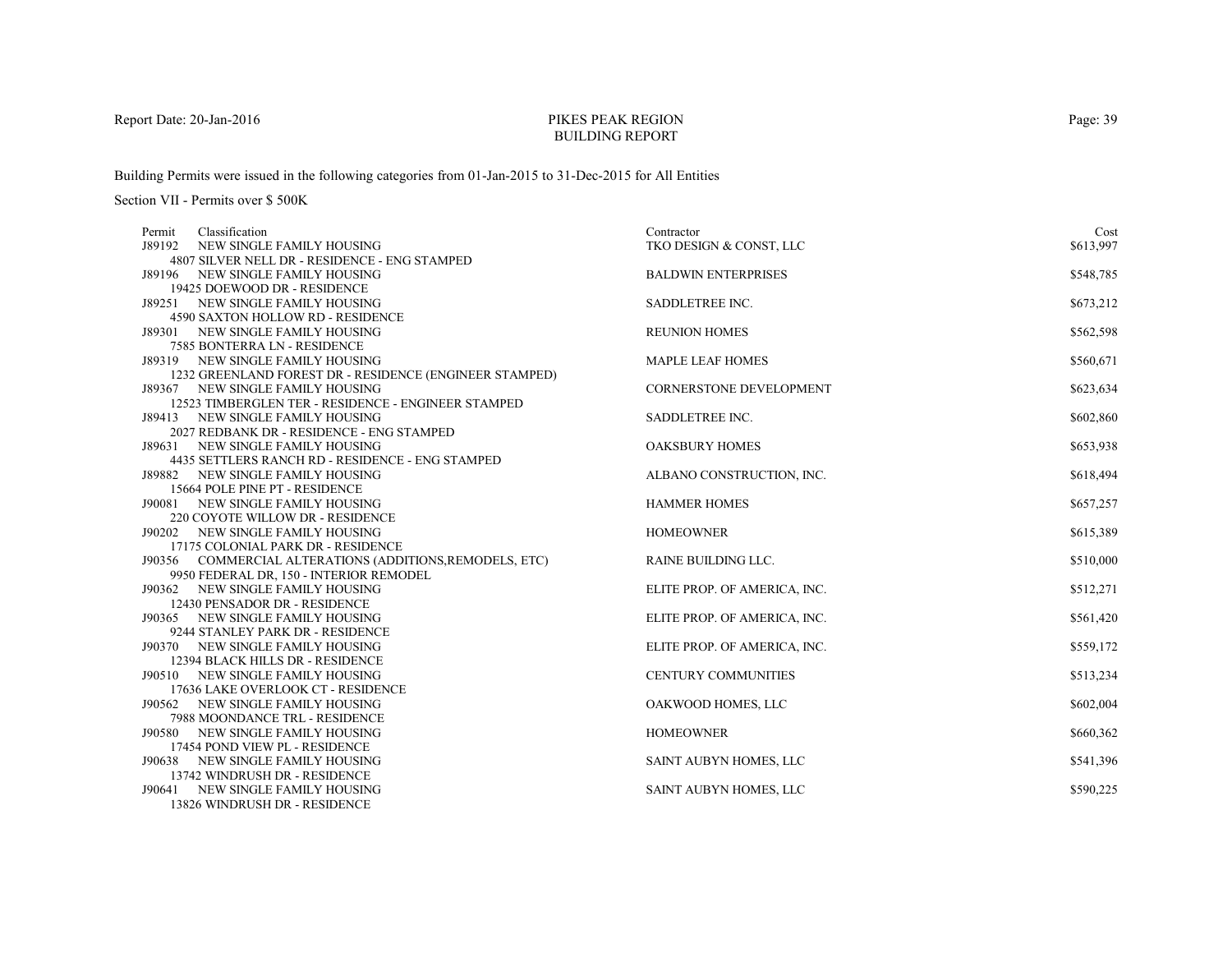# PIKES PEAK REGIONBUILDING REPORT

Building Permits were issued in the following categories from 01-Jan-2015 to 31-Dec-2015 for All Entities

| Classification<br>Permit                                                   | Contractor                    | Cost        |
|----------------------------------------------------------------------------|-------------------------------|-------------|
| J90643<br>NEW SINGLE FAMILY HOUSING                                        | SAINT AUBYN HOMES, LLC        | \$639,375   |
| 559 MOUNTAIN PASS VW - RESIDENCE                                           |                               |             |
| NEW SINGLE FAMILY HOUSING<br>J90644                                        | SAINT AUBYN HOMES, LLC        | \$515,697   |
| 521 HIDDEN COTTAGE GRV - RESIDENCE                                         |                               |             |
| J90651<br>NEW SINGLE FAMILY HOUSING                                        | SAINT AUBYN HOMES, LLC        | \$525,977   |
| 12552 MT LINDSEY DR - RESIDENCE                                            |                               |             |
| J90653<br>NEW SINGLE FAMILY HOUSING                                        | SAINT AUBYN HOMES, LLC        | \$541,396   |
| 12583 MT LINDSEY DR - RESIDENCE                                            |                               |             |
| J90751<br>STORES AND OTHER RETAIL BUILDINGS/INT FINISHES                   | THOMAS GEN. CONTRACTORS, INC. | \$1,161,991 |
| 11850-11862 STAPLETON DR - RETAIL BUILDING - CORE AND SHELL                |                               |             |
| J90757 STORES AND OTHER RETAIL BUILDINGS/INT FINISHES                      | THOMAS GEN. CONTRACTORS, INC. | \$1,161,991 |
| 11868-11880 STAPLETON DR - RETAIL BUILDING - CORE AND SHELL                |                               |             |
| J90758 STORES AND OTHER RETAIL BUILDINGS/INT FINISHES                      | THOMAS GEN. CONTRACTORS, INC. | \$1,270,083 |
| 11882-11894 STAPLETON DR - RETAIL BUILDING - CORE AND SHELL                |                               |             |
| J90856 NEW SINGLE FAMILY HOUSING                                           | TUSCANY HOMES LLC             | \$520,623   |
| 13026 FISHEYE DR - RESIDENCE                                               | CAMPBELL HOMES LTD.           |             |
| J90984 NEW SINGLE FAMILY HOUSING<br>12440 MT LINDSEY DR - RESIDENCE        |                               | \$555,959   |
| J90986 COMMERCIAL ALTERATIONS (ADDITIONS, REMODELS, ETC)                   | THE WEITZ COMPANY, LLC.       | \$3,000,000 |
| 3801 SINTON RD - INTERIOR REMODEL                                          |                               |             |
| NEW SINGLE FAMILY HOUSING<br>J91209                                        | KIRELLA HOMES, INC            | \$869,704   |
| 5015 SAXTON HOLLOW RD - RESIDENCE - ENGINEER STAMPED                       |                               |             |
| J91249 NEW SINGLE FAMILY HOUSING                                           | GUARINO CONSTRUCTION, LLC     | \$686,704   |
| 6970 WHITE FIR LN - RESIDENCE BLACK FOREST REBUILD - ENG STAMPED           |                               |             |
| J91323<br>NEW SINGLE FAMILY HOUSING                                        | ELITE PROP. OF AMERICA, INC.  | \$563,669   |
| 9268 STANLEY PARK DR - RESIDENCE                                           |                               |             |
| J91516 NEW SINGLE FAMILY HOUSING                                           | CONSTRUCTION BY GENESIS, INC. | \$619,779   |
| 17120 TIMBER MEADOW DR - RESIDENCE                                         |                               |             |
| J91541 COMMERCIAL ALTERATIONS (ADDITIONS, REMODELS, ETC)                   | OGC MANAGEMENT, LLC           | \$1,200,000 |
| 555 E PIKES PEAK AVE - INTERIOR REMODEL/CHANGE OF OCCUPANCY                |                               |             |
| J91720 NEW SINGLE FAMILY HOUSING                                           | SCOTT BUILDING, INC           | \$783,719   |
| 4920 CANYON MEADOWS VW - RESIDENCE                                         |                               |             |
| NONRESIDENTIAL BUILDINGS (STORAGE SHEDS, ETC)<br>J91750                    | <b>STORAGE BUILDERS, LLC</b>  | \$5,724,466 |
| 1895 DEER CREEK RD, 100/201 - MINI STORAGE WAREHOUSE W/ RESIDENCE & OFFICE |                               |             |
| J91755 NEW SINGLE FAMILY HOUSING                                           | <b>CENTURY COMMUNITIES</b>    | \$537,649   |
| 9106 KATHI CREEK DR - RESIDENCE                                            |                               |             |
| J92260 NEW SINGLE FAMILY HOUSING                                           | ELITE PROP. OF AMERICA, INC.  | \$527,369   |
| 7105 RENEGADE RIDGE DR - RESIDENCE                                         |                               |             |
| NEW SINGLE FAMILY HOUSING<br>J92320                                        | SAINT AUBYN HOMES, LLC        | \$541,396   |
| 12535 MT LINDSEY DR - RESIDENCE                                            |                               |             |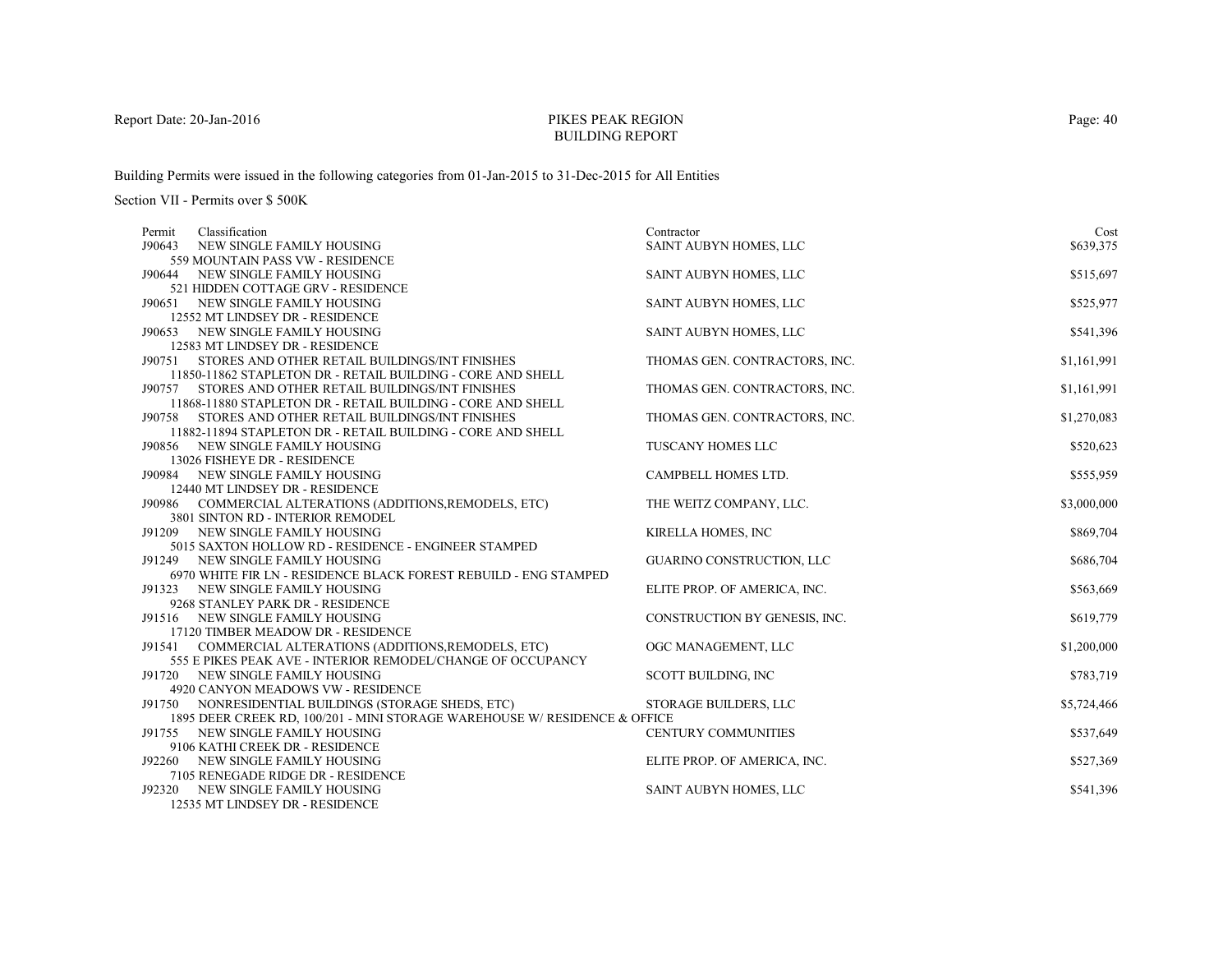# PIKES PEAK REGIONBUILDING REPORT

Building Permits were issued in the following categories from 01-Jan-2015 to 31-Dec-2015 for All Entities

| Classification<br>Permit                                                             | Contractor                       | Cost         |
|--------------------------------------------------------------------------------------|----------------------------------|--------------|
| J92328<br>NEW AMUSEMENT AND RECREATION BUILDINGS                                     | FLINTCO, LLC                     | \$23,023,200 |
| 9494 FEDERAL DR - NEW WATERPARK (FOUNDATION ONLY)                                    |                                  |              |
| COMMERCIAL ALTERATIONS (ADDITIONS, REMODELS, ETC)<br>J92337                          | FLINTCO, LLC                     | \$24,300,000 |
| 9494 FEDERAL DR - NEW HOTEL (311 UNITS) UPGRADE TO FINISH W/EXCEPTION OF LOWER LEVEL |                                  |              |
| J92344 STORES AND OTHER RETAIL BUILDINGS/INT FINISHES                                | HAMMERS CONSTRUCTION, INC.       | \$2,125,000  |
| 9673 PROMINENT PT - NEW RETAIL CORE AND SHELL                                        |                                  |              |
| J92390 NEW SINGLE FAMILY HOUSING                                                     | CAMPBELL HOMES LTD.              | \$519,659    |
| 10091 COYOTE SONG TER - RESIDENCE                                                    |                                  |              |
| NEW SINGLE FAMILY HOUSING<br>J92407                                                  | TIFFANY HOMES, LLC.              | \$1,036,106  |
| 15548 OPEN SKY WAY - RESIDENCE - ENGINEER STAMPED                                    |                                  |              |
| J92435 NEW OFFICES, BANKS, AND PROFESSIONAL BLDGS/INT FINISHES                       | ARNOLD & BEAUDIN INC             | \$600,000    |
| 9910 FEDERAL DR, 200 - INTERIOR FINISH - CREATE SUITE                                |                                  |              |
| J92445 COMMERCIAL ALTERATIONS (ADDITIONS, REMODELS, ETC)                             | BRYAN CONSTRUCTION, INC.         | \$1,700,000  |
| 1400 E BOULDER ST - INTERIOR REMODEL - MEP UPGRADES                                  |                                  |              |
| J92457 NEW SINGLE FAMILY HOUSING                                                     | COLORADO REAL ESTATE GROUP, INC. | \$590,439    |
| 12640 SYLVAN MEADOWS DR - RESIDENCE - ENGINEER STAMPED                               |                                  |              |
| J92481 NEW SINGLE FAMILY HOUSING                                                     | SAINT AUBYN HOMES, LLC           | \$541,396    |
| 12517 CULEBRA PEAK DR - RESIDENCE                                                    |                                  |              |
| J92501 NEW SINGLE FAMILY HOUSING                                                     | <b>VANTAGE HOMES CORPORATION</b> | \$503,811    |
| 16132 ST LAWRENCE WAY - RESIDENCE                                                    |                                  |              |
| J92630 NEW SINGLE FAMILY HOUSING                                                     | <b>CUSTOM CASTLES</b>            | \$598,363    |
| 17374 POND VIEW PL - RESIDENCE                                                       |                                  |              |
| J92637 NEW SINGLE FAMILY HOUSING<br>3913 NEEDLES DR - RESIDENCE                      | <b>CUSTOM CASTLES</b>            | \$522,015    |
| J92874 NEW SINGLE FAMILY HOUSING                                                     | <b>HOMEOWNER</b>                 | \$607,251    |
| <b>2687 REVEILLE DR - RESIDENCE</b>                                                  |                                  |              |
| NEW SINGLE FAMILY HOUSING<br>J92977                                                  | <b>HOMEOWNER</b>                 | \$538,398    |
| 16985 FLETCHERVILLE LN - RESIDENCE / ENGINEERED STAMPED                              |                                  |              |
| J93036 NEW SINGLE FAMILY HOUSING                                                     | ELITE PROP. OF AMERICA, INC.     | \$535,079    |
| 1708 REDBANK DR - RESIDENCE                                                          |                                  |              |
| J93037 NEW SINGLE FAMILY HOUSING                                                     | ELITE PROP. OF AMERICA, INC.     | \$561,420    |
| 12582 CHIANTI CT - RESIDENCE                                                         |                                  |              |
| NEW SINGLE FAMILY HOUSING<br>J93041                                                  | ELITE PROP. OF AMERICA, INC.     | \$559,172    |
| 9280 STANLEY PARK DR - RESIDENCE                                                     |                                  |              |
| J93054 COMMERCIAL ALTERATIONS (ADDITIONS, REMODELS, ETC)                             | <b>AOI CORPORATION</b>           | \$1,538,207  |
| 1680 BRIARGATE BLVD, 100 - DEMO & ADDITION & INT REMODEL (PHASE 2)                   |                                  |              |
| J93106 NEW AMUSEMENT AND RECREATION BUILDINGS                                        | AVALON DEVELOPMENT COMPANY LLC   | \$7,988,406  |
| 196 SPECTRUM LOOP - NEW INDOOR RACETRACK - CORE AND SHELL                            |                                  |              |
| J93364<br>COMMERCIAL ALTERATIONS (ADDITIONS, REMODELS, ETC)                          | G E JOHNSON CONSTR CO, INC       | \$4,000,000  |
| 1400 E BOULDER ST, 4TH & 7TH - INTERIOR REMODEL                                      |                                  |              |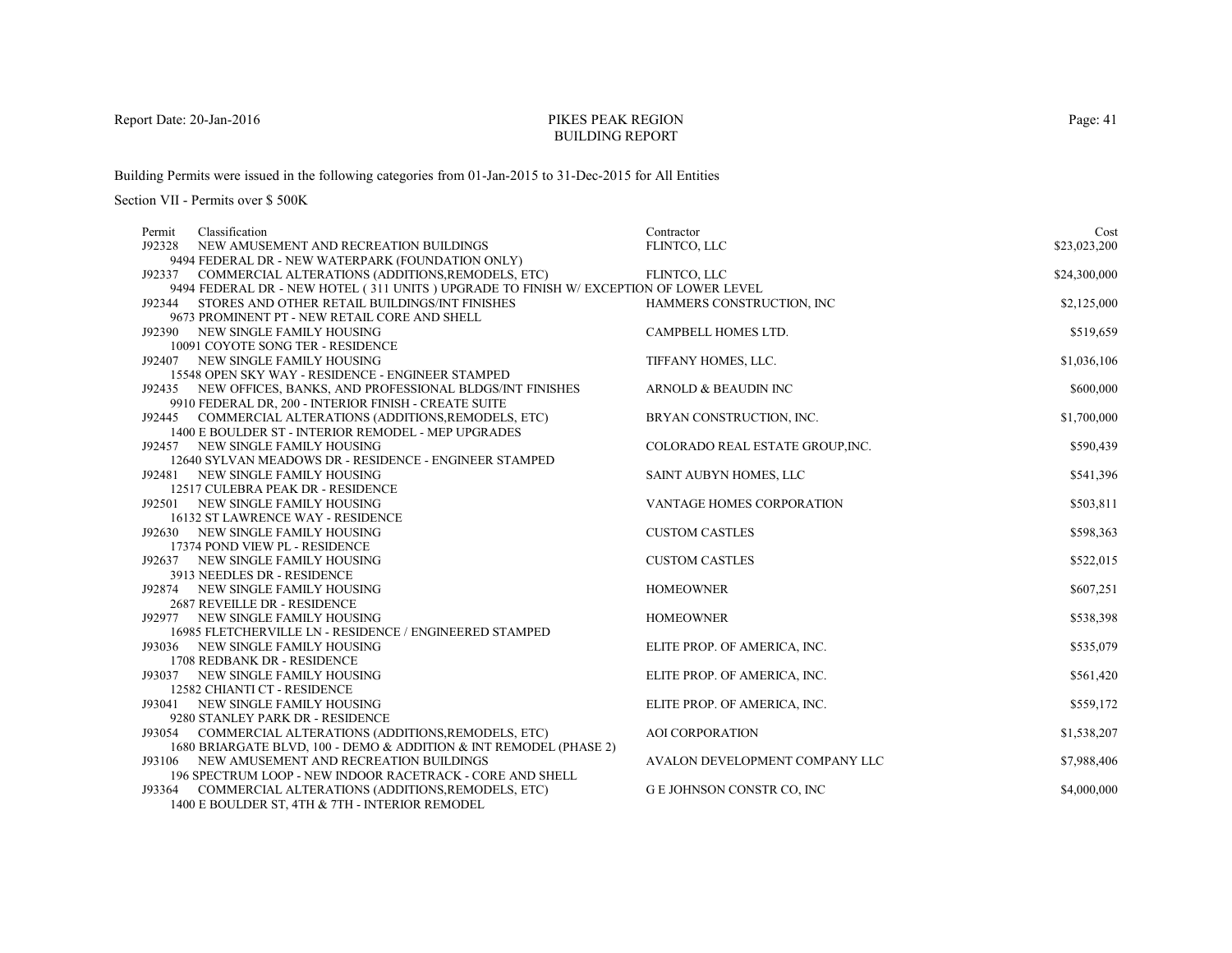# PIKES PEAK REGIONBUILDING REPORT

Building Permits were issued in the following categories from 01-Jan-2015 to 31-Dec-2015 for All Entities

Section VII - Permits over \$ 500K

| Classification<br>Permit                                                     | Contractor                                | Cost        |
|------------------------------------------------------------------------------|-------------------------------------------|-------------|
| J93456<br>COMMERCIAL ALTERATIONS (ADDITIONS, REMODELS, ETC)                  | THOMAS CONSTRUCTION GROUP LLC             | \$1,608,000 |
| 7353 SISTERS GRV - ADDITION                                                  |                                           |             |
| J93458 NEW OFFICES, BANKS, AND PROFESSIONAL BLDGS/INT FINISHES               | THOMAS CONSTRUCTION GROUP LLC             | \$1,838,000 |
| 7373 SISTERS GRV - NEW OFFICE BUILDING                                       |                                           |             |
| J93461 NEW SINGLE FAMILY HOUSING                                             | INDEPENDENT CONSTRUCTION & REMODEL, INC.  | \$607,251   |
| 3670 DOOLITTLE RD - RESIDENCE                                                |                                           |             |
| J93500 NEW SINGLE FAMILY HOUSING                                             | VANTAGE HOMES CORPORATION                 | \$593,437   |
| 3727 SKY RIM CT - RESIDENCE                                                  |                                           |             |
| J93577 NEW SINGLE FAMILY HOUSING                                             | SAINT AUBYN HOMES, LLC                    | \$608,857   |
| 1095 OLD NORTH GATE RD - RESIDENCE                                           |                                           |             |
| J93686 NEW SINGLE FAMILY HOUSING                                             | VANTAGE HOMES CORPORATION                 | \$565,382   |
| 3728 SKY RIM CT - RESIDENCE                                                  |                                           |             |
| J93720 COMMERCIAL ALTERATIONS (ADDITIONS, REMODELS, ETC)                     | T. N. PARKER CONSTRUCTION, LLC            | \$1,891,991 |
| 2305 PATRIOT HTS, 1 & 3 - INTERIOR REMODEL/ADDITION                          |                                           |             |
| J93739 NEW SINGLE FAMILY HOUSING                                             | RICHMOND AMERICAN HOMES                   | \$574,377   |
| 16481 CURLED OAK DR - RESIDENCE                                              |                                           | \$522,443   |
| J93751 NEW SINGLE FAMILY HOUSING                                             | SADDLETREE INC.                           |             |
| 1728 REDBANK DR - SINGLE FAMILY ATTACHED<br>J93767 NEW SINGLE FAMILY HOUSING | BISON BUILDERS & ASSOC., INC.             | \$636,591   |
| 19995 E ELK CREEK DR - RESIDENCE (ENGINEER STAMPED)                          |                                           |             |
| J93826 NEW SINGLE FAMILY HOUSING                                             | ELITE PROP. OF AMERICA, INC.              | \$561,420   |
| 8655 MEADOW WING CIR - RESIDENCE                                             |                                           |             |
| J93829 NEW SINGLE FAMILY HOUSING                                             | ELITE PROP. OF AMERICA, INC.              | \$563,669   |
| 1926 TURNBULL DR - RESIDENCE                                                 |                                           |             |
| J93867 NEW SINGLE FAMILY HOUSING                                             | ALLIANCE HOMES, LLC DBA ALLIANCE BUILDERS | \$848,930   |
| 5510 VESSEY RD - RESIDENCE (ENGINEER STAMPED)                                |                                           |             |
| J94016 NEW SINGLE FAMILY HOUSING                                             | PALMER RIDGE CONSTRUCTION CO.             | \$985,993   |
| 16115 RIDGE RUN DR - RESIDENCE ENGINEER STAMPED                              |                                           |             |
| J94455 NEW SINGLE FAMILY HOUSING                                             | KIRELLA HOMES, INC                        | \$703,087   |
| 17512 POND VIEW PL - RESIDENCE - ENGINEER STAMPED                            |                                           |             |
| J94520 NEW SINGLE FAMILY HOUSING                                             | GOETZMANN CUSTOM HOMES INC                | \$556,495   |
| 13626 KITTY JOE CT - RESIDENCE                                               |                                           |             |
| NEW SINGLE FAMILY HOUSING<br>J94522                                          | <b>GOETZMANN CUSTOM HOMES INC</b>         | \$508,202   |
| 6037 FERGUS DR - RESIDENCE                                                   |                                           |             |
| J94631 NEW SINGLE FAMILY HOUSING                                             | SADDLETREE INC.                           | \$608,214   |
| 13545 BUFFALO RIVER TRL - RESIDENCE / ENGINEERED STAMPED                     |                                           |             |
| J94637 NEW SINGLE FAMILY HOUSING                                             | CUVALA CONSTRUCTION, INC.                 | \$861,994   |
| 4631 RED ROCK RANCH DR - RESIDENCE - ENGINEER STAMPED                        |                                           |             |
| J94650 NEW SINGLE FAMILY HOUSING                                             | C. R. SHEA HOMES, INC.                    | \$569,130   |
| <b>1639 ROCKVIEW TRL - RESIDENCE</b>                                         |                                           |             |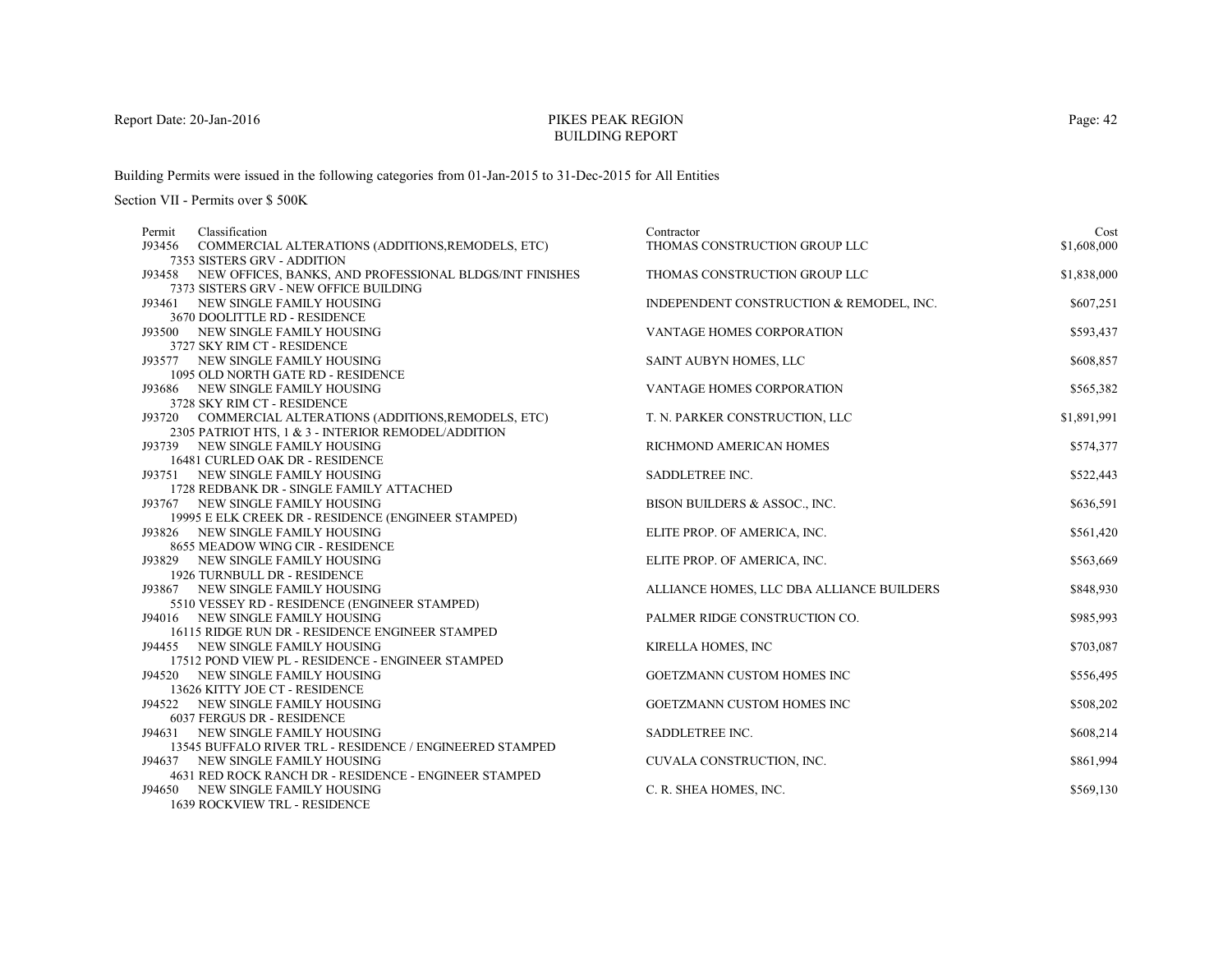# PIKES PEAK REGIONBUILDING REPORT

Building Permits were issued in the following categories from 01-Jan-2015 to 31-Dec-2015 for All Entities

| Classification<br>Permit                                                                          | Contractor                                    | Cost        |
|---------------------------------------------------------------------------------------------------|-----------------------------------------------|-------------|
| J94719 NONRESIDENTIAL BUILDINGS (STORAGE SHEDS, ETC)                                              | ET ENVIRONMENTAL CORPORATION, LLC             | \$1,537,600 |
| 7790 DURANT DR - FUELING COMPOUND                                                                 |                                               |             |
| J94769 NEW SINGLE FAMILY HOUSING                                                                  | <b>KELLER HOMES INC</b>                       | \$532,188   |
| 1251 FOOTHILLS FARM WAY - RESIDENCE                                                               |                                               |             |
| J94770 NEW SINGLE FAMILY HOUSING                                                                  | <b>KELLER HOMES INC</b>                       | \$538,719   |
| <b>1265 FOOTHILLS FARM WAY - RESIDENCE</b>                                                        |                                               |             |
| J94774 NEW SINGLE FAMILY HOUSING                                                                  | <b>KELLER HOMES INC</b>                       | \$504,775   |
| 3710 TUSCANNA GRV - RESIDENCE                                                                     |                                               |             |
| J94775 NEW SINGLE FAMILY HOUSING                                                                  | <b>KELLER HOMES INC</b>                       | \$641,838   |
| 3702 TUSCANNA GRV - RESIDENCE                                                                     |                                               |             |
| J94789 NEW SINGLE FAMILY HOUSING                                                                  | VANTAGE HOMES CORPORATION                     | \$647,513   |
| 12564 CHATTER CREEK CT - RESIDENCE                                                                |                                               |             |
| J94930 NEW SINGLE FAMILY HOUSING                                                                  | GORDON CONSTRUCTION CO., INC.                 | \$538,505   |
| 6240 SPURWOOD DR - RESIDENCE - ENGINEER STAMPED                                                   |                                               |             |
| J94983 NEW SINGLE FAMILY HOUSING                                                                  | OAKWOOD HOMES, LLC                            | \$523,514   |
| 9091 SENTRY DR - RESIDENCE                                                                        |                                               |             |
| J94994 NEW SINGLE FAMILY HOUSING                                                                  | <b>HOMEOWNER</b>                              | \$514,841   |
| 4450 GLOUCESTER CT - RESIDENCE - ENGINEER STAMPED                                                 |                                               |             |
| J95160 NEW SINGLE FAMILY HOUSING                                                                  | SADDLETREE INC.                               | \$615,000   |
| 13690 KITTY JOE CT - RESIDENCE / ENGINEERED STRAMPED                                              |                                               |             |
| J95272 NEW SINGLE FAMILY HOUSING                                                                  | KIRELLA HOMES, INC                            | \$747,740   |
| 19559 KERSHAW CT - RESIDENCE                                                                      |                                               |             |
| J95378 NEW SINGLE FAMILY HOUSING                                                                  | <b>HOMEOWNER</b>                              | \$613,783   |
| 18512 CHERRY SPRINGS RANCH DR - RESIDENCE                                                         |                                               |             |
| J95826 NEW SINGLE FAMILY HOUSING<br>11316 LOBO PEAK DR - RESIDENCE                                | MAJESTIC CUSTOM HOMES, INC.                   | \$641,516   |
| J95828 NEW SINGLE FAMILY HOUSING                                                                  | MAJESTIC CUSTOM HOMES, INC.                   | \$683,170   |
| 11368 LOBO PEAK DR - RESIDENCE                                                                    |                                               |             |
| J95856 NEW OFFICES, BANKS, AND PROFESSIONAL BLDGS/INT FINISHES                                    | W. E. O'NEIL CONSTRUCTION COMPANY OF COLORADO | \$2,000,000 |
| 7645 N ACADEMY BLVD - INTERIOR FINISH - RETAIL                                                    |                                               |             |
| J95888 NEW FIVE OR MORE FAMILY BUILDINGS                                                          | <b>BIG-D CORPORATION</b>                      | \$1,903,343 |
| 2811 UPPER VICKERS VW - NEW APARTMENT BUILDINGS (9UNITS) BLDG 1 (INC. LEASING OFFICE & CLUBHOUSE) |                                               |             |
| J95889 NEW FIVE OR MORE FAMILY BUILDINGS                                                          | <b>BIG-D CORPORATION</b>                      | \$1,903,343 |
| 2851 UPPER VICKERS VW - NEW APARTMENT BUILDINGS (18 UNITS ) BLDG 3                                |                                               |             |
| J95890 NEW FIVE OR MORE FAMILY BUILDINGS                                                          | <b>BIG-D CORPORATION</b>                      | \$1,903,343 |
| 2891 UPPER VICKERS VW - NEW APARTMENT BUILDINGS (12 UNITS) BLDG 5                                 |                                               |             |
| J95900 NEW FIVE OR MORE FAMILY BUILDINGS                                                          | <b>BIG-D CORPORATION</b>                      | \$2,225,120 |
| 2831 UPPER VICKERS VW - NEW APARTMENT BUILDINGS (21 UNITS) BLDG 2                                 |                                               |             |
| J95901 NEW FIVE OR MORE FAMILY BUILDINGS                                                          | <b>BIG-D CORPORATION</b>                      | \$1,903,343 |
| 2871 UPPER VICKERS VW - NEW APARTMENT BUILDINGS (12 UNITS) BLDG 4                                 |                                               |             |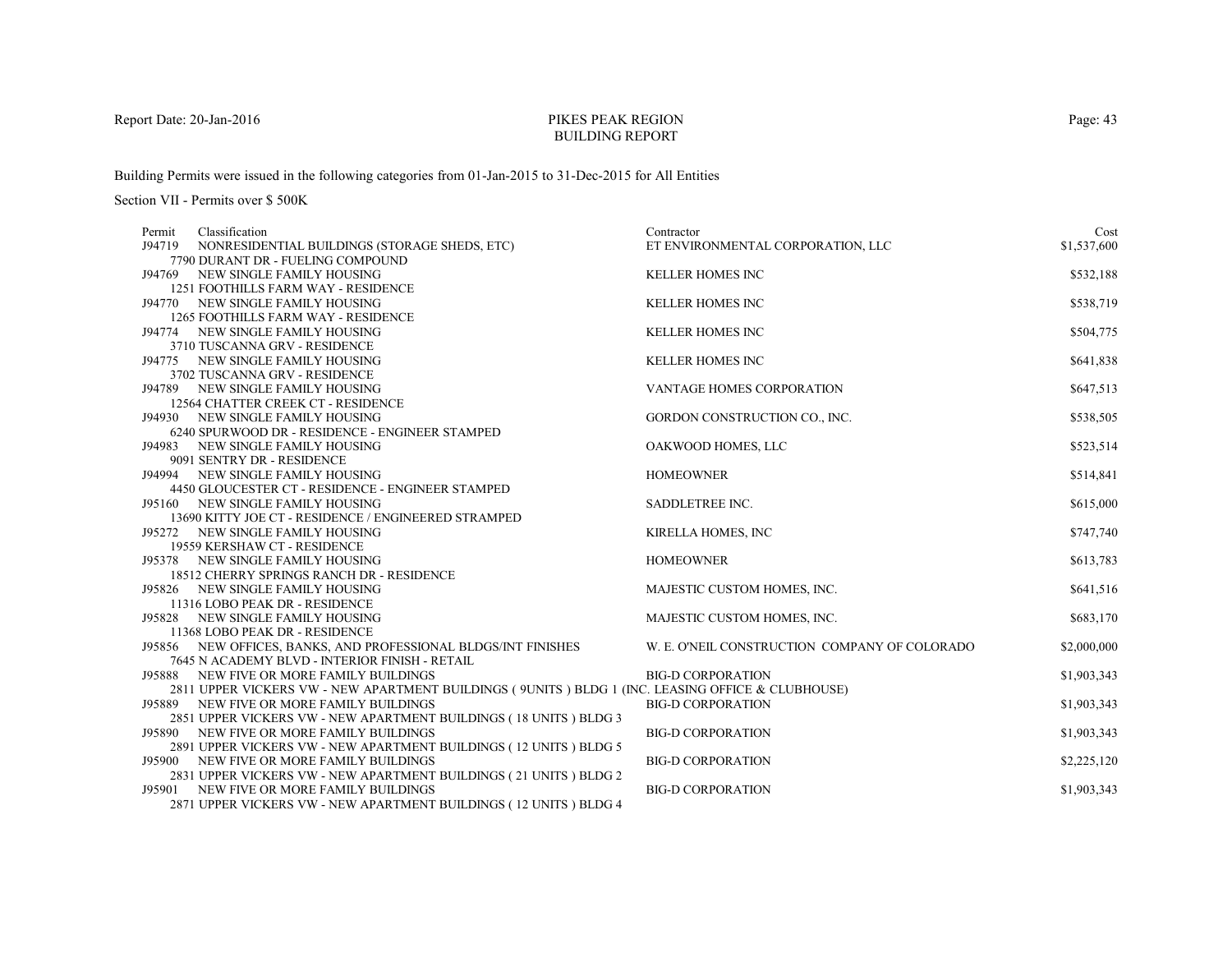# PIKES PEAK REGIONBUILDING REPORT

Building Permits were issued in the following categories from 01-Jan-2015 to 31-Dec-2015 for All Entities

Section VII - Permits over \$ 500K

| Classification<br>Permit                                         | Contractor                        | Cost        |
|------------------------------------------------------------------|-----------------------------------|-------------|
| J95962<br>NEW SINGLE FAMILY HOUSING                              | RICHMOND AMERICAN HOMES           | \$562,491   |
| 726 SALLY HILL CT - RESIDENCE                                    |                                   |             |
| J96004 NONRESIDENTIAL BUILDINGS (STORAGE SHEDS, ETC)             | STORAGE BUILDERS, LLC             | \$885,560   |
| 1895 DEER CREEK RD, BLDG 1 - MINI STORAGE WAREHOUSE (A)          |                                   |             |
| J96030 NEW OFFICES, BANKS, AND PROFESSIONAL BLDGS/INT FINISHES   | BLUE RIDGE CONTRACTORS, INC.      | \$1,788,206 |
| 5730 OBSERVATION CT - OFFICE/WAREHOUSE - SHELL ONLY              |                                   |             |
| J96051 NEW SINGLE FAMILY HOUSING                                 | <b>BELLA VITA CUSTOM HOMES</b>    | \$1,162,782 |
| 1915 ALAMOSA DR - RESIDENCE                                      |                                   |             |
| J96099 NEW SINGLE FAMILY HOUSING                                 | ELITE PROP. OF AMERICA, INC.      | \$563,669   |
| 16192 ST LAWRENCE WAY - RESIDENCE                                |                                   |             |
| J96110 NEW SINGLE FAMILY HOUSING                                 | ELITE PROP. OF AMERICA, INC.      | \$563,669   |
| 13072 ROCK RABBIT CT - RESIDENCE                                 |                                   |             |
| J96111 NEW SINGLE FAMILY HOUSING                                 | ELITE PROP. OF AMERICA, INC.      | \$619,993   |
| 1885 MUD HEN DR - RESIDENCE                                      |                                   |             |
| J96122 NEW SINGLE FAMILY HOUSING                                 | <b>REUNION HOMES</b>              | \$562,598   |
| <b>6587 PHANTOM WAY - RESIDENCE</b>                              |                                   |             |
| J96134 COMMERCIAL ALTERATIONS (ADDITIONS, REMODELS, ETC)         | T-BONE CONSTRUCTION, INC.         | \$2,370,000 |
| 10905 CHARTER OAK RANCH RD - ADDITION AND INTERIOR REMODEL       |                                   |             |
| J96274 NEW SINGLE FAMILY HOUSING                                 | SADDLETREE INC.                   | \$655,758   |
| 5253 FRASER VALLEY LN - RESIDENCE                                |                                   |             |
| J96280 NEW SINGLE FAMILY HOUSING                                 | <b>GOETZMANN CUSTOM HOMES INC</b> | \$556,495   |
| 1838 REDBANK DR - RESIDENCE                                      |                                   |             |
| J96300 NEW SINGLE FAMILY HOUSING                                 | ZARK CUSTOM HOMES                 | \$868,205   |
| 3991 PINE AIR PL - RESIDENCE                                     |                                   |             |
| NEW SINGLE FAMILY HOUSING<br>J96421                              | BISON BUILDERS & ASSOC., INC.     | \$588,083   |
| 3911 ROBERTS RIDGE PL - RESIDENCE - ENGINEER STAMPED             |                                   |             |
| J96443 NEW SINGLE FAMILY HOUSING                                 | PREMIER HOMES, INC.               | \$649,333   |
| 8565 ASPENGLOW LN - RESIDENCE                                    |                                   |             |
| J96483 NEW OFFICES, BANKS, AND PROFESSIONAL BLDGS/INT FINISHES   | COLARELLI CONSTRUCTION, INC.      | \$3,039,790 |
| 2820 CAPITAL DR - OFFICE/WAREHOUSE                               |                                   |             |
| J96624 NEW SINGLE FAMILY HOUSING                                 | ELITE PROP. OF AMERICA, INC.      | \$533,473   |
| 6819 ISSAQUAH DR - RESIDENCE                                     |                                   |             |
| J96625 NEW SINGLE FAMILY HOUSING                                 | ELITE PROP. OF AMERICA, INC.      | \$534,758   |
| 9166 SUNSTONE DR - RESIDENCE                                     |                                   |             |
| J96643 NEW SINGLE FAMILY HOUSING                                 | LOST CREEK CONSTRUCTION, LLC      | \$636,591   |
| 4331 SETTLERS RANCH RD - RESIDENCE - ENGINEER STAMPED            |                                   |             |
| J96681 NEW OFFICES, BANKS, AND PROFESSIONAL BLDGS/INT FINISHES   | WELLS & WEST GENERAL CONT. INC    | \$627,779   |
| 1055 N NEWPORT RD, 120 - INTERIOR FINISH                         |                                   |             |
| J96700 NEW SINGLE FAMILY HOUSING<br>$7440$ M CIOUV CID DECIDEMON | <b>REUNION HOMES</b>              | \$562,598   |
|                                                                  |                                   |             |

7449 N SIOUX CIR - RESIDENCE